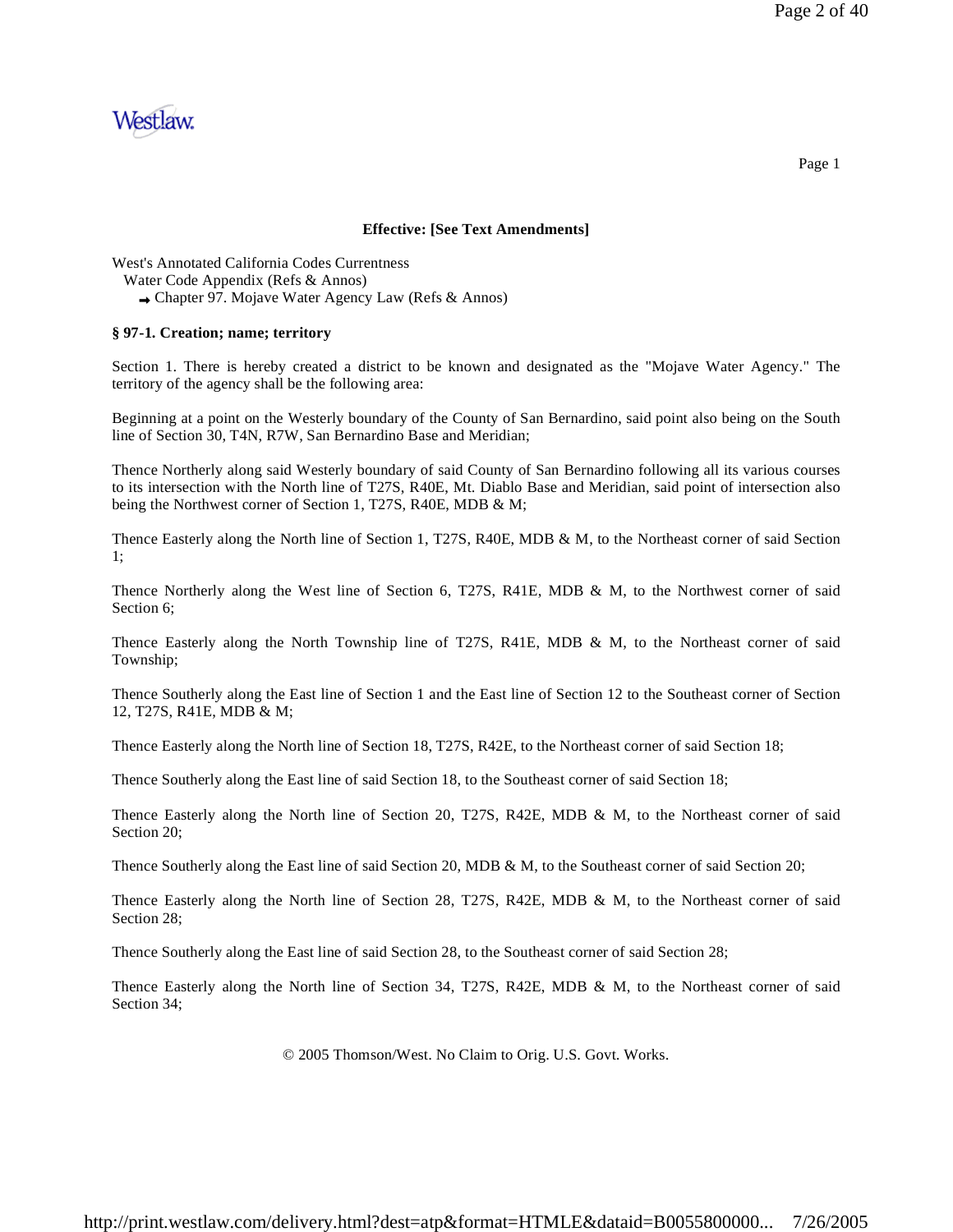Thence Southerly along the East line of said Section 28, to the Southeast corner of said Section 34;

Thence Easterly along the North line of Section 2 and Section 1, T28S, R42E, MDB & M, to the Northeast corner of said Section 1;

Thence Southerly along the East line of T28S, R42E, MDB & M, to the Southeast corner of Section 25 of said T28S, R42E;

Thence Westerly along the South line of said Section 25 to the Southwest corner of said Section 25;

Thence Southerly along the East line of Section 35, T28S, R42E, MDB & M, to the Southeast corner of said Section 35:

Thence Westerly along the South line of said Section 35, to the Northeast corner of Section 2, T29S, R42E, MDB & M;

Thence Southerly along the East line of Sections 2, 11, 14, 23, and 26, T29S, R42E, MDB & M, to the Southeast corner of said Section 26;

Thence Northerly along the West line of Section 19, T29S, R44E, MDB & M, to the continuing Easterly along the North line of Section 31, 32, and 33, T29S, R43E, MDB & M, to the Northeast corner of said Section 33;

Thence Northerly along the West line of Section 27, T29S, R43E, MDB & M, to the Northwest corner of said Section 27;

Thence Easterly along the North line of Sections 27, 26, and 25, T29S, R43E, MDB & M, to the Northeast corner of said Section 25;

Thence Northerly along the West line of Section 19, T29S, R44E, MDB & M, to the Northwest corner of said Section 19;

Thence Easterly along the North line of Sections 19, 20, and 21, T29S, R44E, MDB & M, to the Northeast corner of said Section 21;

Thence Southerly along the East line of Sections 21, 28, and 33, T29S, R44E, MDB & M, to the Southeast corner of said Section 33;

Thence Southerly a distance of 6 miles, more or less, along the Naval Reservation Boundary to its intersection with the North line of Section 4, T31S, R44E, MDB & M, said point of intersection being 200 feet, more or less, Westerly of the Northeast corner of said Section 4;

Thence Easterly along the North Township line of Townships T31S, R44E, T31S, R45E, T31S, R46E, and T31S, R47E, MDB & M, to the Northeast corner of said Township T31S, R47E, said corner also being a point on the San Bernardino Meridian;

Thence Northerly along the San Bernardino Meridian to the Northwest corner of Section 18, T14N, R1E, San Bernardino Base and Meridian;

Thence Easterly along the North line of Sections 18, 17, 16, 15, 14, and 13, T14N, R1E, SBB & M, to the Northeast corner of said Section 13;

Thence Southerly along the East Township line of T14N, R1E, and T13N, R1E, SBB & M, to the Southeast corner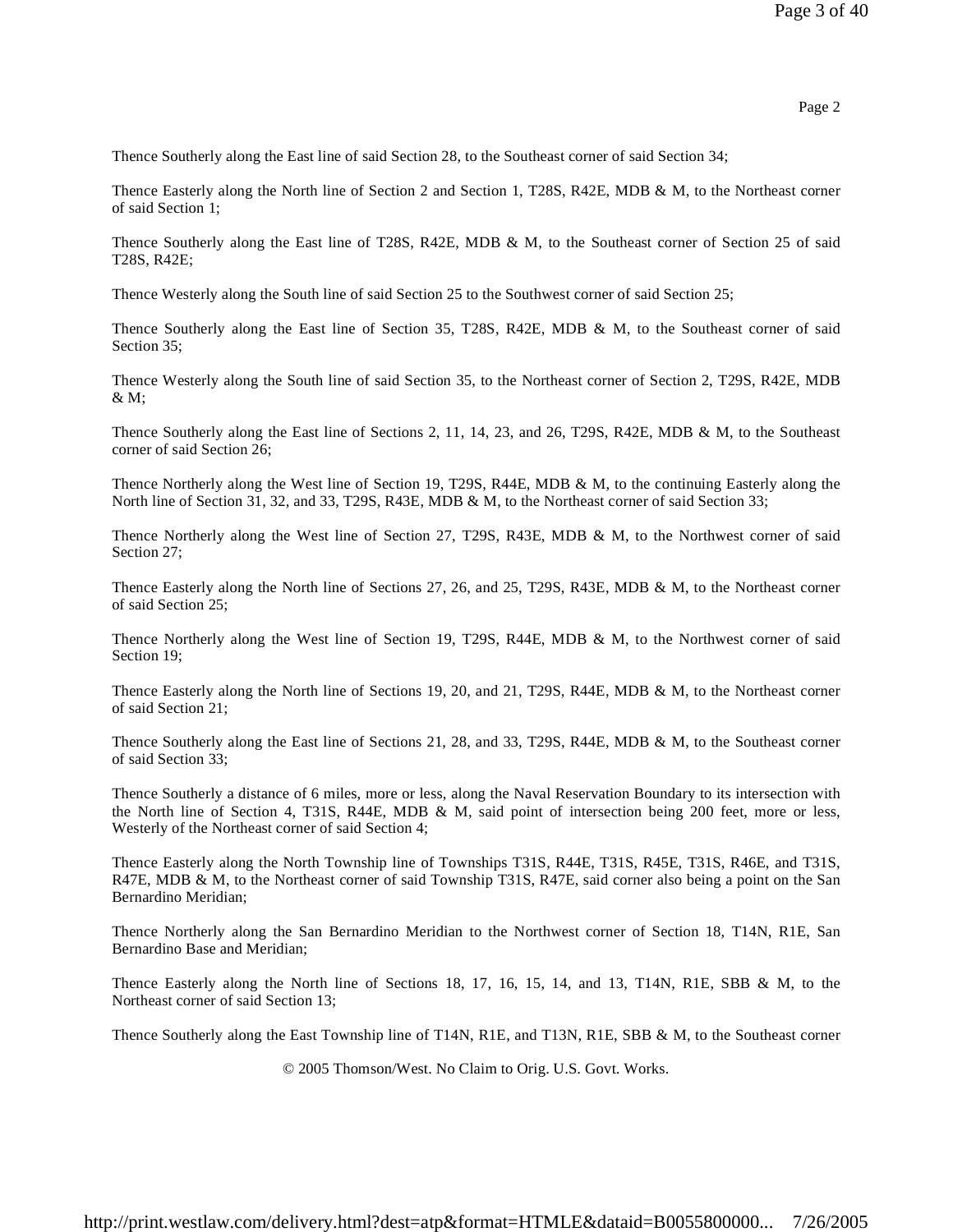of said T13N, R1E; T13N, R1E;

Thence Easterly along the North line of Section 6, T12N, R2E, SBB & M, to the Northeast corner of said Section 6;

Thence Southerly along the East line of Sections 6 and 7, T12N, R2E, SBB & M, to the Southeast corner of said Section 7:

Thence Easterly along the North line of Section 17, T12N, R2E, SBB & M, to the Northeast corner of said Section 17;

Thence Northerly along the West line of Section 9, T12N, R2E, SBB & M to the Northwest corner of said Section 9;

Thence Easterly along the North line of Sections 9 and 10, T12N, R2E, SBB & M, to the Northeast corner of said Section 10;

Thence Southerly along the East line of said Section 10 to the Southeast corner of said Section 10;

Thence Easterly along the North line of Sections 14 and 13, T12N, R2E, SBB & M, to the Northeast corner of said Section 13;

Thence Southerly along the East line of said Section 13, to the Southeast corner of said Section 13;

Thence Easterly along the North line of Sections 19, 20, 21, 22, 23, and 24, T12N, R3E and Sections 19, 20, 21, 22, 23, and 24, T12N, R4E, SBB & M, to the Northeast corner of said Section 24, T12N, R4E, SBB & M;

Thence Southerly along the range line between Range 4 East and Range 5 East, to the Southeast corner of T3N, R4E, SBB & M;

Thence Westerly along the South Township line of T3N, R4E and T3N, R3E, SBB & M, to the Southwest corner of said T3N, R3E, said Southwest corner also being a point on the Northerly boundary of the San Bernardino National Forest;

Thence Northerly and Westerly along said Northerly boundary of said San Bernardino National Forest following all its various courses to the Southeast corner of Section 11, T3N, R1E, SBB & M;

Thence Westerly along the South line of Sections 11, 10, 9, 8, and 7, T3N, R1E, SBB & M, and continuing Westerly along line of Sections 12 and 11, T3N, R1W, SBB & M, to the Southwest corner of said Section 11;

Thence Northerly along the West line of said Section 11 to the Northwest corner of said Section 11;

Thence Westerly along the South line of Sections 3, 4, 5, and 6, T3N, R1W, SBB & M, and continuing Westerly along the South line of Sections 1, 2, 3, and 4, T3N, R2W, SBB & M, to the Southwest corner of said Section 4;

Thence Southerly along the East line of Section 8, T3N, R2W, SBB & M, to the Southeast corner of said Section 8;

Thence Westerly along the South line of Sections 8 and 7, T3N, R2W, SBB & M, and continuing Westerly along the South line of Sections 12, 11, 10, 9, 8, and 7, T3N, R3W, SBB & M, to the Southwest corner of said Section 7;

Thence Southerly along the East line of Section 13, T3N, R4W, SBB & M, to the Southeast corner of said Section 13;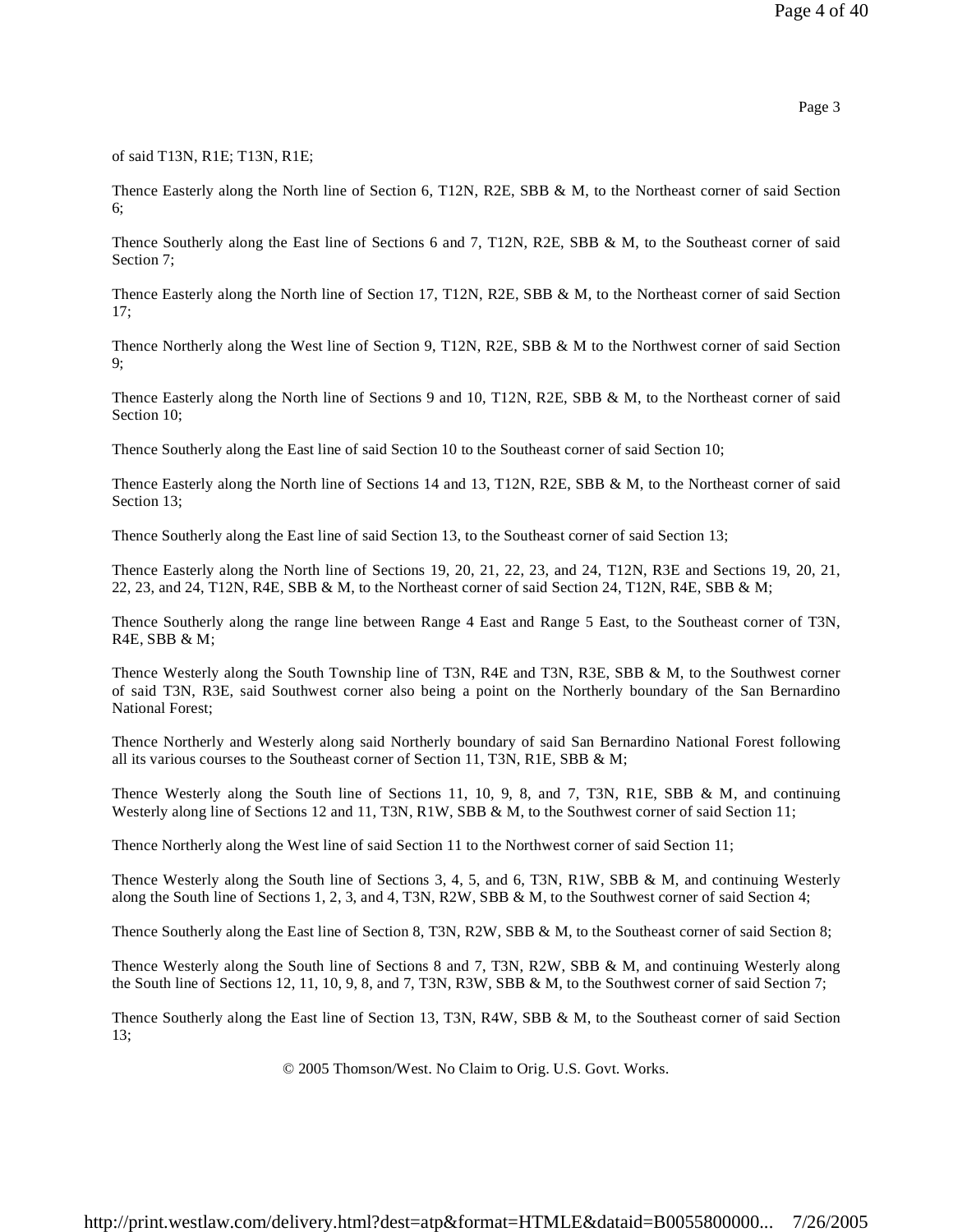Thence Westerly along the South line of said Section 13, T3N, R4W, to the Southeast corner of the Southwest quarter (SW 1/4 ) of Section 13;

Thence Southerly along the half-section line of Section 24, T3N, R4W, SBB & M, to the Southeast corner of the Southwest quarter (SW 1/4 ) of said Section 24;

Thence Westerly along the South line of said Section 24, to the Southwest corner of said Section 24;

Thence Southerly along the East line of Section 26, T3N, R4W, SBB & M, to the Southeast corner of said Section 26;

Thence Westerly along the South line of Sections 26, 27, 28, 29, and 30, T3N, R4W, SBB & M, and continuing Westerly along the South line of Sections 25, 26, and 27, T3N, R5W, SBB & M, to the Southwest corner of said Section 27:

Thence Northerly along the West line of said Section 27, to the Northwest corner of the Southwest quarter (SW 1/4 ) of said Section 27;

Thence Westerly along the half-section line of Section 28, T3N, R5W, SBB & M, to the Southwest corner of the Northwest quarter (NW 1/4 ) of said Section 28;

Thence Northerly along the West line of said Section 28, to the Northwest corner of said Section 28;

Thence Westerly along the South line of Section 20, T3N, R5W, SBB & M, to the Southwest corner of the Southeast quarter (SE 1/4 ) of said Section 20;

Thence Northerly along the half-section line of said Section 20, to the Northwest corner of the Northeast quarter (NE 1/4 ) of said Section 20;

Thence Westerly along the South line of Section 17, T3N, R5W, SBB & M, to the Southwest corner of said Section 17;

Thence Northerly along the West line of said Section 17, to the Northwest corner of said Section 17;

Thence Westerly along the South line of Section 7, T3N, R5W, SBB & M, to the Southwest corner of said Section 7;

Thence Northerly along the West line of said Section 7, to the Northwest corner of said Section 7;

Thence Westerly along the South line of Sections 1 and 2, T3N, R6W, SBB & M, to the Southwest corner of said Section 2;

Thence Northerly along the West line of said Section 2 to the Northwest corner of said Section 2;

Thence Westerly along the South line of Sections 34, 33, 32, and 31, T4N, R6W, SBB & M, and continuing Westerly along the South line of Sections 36, 35, 34, and 33, T4N, R7W, SBB & M, to the Southwest corner of said Section 33;

Thence Northerly along the West line of said Section 33, to the Northwest corner of the Southwest quarter (SW 1/4 ) of said Section 33;

Thence Westerly along the half-section line of Section 32, T4N, R7W, SBB & M, to the Southwest corner of the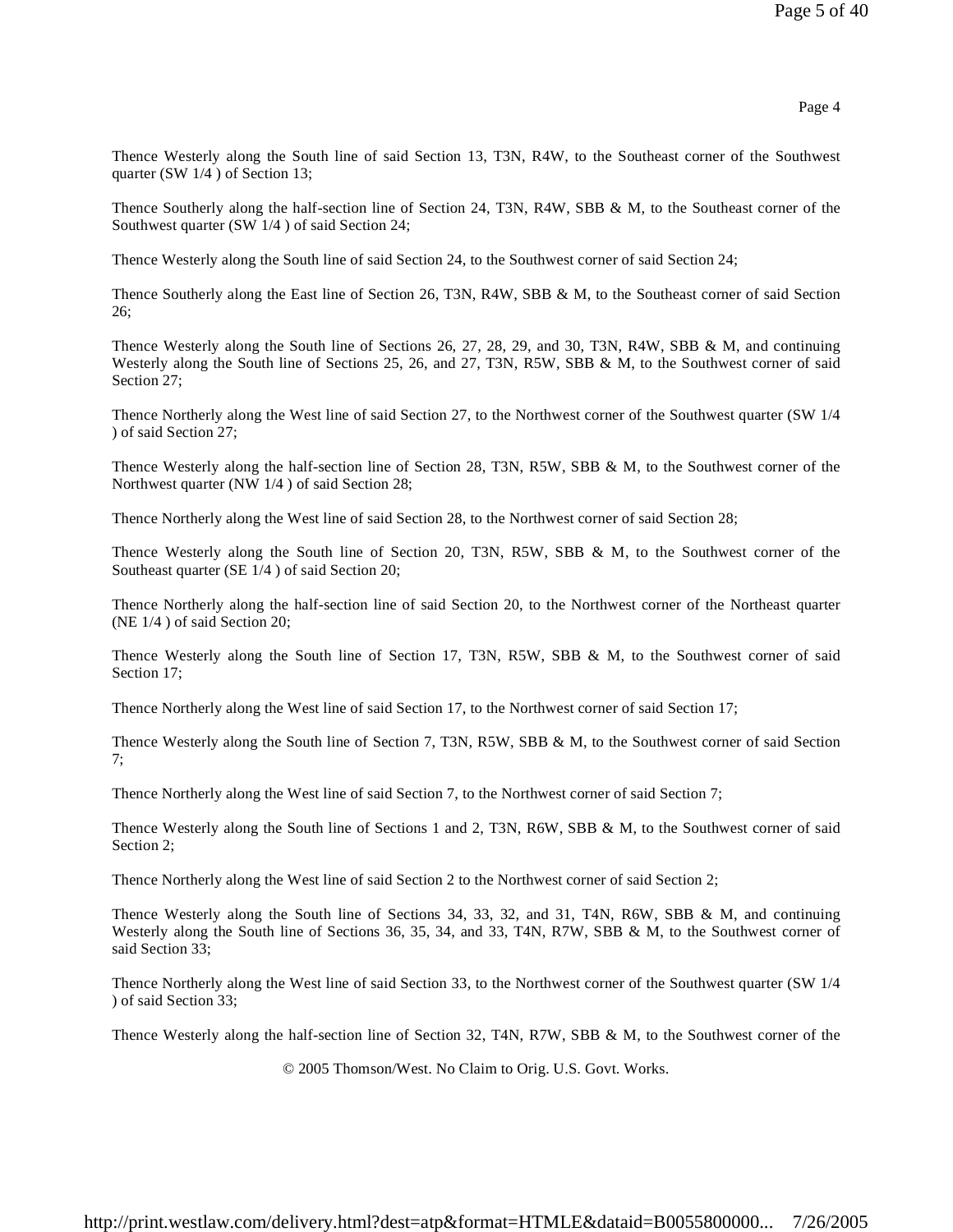Northwest quarter (NW 1/4 ) of said Section 32;

Thence Northerly along the West line of said Section 32 to the Northwest corner of said Section 32;

Thence Westerly along the South line of Section 30, T4N, R7W, SBB & M, to its intersection with the Westerly boundary of the County of San Bernardino, said point of intersection being the point of beginning.

#### **Effective: [See Text Amendments]**

### **§ 97-1.5. Purpose of agency**

Sec. 1.5. Within the limits of its power and authority set forth in this act, the purpose of the agency shall be to do any and every act necessary to be done so that sufficient water may be available for any present or future beneficial use of the lands and inhabitants of the agency, including, but not limited to, the construction, maintenance, alteration, purchase, and operation of any and all works or improvements within the agency necessary or proper to carry out any object or purpose of this act and the gathering of data for, and the development and implementation of, after consultation and coordination with all public and private water entities who are in any way affected, management and master plans to mitigate the cumulative overdraft of groundwater basins, to monitor the condition of the groundwater basins, to pursue all necessary water conservation measures, and to negotiate for additional water supplies from all state, federal, and other sources.

### **Effective: [See Text Amendments]**

### **§ 97-2. Definitions**

Sec. 2. For the purposes of this act, the following terms have the following meanings unless otherwise indicated by their context:

(a) "Agency" means the Mojave Water Agency.

(b) "Agency general election" or "general agency election" means general district election as provided in the Uniform District Election Law.

- (c) "Board" means the board of directors of the agency.
- (d) "County" means the County of San Bernardino.

(e) "District" means any municipality, county water district, reclamation district, irrigation district, water replenishment district, water conservation district, flood control district or other district or political subdivision of the state empowered by law to appropriate and to deliver water to water users.

(f) "Elector" means any elector of the county qualified under the laws of the State of California to vote in the county at general elections.

(g) "Groundwater" means water beneath the surface of the ground and within the zone of saturation, below the water table, whether or not flowing through known and definite channels.

(h) "Operate" includes use, maintenance, and repair.

(i) "President" means the president of the board of directors.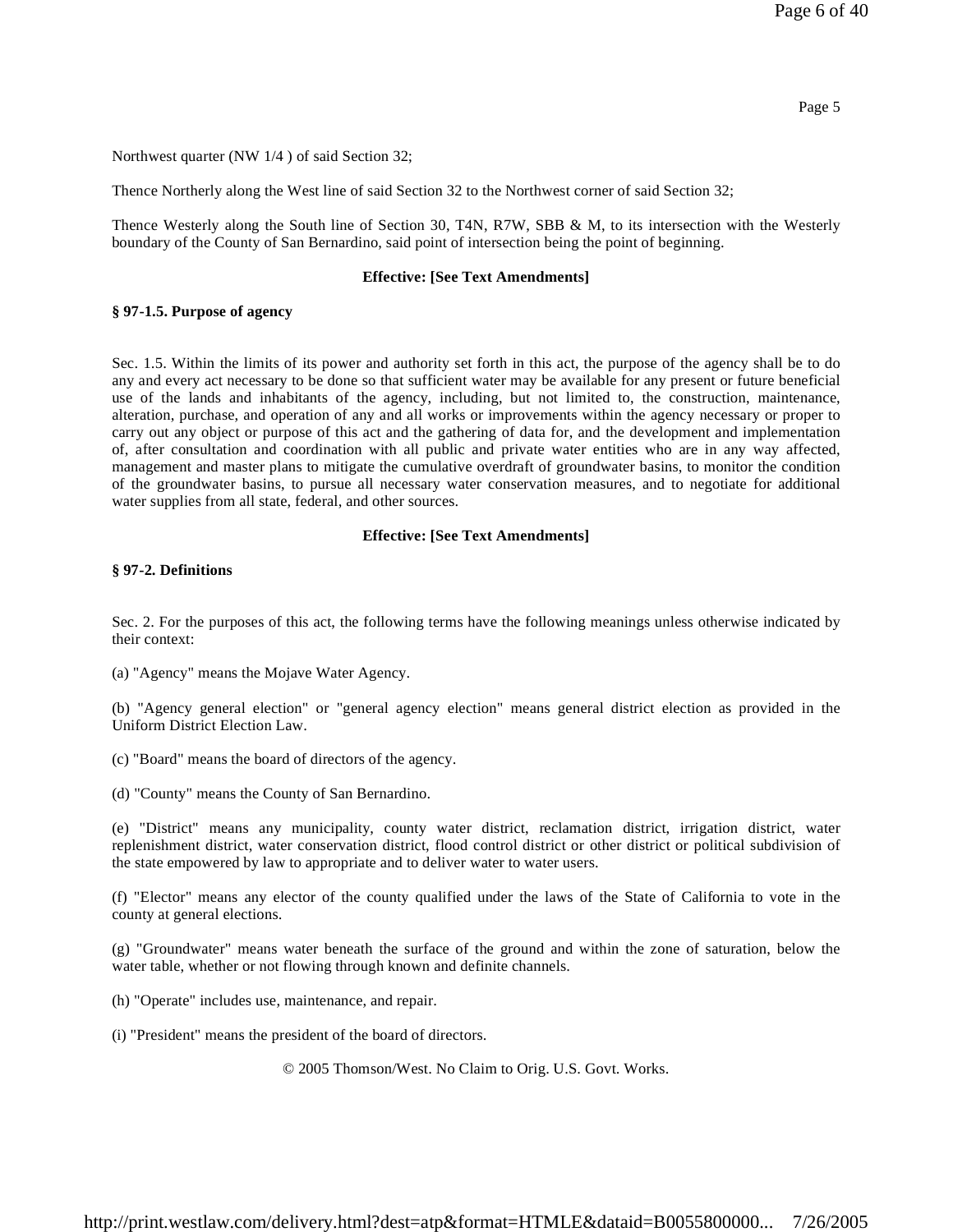Page 6

(j) "Produce" means to pump or divert water.

(k) "Producer" means a person or entity that produces water.

(*l*) "Secretary" means the secretary of the board of directors.

(m) "State of California" includes the State of California and all bureaus, commissions, divisions, departments, boards, agencies and officers of the executive branch of the state, and all committees of the Legislature of the State of California.

(n) "United States" means and includes the United States of America and all bureaus, commissions, divisions, departments, boards, agencies and officers of the executive branch thereof, and all committees of the Congress of the United States of America.

(o) "Water-producing facility" means any device or method, mechanical or otherwise, for the production of water from the groundwater supplies within the areas designated by the agency.

(p) "Water year" means October 1 of one calendar year to September 30 of the following calendar year.

(q) "Work" or "works" includes, but is not limited to, dams and dam sites, reservoirs and reservoir sites, sinking basins, groundwater replenishment facilities, watershed improvement facilities, ditches, laterals, flumes, pipelines, conduits, pumps, pumping plants, filters, wells, and, without limitation, all other facilities useful in the control, conservation, reclamation, diversion and transmission of water, and all land, property, franchises, easements, rights-of-way, and privileges necessary or useful to operate or maintain any of the foregoing.

# **Effective: [See Text Amendments]**

### **§ 97-3. Body politic and corporate; powers**

Sec. 3. The agency is a body politic and corporate and has perpetual succession and may exercise the powers enumerated in this act, those necessarily implied therefrom and such other powers as the law may provide.

# **Effective: [See Text Amendments]**

# **§ 97-3.1. Repealed by Stats.1993, c. 1171 (A.B.311), § 2**

#### **Effective: [See Text Amendments]**

#### **§ 97-3.2. Divisions; adjustment of boundaries**

Sec. 3.2. The board of directors shall, by resolution, adjust the boundaries of any divisions pursuant to Chapter 8 (commencing with Section 22000) of Division 21 of the Elections Code.

### **Effective: [See Text Amendments]**

# **§ 97-3.4. Hearing; report; recommendations as to need of agency**

Sec. 3.4. Within 90 days after the effective date of this act, the Department of Water Resources shall hold a hearing within the area of the agency created by this act, after such public notice as deemed necessary by the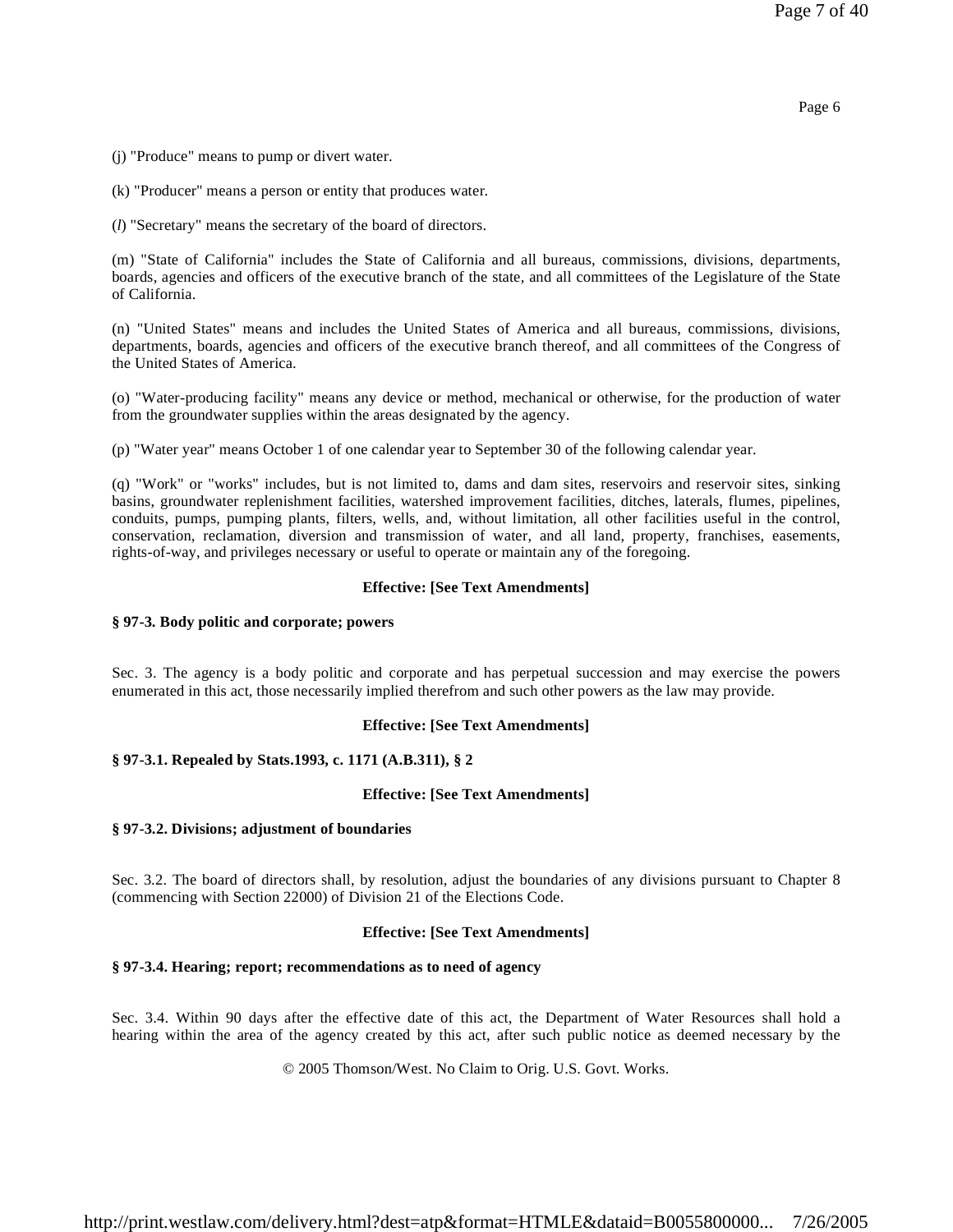department. At such hearing any interested person may appear and present testimony or evidence as to the necessity or desirability of the agency. At the conclusion of such hearing, the department shall file a report thereon with the board of supervisors of the County of San Bernardino, including in said report its recommendations as to the need for the functioning of the agency.

### **Effective: [See Text Amendments]**

### **§ 97-3.5. Special election; petition; call; notice; conduct; ballots; favorable vote; appointment of directors**

Sec. 3.5. Before the agency may begin to transact business and exercise its powers, a petition requesting that the agency transact business and exercise its powers shall be presented to the Board of Supervisors of the County of San Bernardino, signed by not less than twenty-five (25) qualified electors residing within the territory of the agency, and requesting that the Board of Supervisors of the County of San Bernardino call a special election for the purpose of submitting to the voters within the territory of the agency the proposition of whether or not the agency should begin to function and exercise its powers.

The Board of Supervisors of the County of San Bernardino, within ten (10) days after the filing of said petition for the calling of said election, and if it has received the report from the Department of Water Resources pursuant to Section 3.4, shall call and give notice of an election to be held in the territory of the agency for the purpose of determining whether or not it shall begin to function and exercise its powers and for the selection of persons who shall serve as directors of said agency if said agency is formed.

The election shall be held not less than seventy-five (75) days, nor more than ninety (90) days from the date of the presentation of said petition to the board of supervisors. Said election shall be conducted and the first elective directors shall be nominated and elected pursuant to the provisions of Part 2 (commencing at Section 9480), Division 11 of the Elections Code. Said directors shall be registered to vote within the agency.

Notice of the election shall be published in a newspaper of general circulation circulated within the territory of the agency. Such notice shall be published at least twice, with an interval of at least six (6) days between the first and last publication. Publication shall be complete at least six (6) days before the date of the election.

The notice of the election shall contain:

(1) The date of the election;

(2) The name of the agency;

(3) The proposition to be voted on, as follows: "Shall the Mojave Water Agency begin to function and exercise its powers in accordance with the provisions of the Mojave Water Agency Act?"

(4) A statement that the first elective directors will be elected at that election; and said directors will take office if a majority of the voters vote that the agency shall begin to function and exercise its powers;

(5) A statement that one (1) director shall be appointed by the Board of Supervisors of the County of San Bernardino, that one (1) director shall be appointed by the Board of Directors of the Mojave Desert Soil Conservation District, and that one (1) director shall be appointed by all the municipalities and districts within the agency who are authorized by law to sell and distribute water, each such municipality or district being entitled to one (1) vote in the selection of such director.

There shall be printed on the ballot, together with the names of the candidates for director, the following question: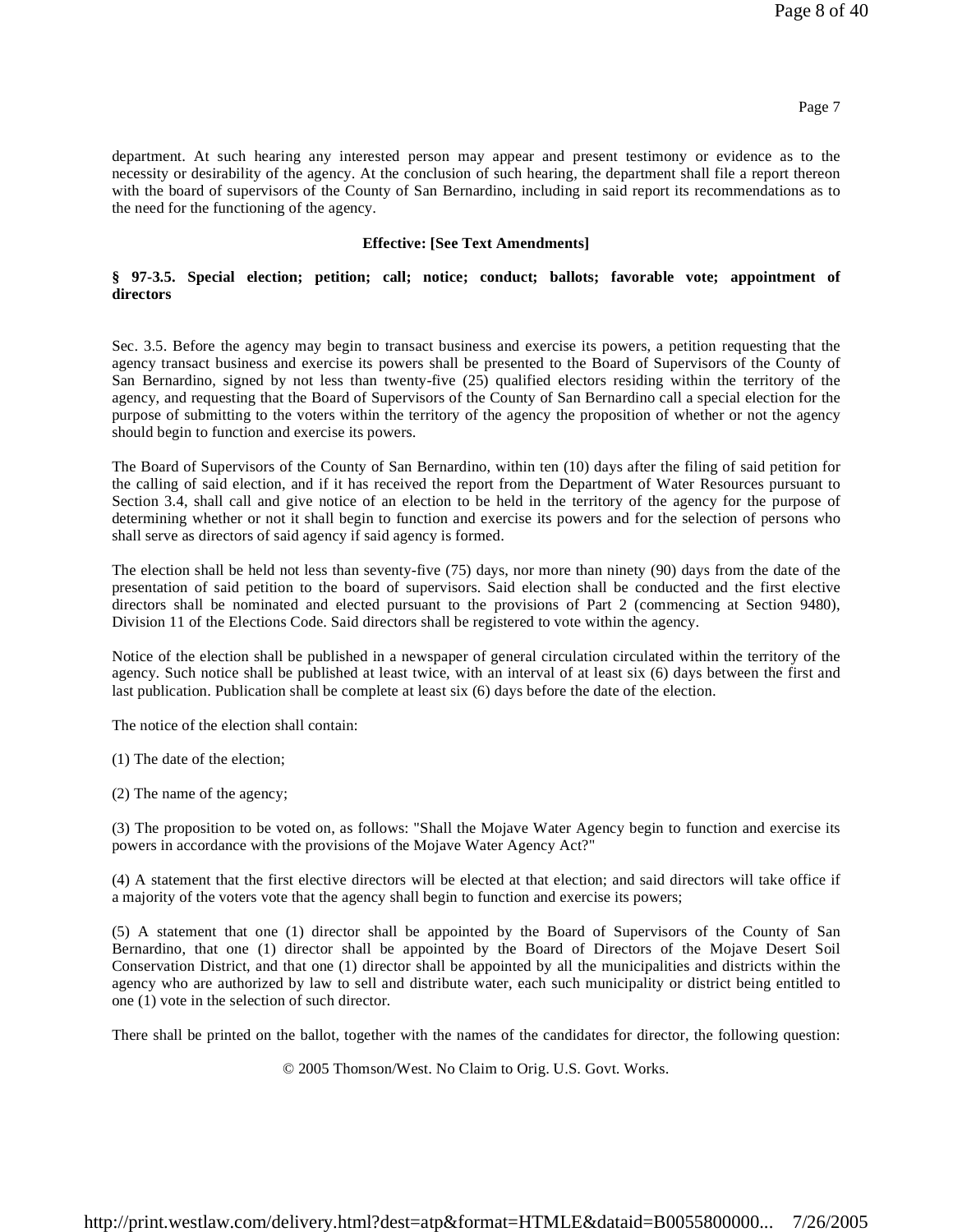"Shall the Mojave Water Agency begin to function and exercise its powers in accordance with the provisions of the Mojave Water Agency Act?" Following which question, shall be the words "Yes" and "No" on separate lines, with a voting square at the right of each, in which the voter shall indicate by stamping a cross (k) his vote for or against the proposition.

If a majority of the voters voting on the proposition vote in its favor, the board of supervisors shall canvass the returns for directors and those eight persons receiving the highest number of votes shall be declared elected. The agency shall begin to function and shall exercise its powers, and the Board of Supervisors of the County of San Bernardino, within fifteen (15) days after said election, shall by resolution enter on its minutes a declaration that the agency has begun to function and exercise its powers, giving the name of the agency, the purposes for which it is formed, and describing its boundaries.

Within said fifteen (15) days after said election, three (3) directors shall be appointed, as follows:

(a) One (1) director shall be appointed by the Board of Supervisors of San Bernardino County from among members of the San Bernardino County Flood Control Advisory Committee, Zone 4 or Zone 6.

(b) One (1) director shall be appointed by the governing body of the Mojave-Desert Soil Conservation District.

(c) One (1) director shall be appointed by the governing bodies of the several municipalities and districts lying in whole or in part within the agency which are authorized by law to sell and distribute water, each of which shall have one vote in the appointment of said director, and the person receiving the greatest number of votes shall be deemed appointed.

The County Clerk of San Bernardino County, immediately after the entering of the resolution in the minutes of the board as above provided, shall cause to be filed in the Office of the Recorder of San Bernardino County and with the Secretary of State, a certified copy of said resolution. Thereupon, the organization of the agency shall be complete.

No informality in any proceedings, including informality in the conduct of any election not substantially affecting adversely the legal rights of any person, shall invalidate the organization of the agency.

The validity of the organization of the agency shall not be contested in any proceeding commenced more than ninety (90) days after the date that the organization of the agency is complete.

If less than a majority of the votes cast at the election is in favor of the proposition that the agency should begin to function and exercise its powers, the board of supervisors shall declare the proceedings terminated and no petition requesting that the agency begin to function and exercise its powers shall be circulated and presented to the Board of Supervisors of San Bernardino County within one year from the date of said election.

# **Effective: [See Text Amendments]**

# **§ 97-4. Board of directors; composition; term of office; vacancies; nomination and election**

Sec. 4. The board of directors shall consist of seven directors, all of whom shall be registered to vote within the agency. The directors elected under this act shall hold office until the election and qualifications of their successors.

The term of office of each director shall be four years and as provided in the Uniform District Election Law (Part 3 (commencing with Section 23500) of Division 14 of the Elections Code).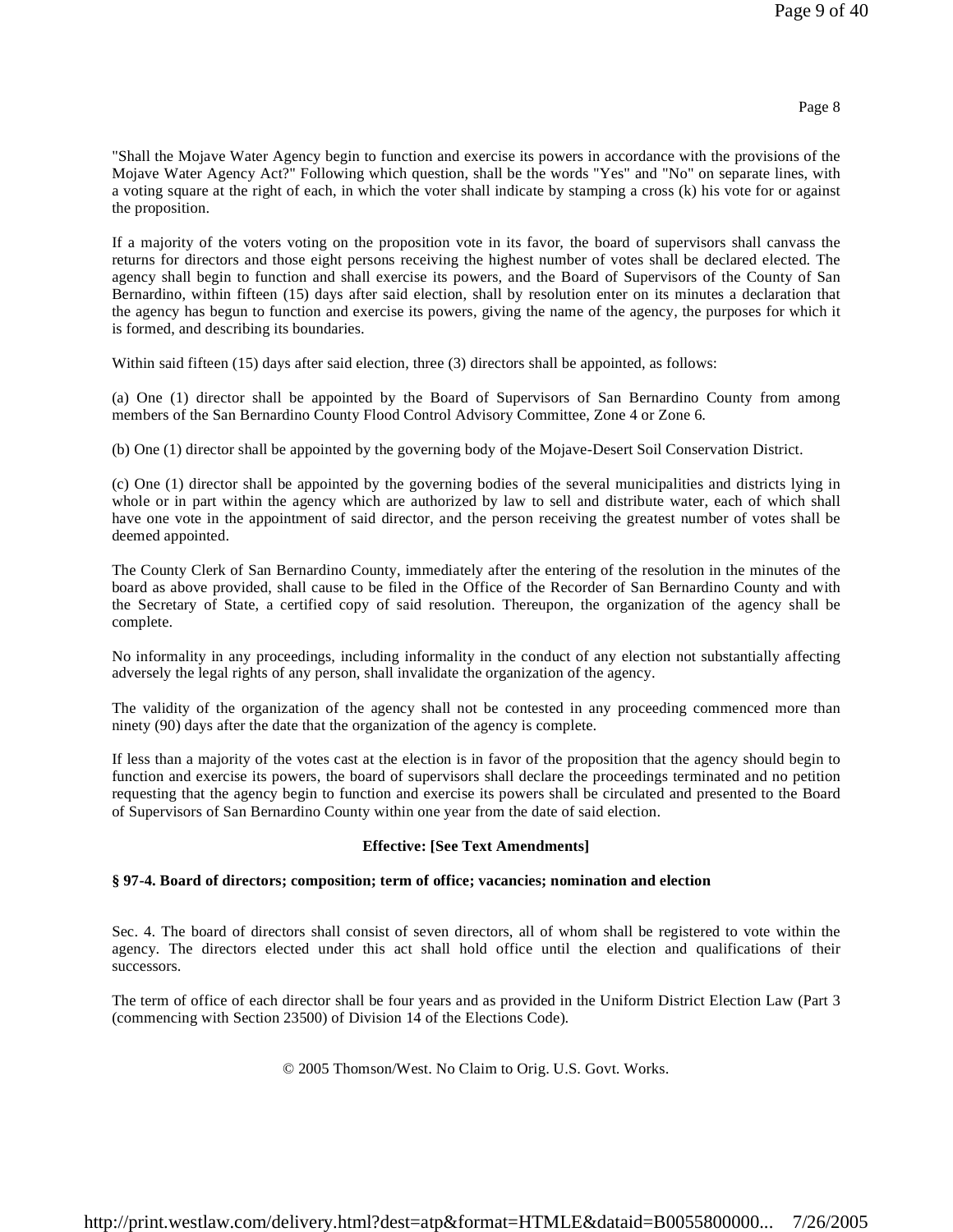All vacancies occurring in the office of director shall be filled by appointment by a majority of the remaining directors and as provided in Section 1780 of the Government Code. Notwithstanding any other provision of law, an appointment to fill a vacancy in the office of director shall be for the unexpired term of the office in which the vacancy occurs. The person so chosen to fill a vacancy shall be a resident of the division for which the vacancy is being filled.

Successive elective members of the board of directors shall be elected by the voters of the agency as provided in this act.

The seven members of the board of directors, designated and referred to as members numbered 1 through 7, respectively, shall be elected, one from each of the seven divisions of the agency provided for in Section 3.1 and as relocated pursuant to Section 32.5. Each director shall be voted on only by those voters living within the division of which the director is a resident in accordance with this act pertaining to the qualifications of directors.

In case any two or more persons receive an equal number of votes, the board shall forthwith summon the candidates who have received the equal number of votes to appear before it, at a time and place to be designated by the board, and the board shall, at the time and place, determine by lot which person shall be deemed elected.

The succeeding elective directors shall be nominated and elected at the agency general election which shall be held on the first Tuesday after the first Monday in November in each odd-numbered year. The election shall be conducted in accordance with the provisions of the Uniform District Election Law, and elective directors shall take office at noon on the last regular meeting date of the board in November following the agency general election. City officers, whether elected or appointed, may be elected to, and serve contemporaneously as a member of, the board of directors.

At the time each director is elected, he or she shall be a resident of both the agency and the division he or she represents. A director who removes his or her residence from the agency shall no longer be qualified to act as a director, and the board shall fill the vacancy so created as provided in this section. A director is not disqualified from serving for the remainder of his or her term if, during that term, the director's residence is removed from one division to another.

# **Effective: [See Text Amendments]**

# **§ 97-5. Repealed by Stats.1965, c. 2019, p. 4582, § 183, operative Jan. 1, 1967**

# **Effective: [See Text Amendments]**

# **§ 97-6. Qualification of electors**

Sec. 6. No person shall vote at any agency election held under the provisions of this act who is not a voter within the meaning of the Elections Code, residing in the agency.

# **Effective: [See Text Amendments]**

# **§ 97-7. Initiative and referendum; election call and canvass; powers of governing body**

Sec. 7. The board of directors of the agency shall call and canvass all elections involving matters of initiative and referendum and shall call all other elections which it is authorized to canvass.

The governing body calling or conducting any election under the provisions of this act shall fix the compensation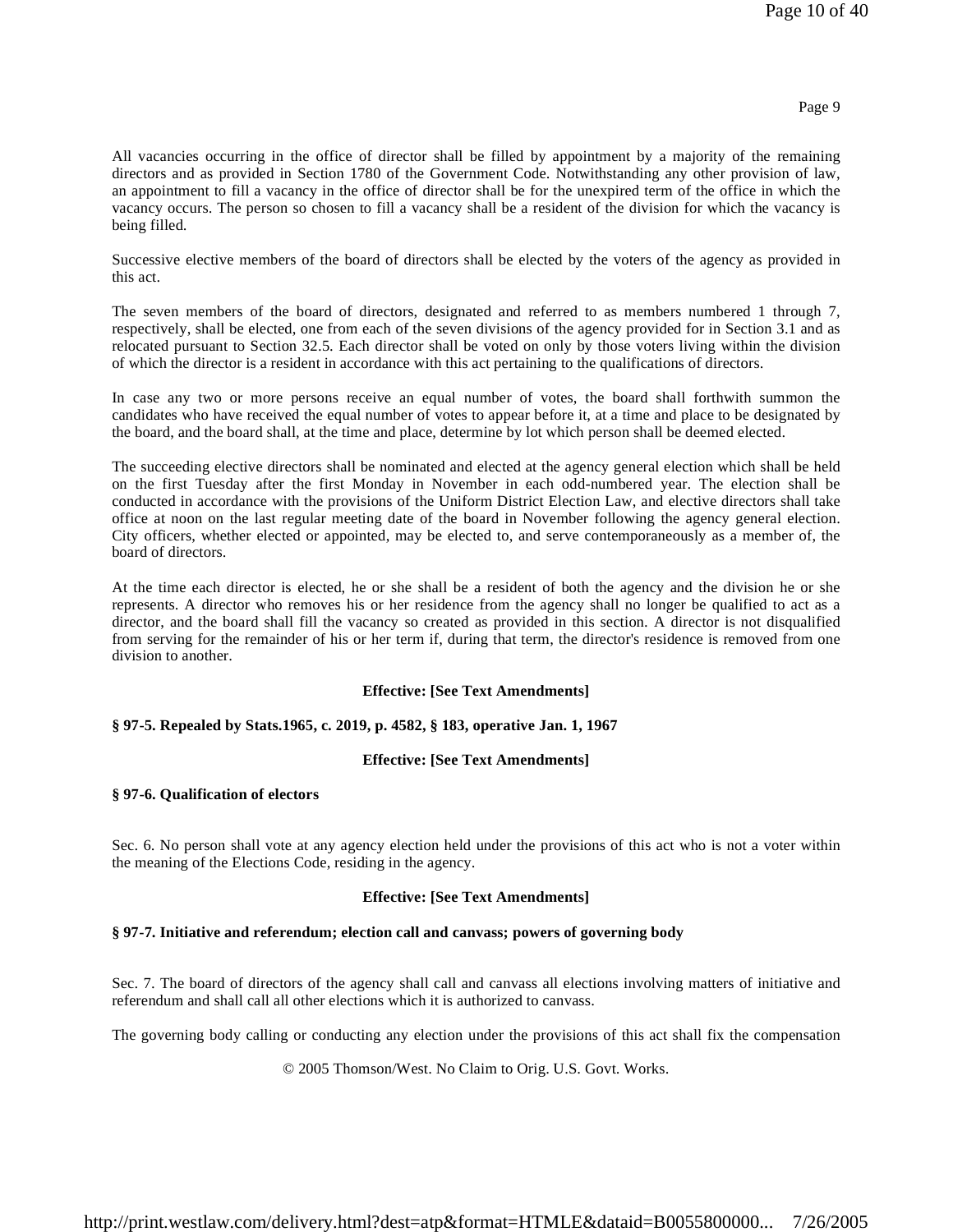### Page 10

to be paid the officers of the election and shall designate the precincts and polling places for each division of the agency and shall appoint the officers of such election, who shall consist of one inspector, one judge, and two clerks, unless in case of consolidated elections, other officers of election are required by law. The voting precincts for any such election may be established and the boundaries thereof fixed and described by such governing body, or such voting precincts may consist of either the regular election precincts or portions thereof within the agency established for holding state or county elections, or a consolidation of any or all of such regular election precincts or portions thereof last established. If any such agency election is consolidated with any state or county election, then the voting precincts, polling places, and election officers for the agency election shall be the same as those established for such state or county election.

This section shall not apply to agency general elections.

### **Effective: [See Text Amendments]**

### **§ 97-8. Recall of incumbents**

Sec. 8. Every incumbent of an elective office, whether elected by popular vote for a full term, or chosen by the board of directors to fill a vacancy, is subject to recall by the voters of the agency in accordance with the recall provisions of the Uniform District Election Law.

### **Effective: [See Text Amendments]**

#### **§ 97-9. Board of directors as governing body; meetings; officers; quorum**

Sec. 9. The board of directors shall be the governing body of the agency. Each board of directors shall hold its first meeting on the last regularly scheduled meeting date in November next following the general agency election, and at the meeting elect from its membership a president, vice president, secretary, and treasurer, and provide for the time and place of holding its meetings and the manner in which its special meetings may be called. The board of directors may consolidate the office of secretary and treasurer. All legislative sessions of the board of directors, whether regular or special, shall be open to the public. A majority of the board of directors shall constitute a quorum for the transaction of business.

# **Effective: [See Text Amendments]**

### **§ 97-10. Proceedings of board; compensation of directors; expenses**

Sec. 10. The board of directors shall act only by ordinance, resolution, or motion. On all ordinances the roll shall be called and the ayes and noes recorded in the journal of the proceedings of the board of directors. Resolutions and orders may be adopted by voice vote, but on demand of any member the roll shall be called. No ordinance, motion, or resolution shall be passed or become effective without the affirmative vote of a majority of the members of the board. The enacting clause of all ordinances passed by the board shall be: "Be it ordained by the Board of Directors of the Mojave Water Agency as follows:". Each director shall receive compensation in an amount not to exceed fifty dollars (\$50) per day for each day's attendance at meetings of the board or for each day's service rendered as a director by request of the board, not exceeding a total of six days in any calendar month, together with any expenses incurred in the performance of his duties required or authorized by the board.

# **Effective: [See Text Amendments]**

# **§ 97-11. Attorney, general manager and auditor; duties; assistants and employees**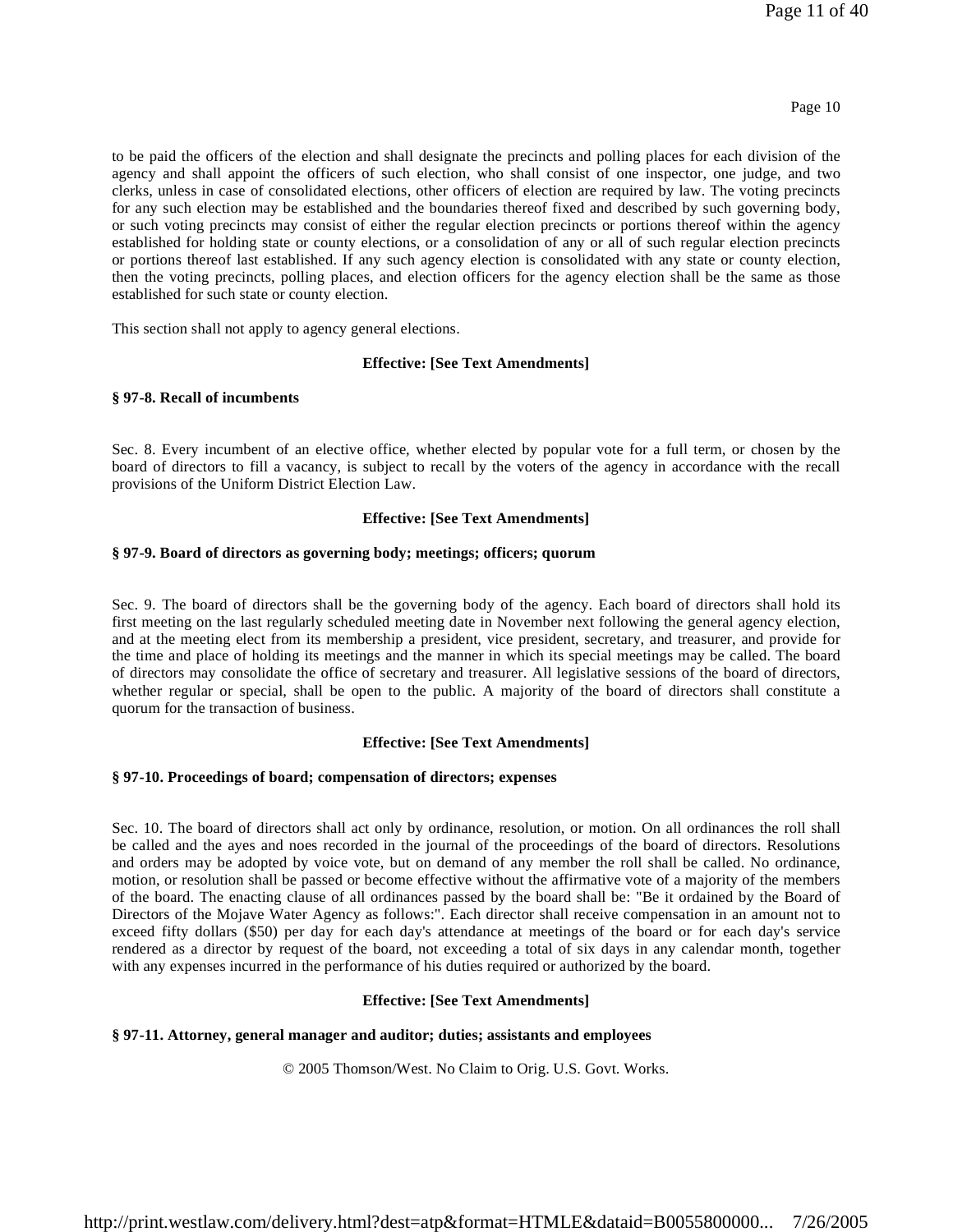Sec. 11. The board of directors shall at its first meeting, or as soon thereafter as practicable, appoint by a majority vote an attorney, general manager and auditor, define their duties, and fix their compensation, and each shall serve at the pleasure of the board, and may employ such additional assistants and employees as they may deem necessary to efficiently maintain and operate the agency.

# **Effective: [See Text Amendments]**

# **§ 97-12. Administration of oaths and affirmations**

Sec. 12. Each member of the board of directors or the secretary may administer oaths and affirmations in connection with the taking of testimony at any hearing, investigation or other matter pending before the board.

# **Effective: [See Text Amendments]**

# **§ 97-13. Powers of agency**

Sec. 13. The agency has the following powers:

(1) To sue and be sued in the name of the agency in all actions and proceedings in all courts and tribunals of competent jurisdiction.

(2) To adopt a seal and alter it at pleasure.

(3) To acquire by grant, purchase, lease, gift, devise, contract, condemnation, construction or otherwise, and to hold, use, sell, let and dispose of real and personal property of every kind, including lands, structures, buildings, rights-of-way, easements, and privileges, and to construct, maintain, alter and operate any and all works or improvements, within the agency, necessary or proper to carry out any of the objects or purposes of this act and convenient to the full exercise of its powers, and to plan, complete, extend, enlarge, add to, alter, remove, repair or otherwise improve any works, or improvements, or property acquired by it as authorized by this act. The agency shall not interfere with or exercise any control over water rights, property or facilities owned, held or used by a district unless by consent of such district and upon such terms as are mutually agreed upon between the agency and the district.

(4) To enter into contracts, make leases, borrow money, incur indebtedness and give evidence thereof, and employ labor.

(5) To do all acts and things reasonably implied from, and necessary and appropriate to the full exercise of, all the powers granted by this act.

(6) To provide by ordinance of its board of directors for the pensioning of officers or employees and the creation of a special fund for the purpose of paying such pensions, and the accumulation of contributions to said fund from the revenues of the agency, the wages of officers or employees, voluntary contributions, gifts, donations or any source of revenue not inconsistent with the general powers of the board, and to contract with the state, any insurance corporation, or any other insurance carrier for the maintenance of a service covering the pension of such officers, or employees, and to provide in such ordinance for the terms and conditions under which such pensions shall be awarded, and for the time and extent of service of officers or employees before such pensions shall be available to them.

(7) To issue bonds, borrow money, and incur indebtedness as authorized by law or this act.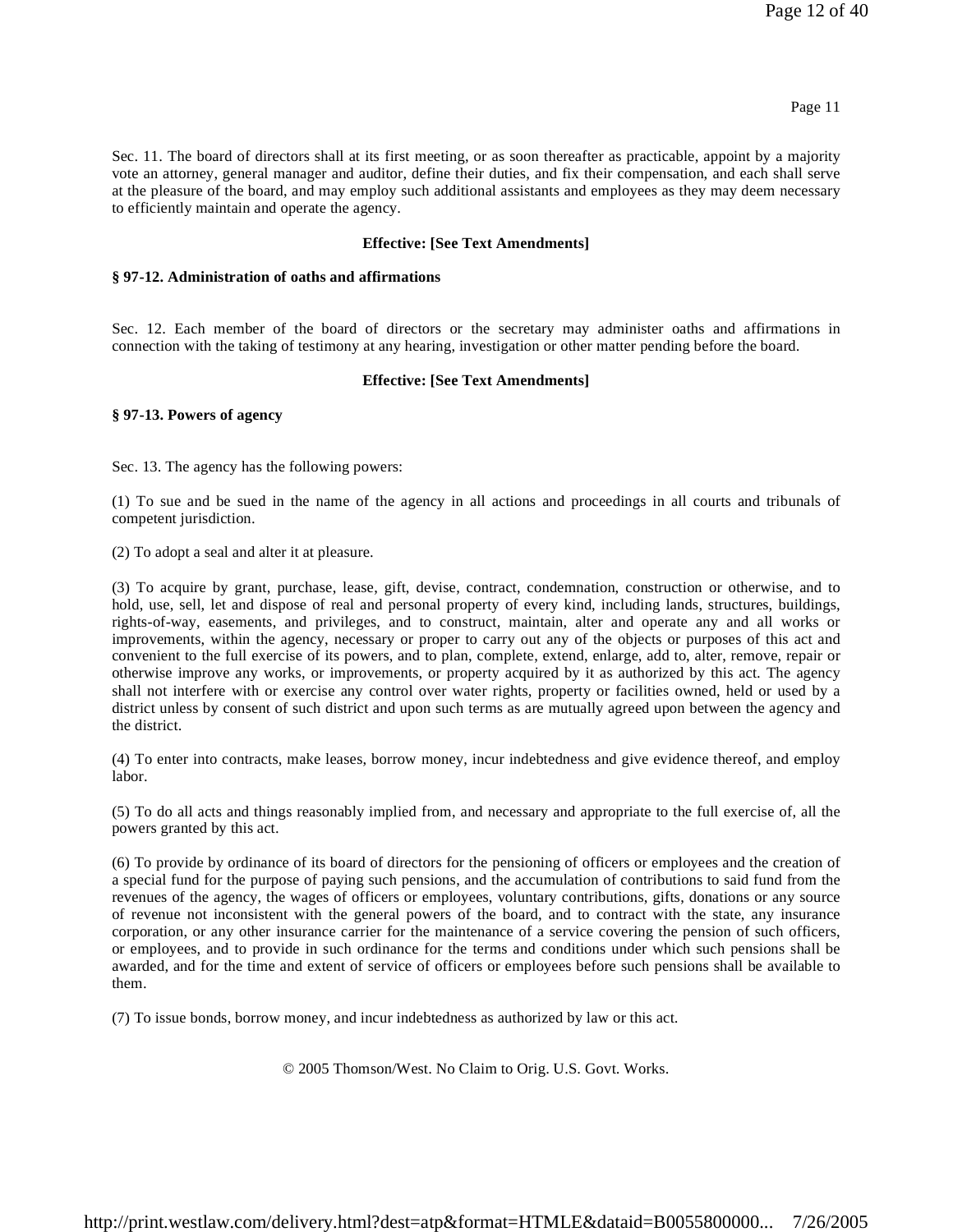(8) The agency may refund or retire any indebtedness or lien that may exist against the property within the agency by the issuance of general obligation bonds.

#### **Effective: [See Text Amendments]**

### **§ 97-14. Eminent domain**

Sec. 14. The agency has the power of eminent domain to acquire any property necessary or convenient for carrying out the powers and purposes of the agency except that the agency shall not have power to acquire by condemnation publicly owned water rights or property held or used for the development, storage or distribution of water for public use; provided, however, that the agency in exercising such power shall in addition to the damage for the taking, injury, or destruction of property, also pay the cost of removal and, where necessary, relocation of any structures, railways, mains, pipes, conduits, wires, cables and poles, of any public utility which require removal only, or removal and reinstallation in a new location. In no event shall the agency exercise the power of eminent domain with respect to property situated outside the boundaries of the agency.

### **Effective: [See Text Amendments]**

# **§ 97-15. Availability of water; means to secure; cooperation with public and private agencies; electric power**

Sec. 15. (a) The agency may do any and every act necessary to be done so that sufficient water may be available for any present or future beneficial use or uses of the lands or inhabitants of the agency, including, without limiting the generality of the foregoing, irrigation, domestic, fire protection, municipal, commercial, industrial, and recreational uses.

(b) Without limiting the generality of the authority given under subdivision (a) or under any other section of this act, the agency has the following additional powers:

(1) To make surveys and investigations of the water supply and resources of the agency, to gather data on water use, to plan water projects, and to publish and distribute reports thereof.

(2) To develop, protect, conserve, and reclaim water, reduce the waste of water, control and prevent the intrusion of salinity in water, and replenish underground water supplies within the agency, including the collection, treatment, and disposal of sewage, waste, and storm water, in those areas within the agency where no reclamation authority currently exists and to fix and collect rates and charges therefor.

(3) To store, regulate, control, transport, divert, and distribute water for use within the agency by any reasonable means, including, without limitation, the construction, maintenance, alteration, purchase, and operation of works and improvements and the spreading and sinking of water into underground storage basins.

(4) To appropriate water and acquire and protect water rights for any beneficial purpose.

(5) To commence, maintain, appear before, intervene in, defend and compromise, in the name of the agency, and to assume the costs of, any action, hearing or proceeding before any court of the United States or of the State of California, involving or affecting the ownership, use or supply of water, water rights or water service within or without the agency which is or may be used or useful for any purpose within the agency, or involving or affecting the interference or diminution of the natural flow of any river or stream or subterranean water supply, which is or may be used or useful for any purpose within the agency.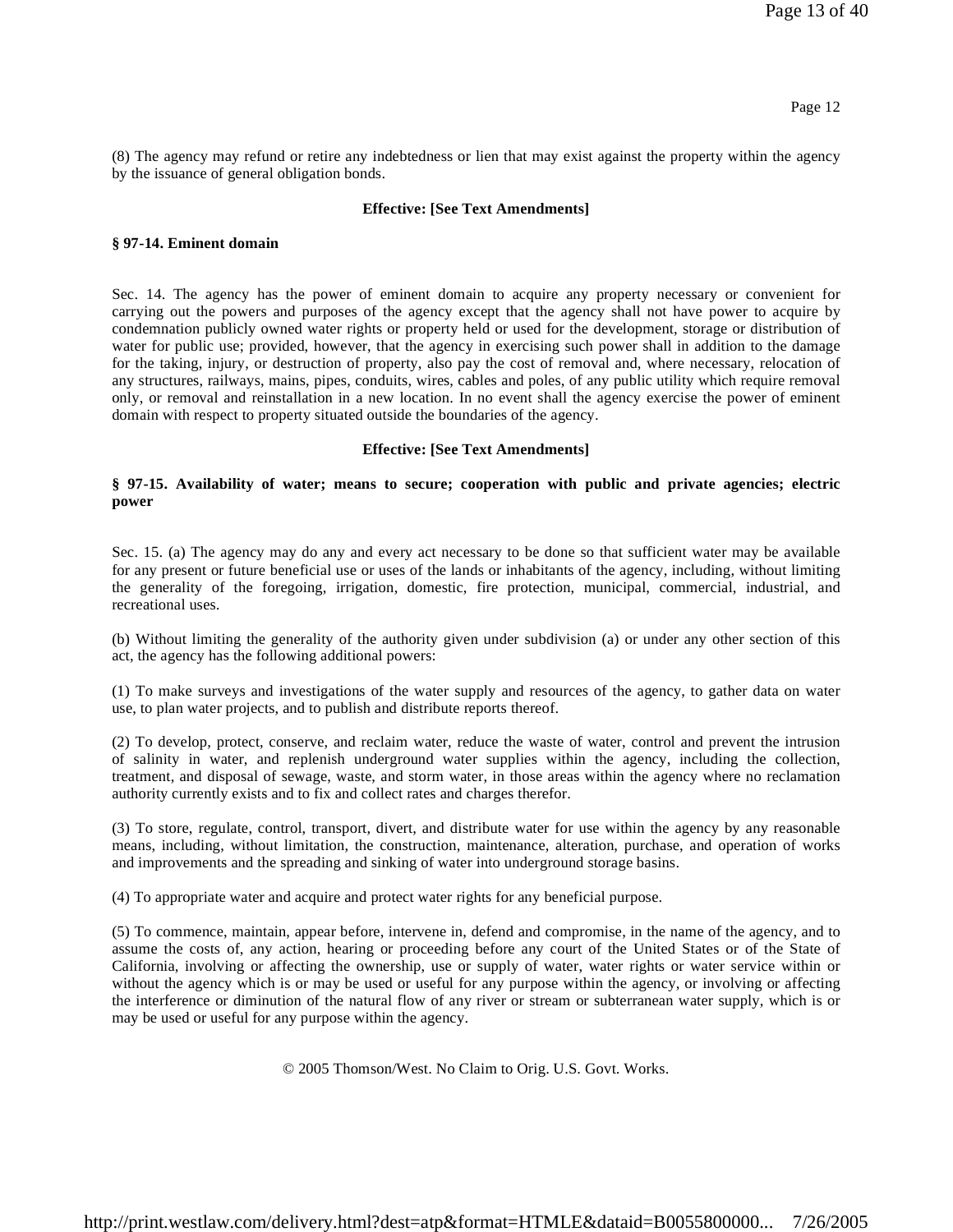(6) To enter into any contract with any person, corporation, utility, district, public corporation, the United States, or the State of California, as the board determines to be proper or advisable or in the interest of the lands and inhabitants of the agency, to carry out or to execute any of the purposes of this act.

(7) To promote and coordinate existing and planned water service facilities in the agency with the operations of the California Water Plan and Aqueduct System.

(8) To join with one or more persons, corporations, utilities, districts or other public corporations, the United States, or the State of California, for the purpose of carrying out any of the powers granted by this act.

(9) To make application to the State of California, the Department of Water Resources, or any other appropriate department or agency of the State of California for the department's or agency's share of water made available by the State Water Resources Development System or any other supplemental water source.

(10) To construct, operate, and maintain works to develop hydroelectric energy as a means of assisting in financing the construction, operation, and maintenance of works for other beneficial uses and purposes, and to enter into contracts for the sale of that energy for a term not to exceed 50 years. The energy may be marketed only at wholesale rates to any public agency or private entity engaged in the sale or use of electric energy.

(11) To gather data for, and to develop and implement, after consultation and coordination with all public and private water entities who are in any way affected, management and master plans to mitigate the cumulative overdraft of groundwater basins, to monitor the condition of the groundwater basins, to pursue all necessary water conservation measures, and to negotiate for additional water supplies from all federal, state, and other sources.

### **Effective: [See Text Amendments]**

### **§ 97-15.2. Grants; construction, operation, maintenance or improvement of groundwater management facilities**

Sec. 15.2. The agency may apply for, and accept, grants to pay for the construction, operation, maintenance, or improvement of groundwater management facilities.

# **Effective: [See Text Amendments]**

# **§ 97-15.3. Agency measures regarding wells or facilities used for extracting groundwater**

Sec. 15.3. The agency, in addition to the other powers enumerated in this act, may undertake any necessary measures with regard to wells or facilities used for the extraction of groundwater, whether operating, inactive, or abandoned, in order to enhance the management of groundwater resources.

# **Effective: [See Text Amendments]**

# **§ 97-15.4. Remediation plan; contents; responsibility and liability of agency**

Sec. 15.4. (a) Unless the context requires otherwise, the following definitions govern the construction of this section:

(1) "Affected lands" means lands that are affected by groundwater pollution or pollutants in soils that threaten to cause groundwater pollution and are in a location where the agency has implemented or proposes to implement a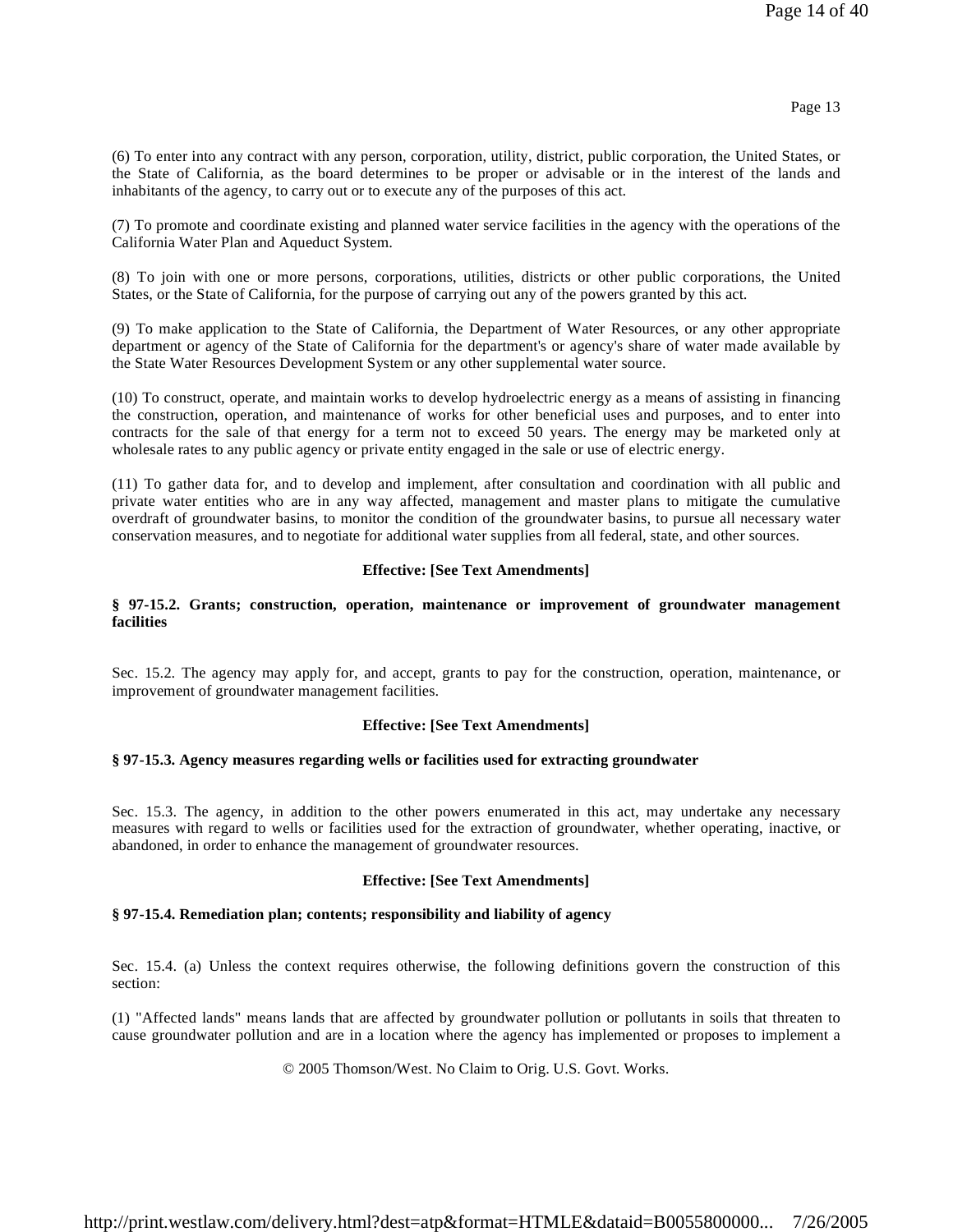remediation plan.

(2) "Oversight agency" means either the State Water Resources Control Board or the appropriate regional water quality control board. "Remediation plan" means a plan to improve the quality of groundwater underlying lands within the jurisdiction of the agency that has been directly and adversely affected by groundwater pollution.

(b) Notwithstanding any other provision of law, if the agency has submitted a remediation plan to an oversight agency, the oversight agency has approved that remediation plan, and the agency has implemented the remediation plan, in accordance with this section, the agency shall not be deemed, based on the actions taken to implement the remediation plan, to be the owner or operator of any affected lands, or any structure, improvement, waste management unit, or facility on those affected lands, and shall not be deemed, based on the actions taken to implement the remediation plan, to be responsible for any discharge, or the results of any discharge, of pollutants on or from those affected lands or any structure, improvement, waste management unit, or facility on those affected lands.

(c) Except as provided in subdivision (d), and Chapter 5.5 (commencing with Section 13370) of the Water Code, the responsibilities of the agency are limited to the following:

(1) Submitting a remediation plan to an oversight agency for approval in accordance with subdivision (d).

(2) Implementing a remediation plan that has been approved by the oversight agency.

(3) If required by a remediation plan approved by the oversight agency, maintaining any structure, waste management unit, improvement, or other facility constructed, improved, or placed on the affected lands.

(4) Periodically monitoring and reporting as required by the oversight agency.

(5)(A) Determining if the remediation plan implemented by the agency has been effective to provide a substantial improvement in groundwater quality affected by the discharge or potential discharge of pollutants on or from affected lands.

(B) If the agency determines that the remediation plan implemented by the agency is not effective, the agency shall promptly report that determination to the oversight agency. If the agency or the oversight agency determines that the remediation plan implemented by the agency is not effective, the agency shall submit a modified remediation plan to the oversight agency that includes a proposal to improve the plan to make it effective, or a proposal to cease remedial activities on the affected lands and return those lands, including the groundwater quality on those lands, to a condition that approximates the quality that existed prior to commencing remedial activities. The agency shall implement the modified remediation plan as approved by the oversight agency.

(6) Notwithstanding any other provision of law, except as provided in Chapter 5.5 (commencing with Section 13370) of the Water Code, if the agency implements or has implemented the approved remediation plan and any modifications to the plan approved by the oversight agency, the agency, with regard to any discharge of pollutants that is the subject of the plan, shall not be required to achieve water quality objectives pursuant to, or to comply with other requirements of, the Porter-Cologne Water Quality Control Act (Division 7 (commencing with Section 13000) of the Water Code) or other laws that are administered by the State Water Resources Control Board or the regional water quality control boards, and shall not be subject to any enforcement actions pursuant to state law based on actions taken to implement the approved remediation plan, except for violations involving gross negligence, including reckless, willful, or wanton misconduct, or intentional misconduct by the agency.

(d) The remediation plan to be submitted by the agency to the oversight agency shall include all of the following:

(1) Identification of the affected lands that are the subject of the plan, including a legal description and the owner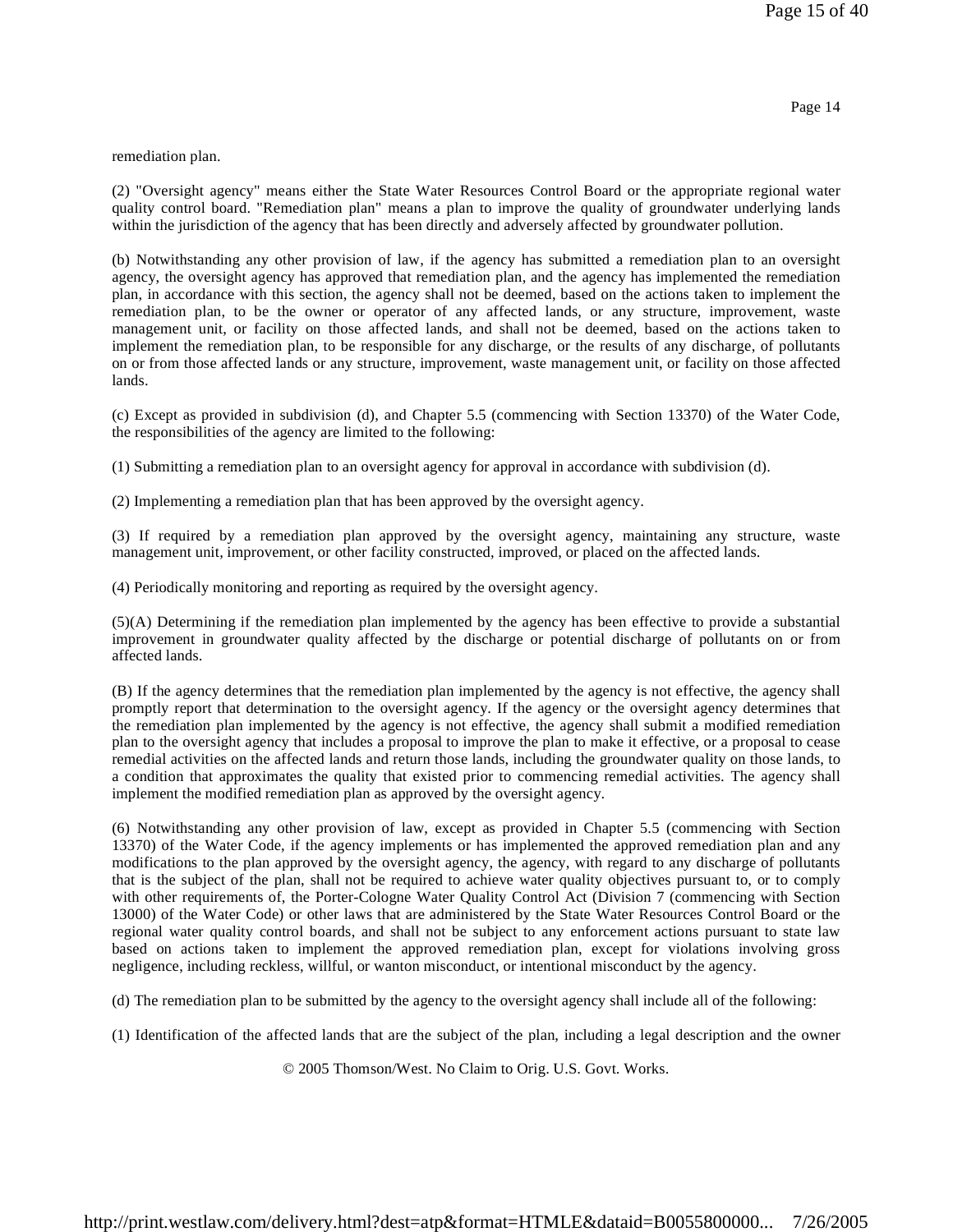of record.

(2) Identification of the groundwater that is affected by discharges of pollutants on or from the affected lands.

(3) A description of the physical conditions of the affected lands that have had, or are having, an adverse effect on groundwater quality.

(4) A description of the practices, including system design and construction plans, and operation and maintenance plans, proposed to reduce, control, mitigate, or eliminate the adverse effects on groundwater quality and a schedule for implementing those practices.

(5) An analysis demonstrating that the implementation of the practices described in the plan have caused, or are expected to cause, a substantial improvement in groundwater quality for the identified groundwater.

(6) A description of monitoring or other assessment activities to be undertaken to evaluate the success of the implemented practices during and after implementation, including an assessment of baseline conditions.

(7) A budget and identified funding to pay for the implementation of the plan.

(8) Remediation goals and objectives.

(9) Contingency plans.

(10) A description of the agency's legal right to enter and conduct remedial activities.

(11) The signature of an authorized representative of the agency.

(12) Identification of the pollutants to be addressed by the plan.

(e) The oversight agency shall do all of the following:

(1) Comply with the requirements of the California Environmental Quality Act (Division 13 (commencing with Section 21000) of the Public Resources Code) in connection with the review of any remediation plan.

(2) Provide an opportunity for public review of, and comment with regard to, the remediation plan.

(3) Disapprove, approve, or modify and approve a remediation plan at a public meeting.

 $(f)(1)$  The oversight agency may approve the remediation plan if the oversight agency finds that there is substantial evidence in the record that the plan will substantially improve groundwater quality affected by discharges of pollutants on or from affected lands. The oversight agency may disapprove a remediation plan even if there is substantial evidence that the plan would improve the groundwater quality.

(2) The agency is not required to include in the remediation plan a plan to achieve water quality objectives, with regard to any discharge of pollutants that is the subject of the plan, to comply with other requirements of the Porter-Cologne Water Quality Control Act (Division 7 (commencing with Section 13000) of the Water Code), except for Chapter 5.5 (commencing with Section 13370) of Division 7 of the Water Code, or to comply with any other law that is administered by the state board or the regional boards, with regard to that discharge of pollutants.

(3) The oversight agency may approve a modification of an approved remediation plan to permit additional time for completing the remediation project or to otherwise modify the plan, after an opportunity for public comment.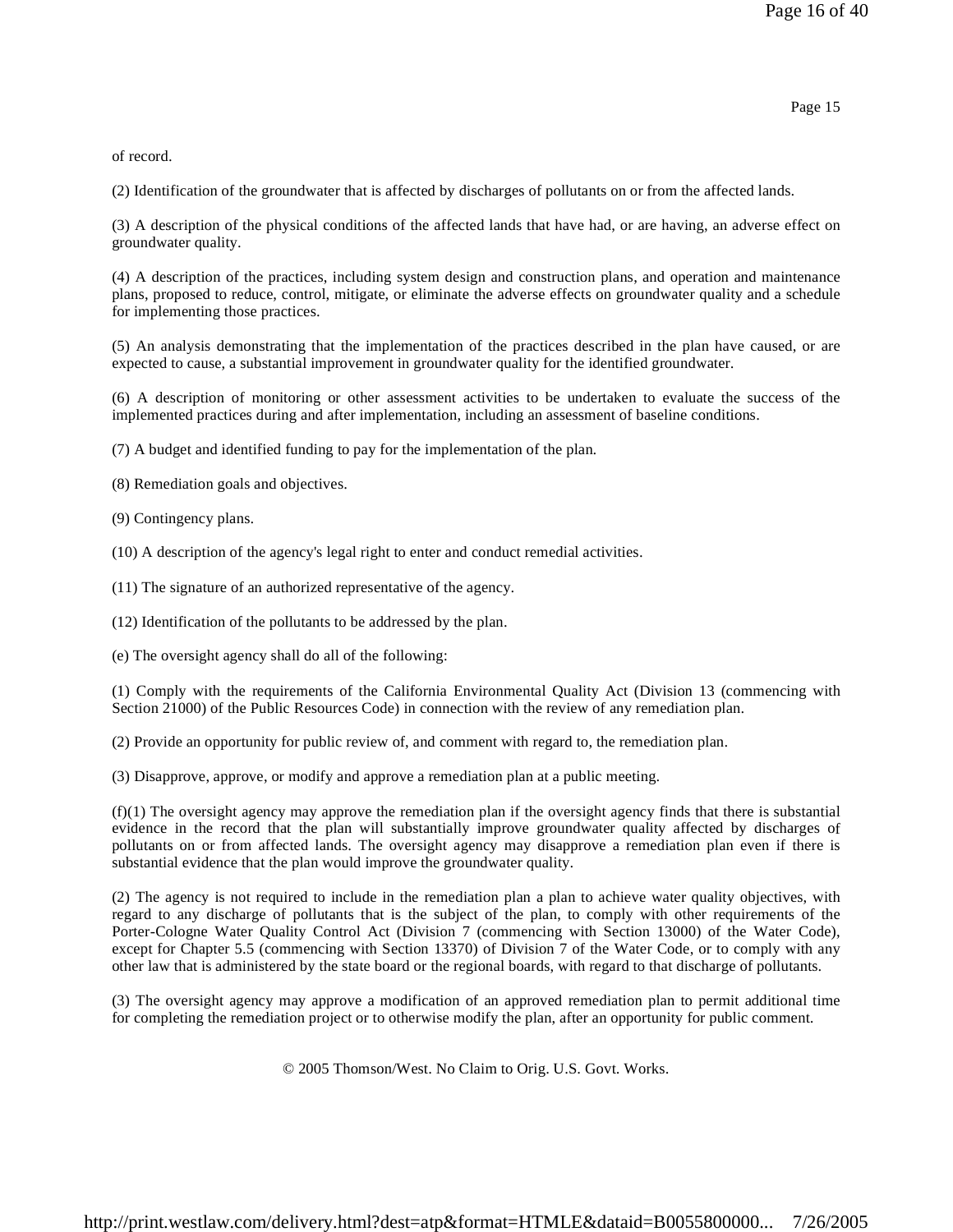(4) If the oversight agency determines that the agency is not implementing the approved remediation plan in substantial compliance with its terms, that oversight agency shall notify the agency of its determination, including the specific causes for that determination.

(5) If the oversight agency determines that the specific causes for the determination are not adequately addressed pursuant to paragraph (4), or if a compliance plan is not submitted to, and approved by, the oversight agency within 180 days from the date of the notification pursuant to paragraph (4), the oversight agency may determine that the agency is in violation of this section. If the agency is determined to be in violation of this section, the agency is not protected by the limitations on responsibility provided by this section for remediation of groundwater quality adversely affected by discharges of pollutants on or from affected lands and may be subject to any enforcement action authorized by law.

(g) This section has no effect on any of the following:

(1) The tort liability of the agency for personal injury or wrongful death.

(2) The liability of the agency based upon activities other than those undertaken in connection with the implementation of an approved remediation plan.

(3) The responsibilities of the owner of affected lands or other property that is the source of pollutants on affected lands or any other person responsible for activities that caused or permitted the discharge of pollutants.

(4) The liability of the agency for damages resulting from the agency's negligent implementation of the remediation plan.

### **Effective: [See Text Amendments]**

### **§ 97-16. Pumping assessment; rates and charges; tax levies; purposes; applicable laws**

Sec. 16. The agency may annually levy an assessment against pumping within the agency and shall fix and collect rates and charges for water sold by the agency which, together with the assessment against pumping, will be in an amount sufficient to pay not less than the variable cost under any contract entered into with the state, for the purchase of water, and to pay the reasonable share of the costs of the construction, maintenance, alteration, purchase, and operation of necessary works, and to pay the reasonable share of an annual amount which will amortize over such period of time as the board of directors shall determine the cost of construction or acquisition of necessary works, including costs of financing studies, the acquisition of options, permits, and other preliminary costs incurred or to be incurred prior to undertaking construction or acquisition of a project, as well as costs of issuing bonds, including the payment of interest, principal, and any premium thereon, secured by a pledge of the assessment against pumping or the rates and charges for water sold by the agency, or both, and any costs relating to any other authorized purpose of the agency. The agency shall annually, at the time county taxes are levied, levy an ad valorem tax on land only within the agency not to exceed 45 cents (\$0.45) per one hundred dollars (\$100) assessed valuation for the purpose of paying all other costs, expenses, and obligations of the agency under any such contract. If an ad valorem tax on land levied at a rate of 45 cents (\$0.45) per one hundred dollars (\$100) assessed valuation will not yield adequate revenue for such purposes, the agency shall, at the same time, levy an additional ad valorem tax on all taxable property, exclusive of personal property, within the agency for the additional revenue required for the purpose of paying all other costs, expenses, and obligations of the agency under any such contract. For the purpose of this section, the term "variable costs" means those costs paid by the agency which constitute operation, maintenance, power, and replacement costs incurred in an amount which is dependent upon and varies with the amount of project water delivered to the agency by the state.

To accomplish the administration of the agency, there shall be levied a tax not to exceed ten cents (\$0.10) on each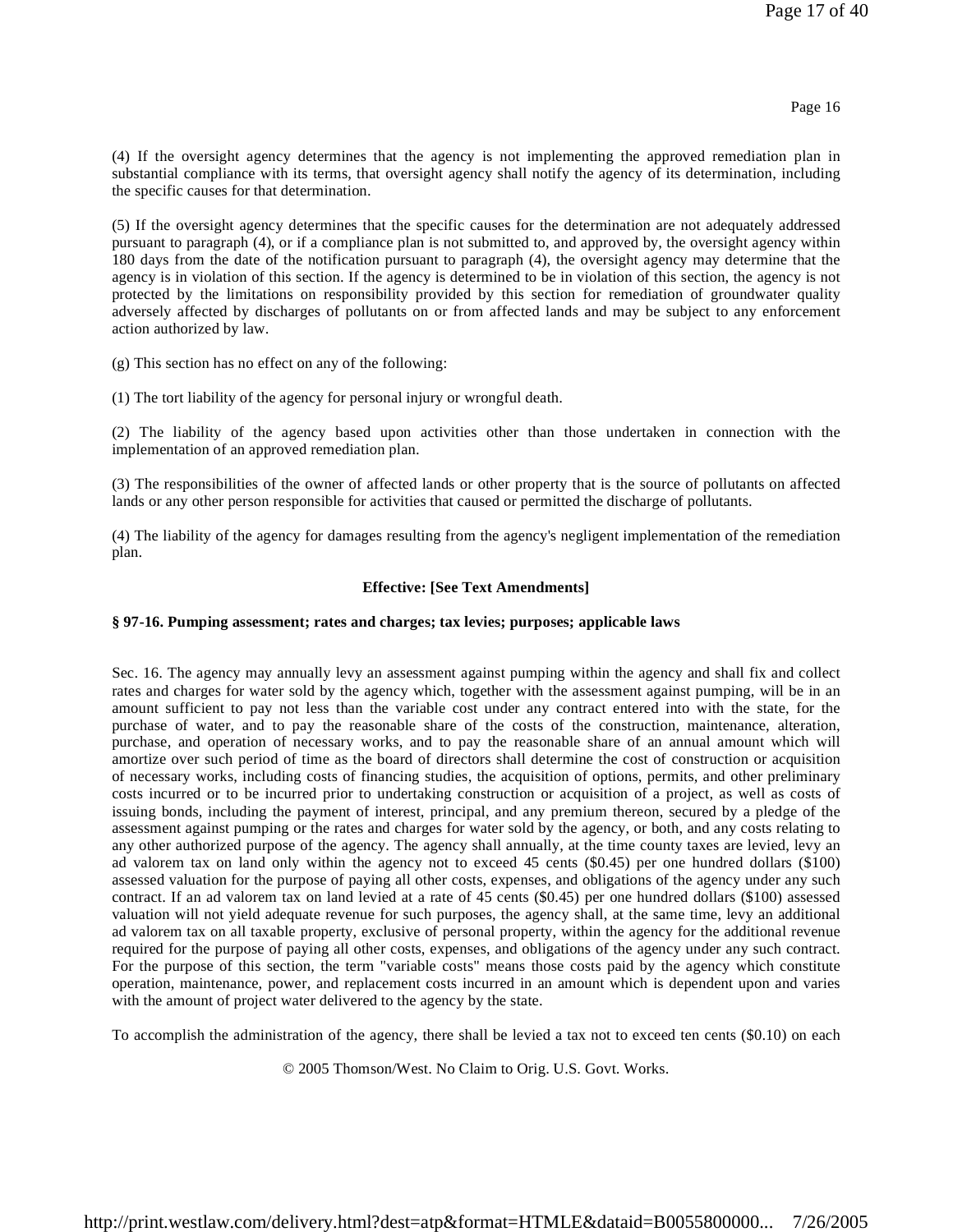one hundred dollars (\$100) of the assessed valuation of all taxable property in the agency exclusive of personal property. Taxes to pay the principal of, and interest on, bonded indebtedness shall be levied on all the property in the area subject to that taxation when duly authorized by a vote of the electors. These taxes shall be levied and collected with, and not separately from, taxes for county purposes. The revenue derived from these taxes shall be paid into the treasury of the county to the credit of the agency, and the board may control and order the expenditure thereof. The provisions of the laws of the State of California prescribing the priority, time, and manner of levying, assessing, equalizing, and collecting county property taxes, including the sale of property for delinquency and the redemption from such sale and the duties of the various county officers with respect thereto, are, so far as they are applicable and not in conflict with the specific provisions of this act, hereby adopted for the agency and made a part hereof. Agency and county officers shall be liable upon their several bonds for the faithful discharge of the duties imposed upon them by this act.

### **Effective: [See Text Amendments]**

### **§ 97-17. Depository of funds; security; audits and accounts**

Sec. 17. The board shall designate a depository or depositories to have the custody of the funds of the agency. All such depositories shall give security sufficient to secure the agency against possible loss and shall pay the warrants drawn by the treasurer for demands against the agency under such rules as the board may prescribe. The treasurer or other such person or persons as may be authorized by the board of directors shall draw checks or warrants to pay demands when such demands have been audited and approved in the manner prescribed by the board of directors.

The treasurer shall install and maintain a system of auditing and accounting that shall completely and at all times show the financial condition of the agency.

The treasurer shall make annual or earlier written reports to the board, as it shall determine, as to the receipts and disbursements and balances in the several accounts under his control. The report shall be signed by him and filed with the secretary.

Any bank may act as a depositary, paying agent, or fiscal agent for the holding or handling of agency funds, notwithstanding the fact that a member of the board of directors of the agency whose funds are on deposit in said bank is an officer, employee, or stockholder of such bank, or of a holding company that owns any of the stock of such bank.

# **Effective: [See Text Amendments]**

# **§ 97-17.5. Issuance of negotiable promissory notes; limitation on indebtedness; maturity**

Sec. 17.5. Notwithstanding the limitations contained in Section 16, the agency may issue negotiable promissory notes bearing interest at a rate not to exceed the maximum interest rate authorized by Section 53531 of the Government Code subject to the following:

(a) The notes are obligations payable out of available revenues, including taxes levied against all the taxable property (other than personal property) within the agency.

(b) The aggregate amount of notes outstanding, which have not been refunded or defeased, does not exceed five million dollars (\$5,000,000).

(c) Any note issued does not mature later than five years from the date of issuance of the note.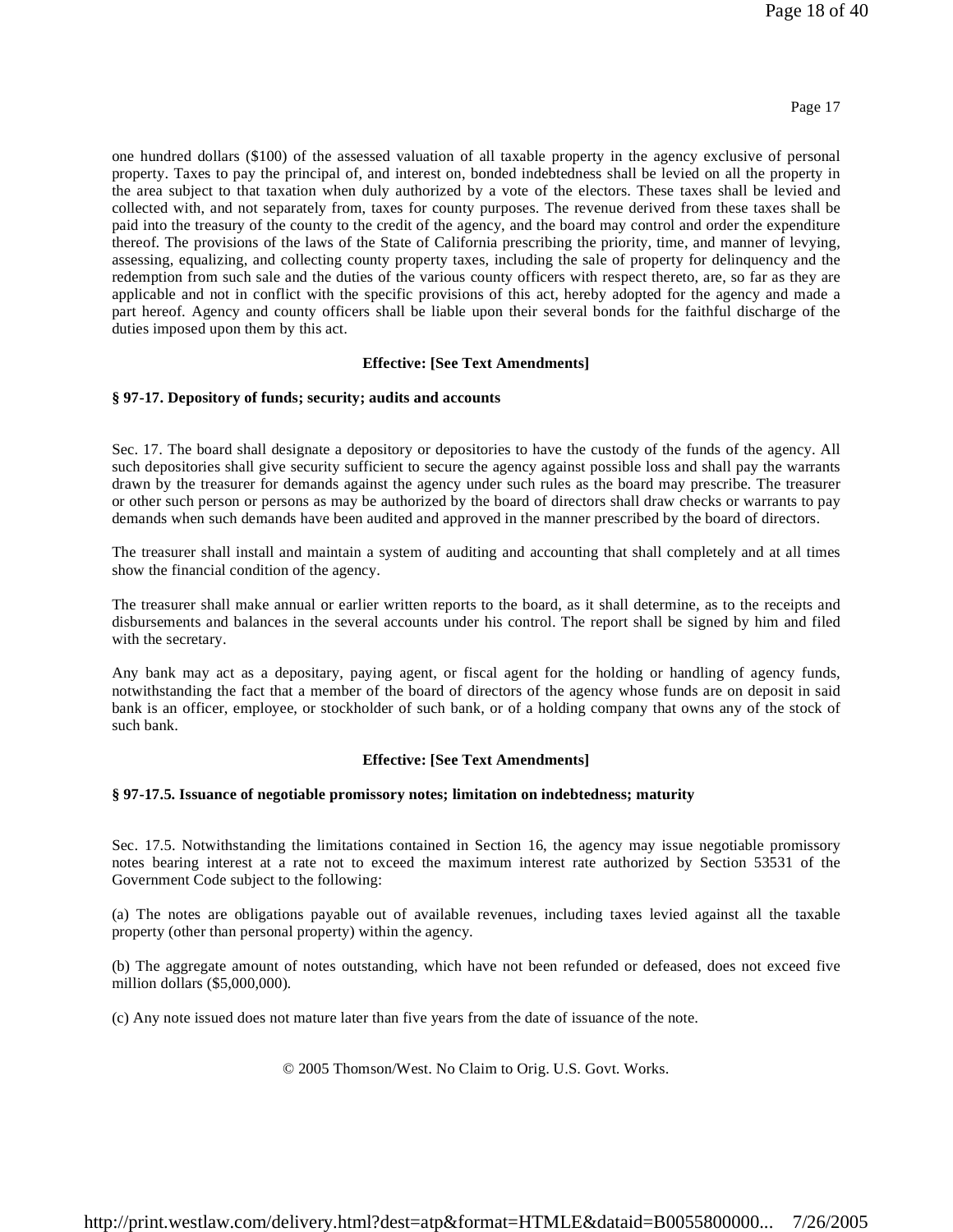### Page 18

### **Effective: [See Text Amendments]**

#### **§ 97-18. Repealed by Stats.1967, c. 166, § 9**

#### **Effective: [See Text Amendments]**

#### **§ 97-19. Indebtedness; election; purpose of issuance of bonds**

Sec. 19. Whenever the board of directors deems it necessary for the agency to incur a bonded indebtedness for the acquisition, construction, completion, or repair of any or all improvement, works, or property specified in this act to be payable from ad valorem taxes on real property, the board shall, by resolution, so declare and call an election to be held in the agency for the purpose of submitting to the qualified voters thereof the proposition of incurring indebtedness by the issuance of bonds of the agency. The resolution shall state all of the following:

(a) The purpose for which the proposed debt is to be incurred, which may include expenses of all proceedings for the authorization, issuance, and sale of the bonds.

(b) The amount of debt to be incurred.

(c) The maximum term the bonds proposed to be issued shall run before maturity, which shall not exceed 40 years.

(d) The maximum rate of interest to be paid, which shall not exceed the interest rate as may be authorized by law at the time of issuance, including, but not limited to, Article 7 (commencing with Section 53530) of Chapter 3 of Part 1 of Division 2 of Title 5 of the Government Code, payable as set forth in the resolution calling the election authorizing the issuance of the bonds.

(e) The measure to be submitted to the voters.

(f) The date upon which an election shall be held for the purpose of authorizing the bonded indebtedness to be incurred.

(g) The designation of precincts, the location of polling places, and the names of the officers selected to conduct the election, who shall consist of one judge, one inspector, and two clerks in each precinct. However, the board of directors may refer the designation of precincts, the location of polling places, and the names of the officers selected to conduct the election to the county registrar when the agency election is to be consolidated with another election or if the county registrar is to conduct the election for the agency.

### **Effective: [See Text Amendments]**

# **§ 97-19.1. Time for election; applicability of Elections Code; notice returns; statement of results; irregularities; action to contest validity**

Sec. 19.1. The board shall provide for holding the bond election on the day fixed in the resolution calling the election and in accordance with the provisions of the Elections Code, so far as they shall be applicable, except as otherwise provided in this act.

Notice of the holding of the bond election shall be given by publishing, pursuant to Section 6066 of the Government Code, the resolution calling the election in at least one newspaper published in the agency. The last publication shall be made not less than two weeks prior to the date of the proposed election. If there is no newspaper published in the agency, then the resolution shall be posted in three public places in the agency not less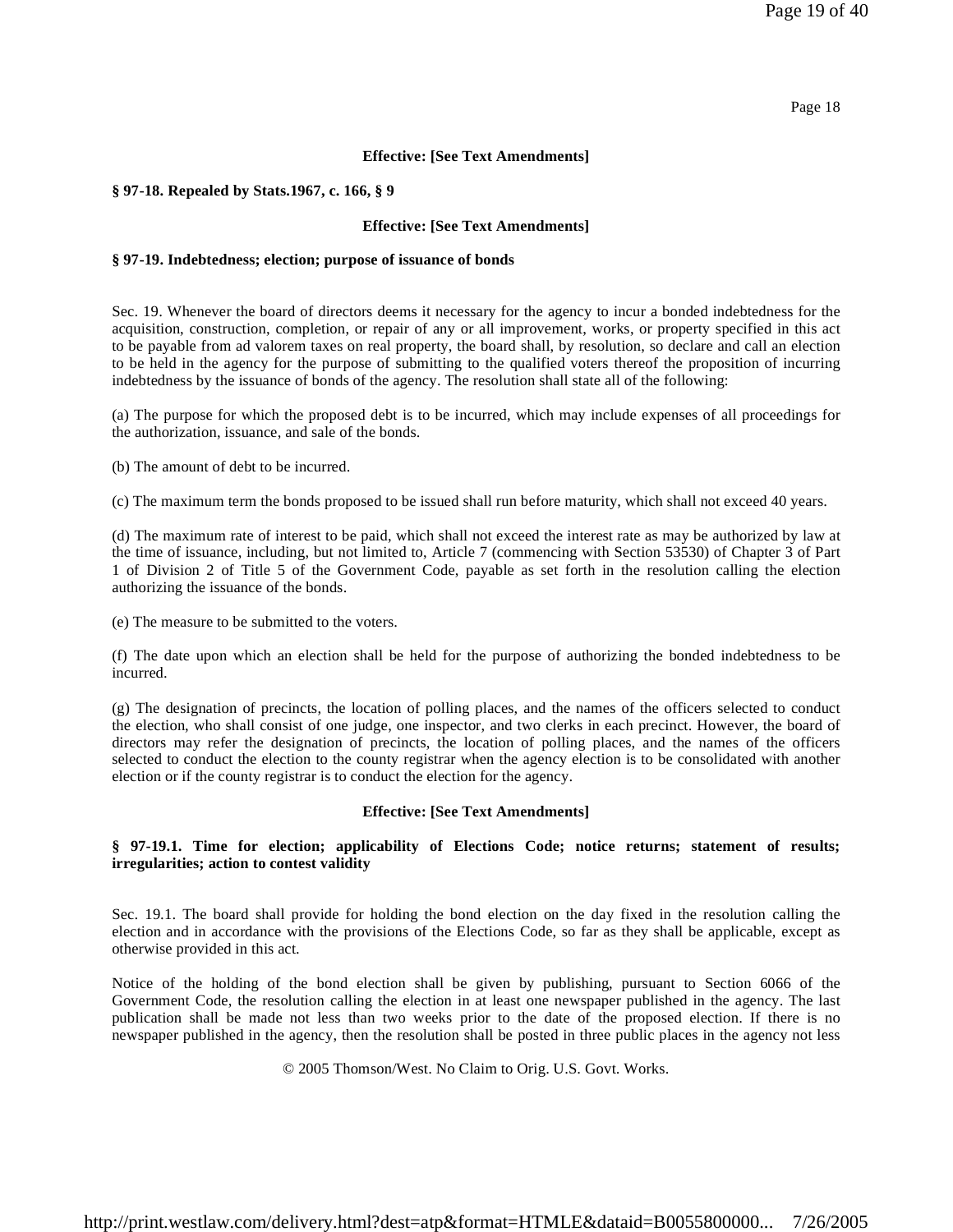than two weeks prior to the date of the proposed election. No other notice of the election need be given.

If the bond election is to be held in an improvement district, notice of the holding of such election shall be given by publishing, pursuant to Section 6066 of the Government Code, the resolution calling the election prior to the date of the proposed election in at least one newspaper printed and published in the agency, and such resolution shall also be posted in three public places in the improvement district not less than two weeks prior to the date of the proposed election. No other notice of the election need be given.

The returns of the bond election shall be made, the votes canvassed by the board within seven days following the election, and the results thereof ascertained and declared in accordance with the provisions of the Elections Code, so far as they may be applicable, except as otherwise provided in this act.

The secretary, as soon as the result of the bond election is declared, shall enter in the records of the board a statement of such results.

No irregularities or informalities in conducting the bond election shall invalidate it, if the election has otherwise been fairly conducted.

Any action or proceeding in which the validity of any bonds or of the proceedings in relation thereto (including the formation of an improvement district for which bonds are authorized to be issued by the voters thereof at a bond election) is contested, questioned, or denied shall be commenced within three months from the date of the bond election; otherwise the bonds and all proceedings in relation thereto (including the formation of the improvement district) shall be held to be valid and in every respect legal and incontestable.

### **Effective: [See Text Amendments]**

# **§ 97-19.2. Issuance of bonds; series; maturity; form; interest; call and redemption; denomination; proceeds; use**

Sec. 19.2. If, from the bond election returns, it appears that more than two-thirds of the votes cast in the election were in favor of and assented to the incurring of the indebtedness, the board may, by resolution, at such time or times as it deems proper, issue bonds of the agency for all or any part of the amount of the indebtedness so authorized and may, from time to time, provide for the issuance of such amounts as the necessity thereof may appear, until the full amount of the bonds authorized has been issued.

The full amount of the authorized bonds may be divided into two or more series and different dates fixed for the bonds of each series. The maximum term which the bonds of any series may run before maturity shall not exceed 40 years from the date of the series.

The board shall, by resolution, prescribe the form of the bonds and fix the time when the whole or any part of the principal shall become due and payable. The payment of the first installment of principal may be deferred for a period of not more than five years from the date of the bonds or the date of the bonds of each series.

The bonds shall bear interest at a rate not to exceed the interest rate as may be authorized by law at the time of issuance, including, but not limited to, Article 7 (commencing with Section 53530) of Chapter 3 of Part 1 of Division 2 of Title 5 of the Government Code, payable as set forth in the resolution calling the election authorizing the issuance of the bonds.

The board may provide for the call and redemption of bonds prior to maturity at such times and prices and upon such other terms as it may specify. A bond shall not be subject to call or redemption prior to maturity unless it contains a recital to that effect or unless a statement to that effect is printed thereon.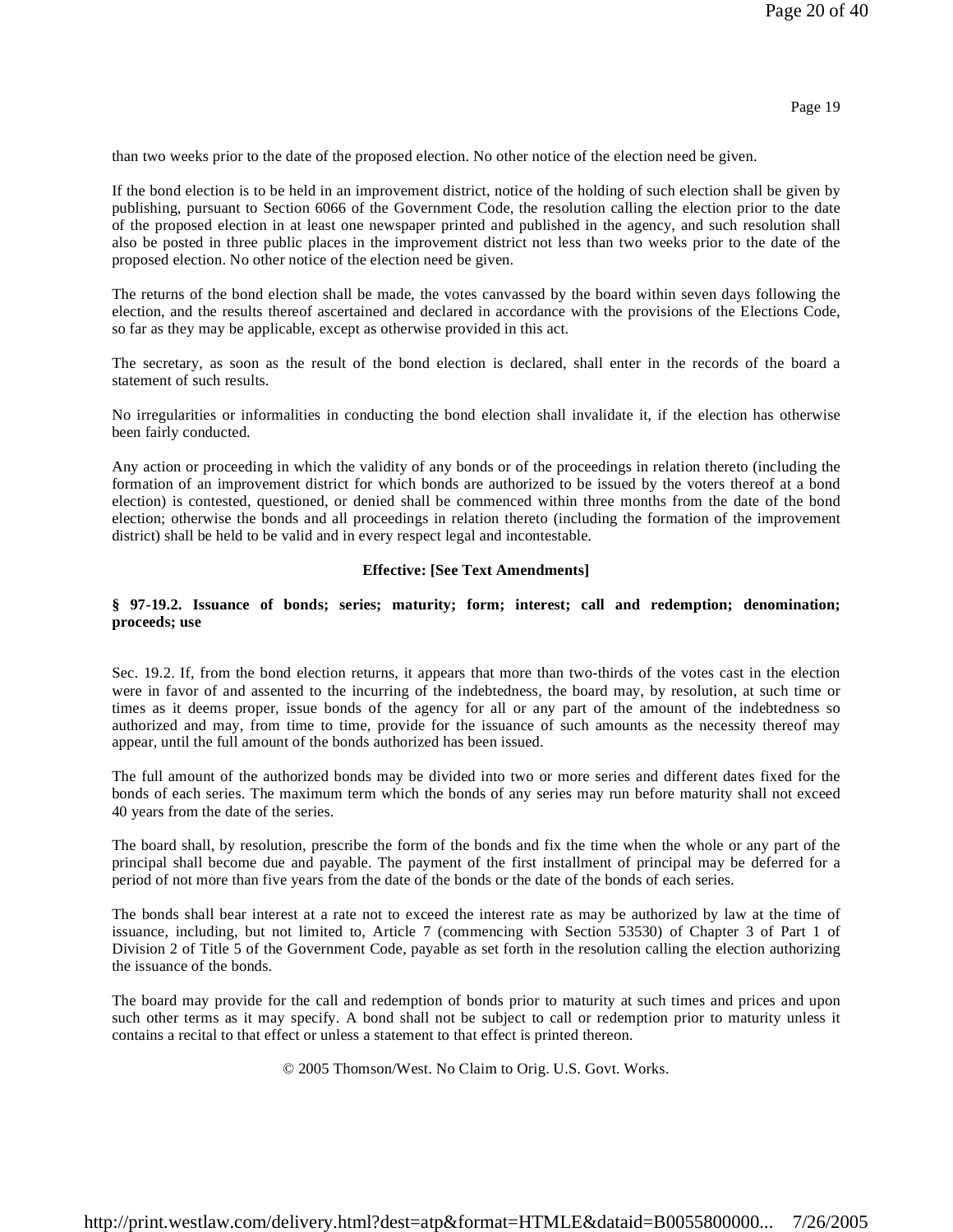The denomination of the bonds shall be stated in the resolution authorizing their issuance, but shall not be less than one hundred dollars (\$100).

The principal of, and interest on, the bonds shall be payable in lawful money of the United States at the office of the treasurer of the agency or such other place as may be designated in the resolution authorizing the issuance of the bonds.

The bond shall be dated, numbered consecutively, signed by the president and treasurer of the agency, countersigned by the secretary, and the official seal of the agency shall be attached. All signatures and countersignatures may be printed, lithographed, or mechanically reproduced, except that one of the signatures or countersignatures to the bonds shall be manually affixed. Notwithstanding the foregoing, the board may determine that all of the required signatures and countersignatures shall be by facsimiles, provided that the bonds shall not be valid or become obligatory for any purpose until manually signed by an authenticating agent duly appointed by the board or its authorized designee. All expenses incurred incident to the authorization, issuance, and sale of the bonds, including, but not limited to, the preparation, printing, and distribution of any official statement or other disclosure document, the obtaining of insurance or other credit support providing for the prompt payment of interest and principal, the printing of the bonds, and legal fees of independent bond counsel retained by the agency are legal charges against the funds of the agency and may be paid from the proceeds of sale of the bonds.

If the bond election proceedings have been limited to and have applied only to an improvement district, the bonds are bonds of the agency, shall be issued in the name of the agency, and shall be designated "Bonds of Mojave Water Agency for Improvement District No. ----." Each bond shall state that taxes levied for the payment thereof will be levied exclusively upon the taxable property, exclusive of personal property, in the improvement district.

Any bonds issued by the agency have the same force, value, and use as bonds issued by a city and are exempt from all taxation within the state.

The board of directors may sell the bonds at a negotiated sale or by competitive bidding. If the sale is by competitive bid, before selling the bonds, or any part thereof, the board shall give notice inviting sealed bids in the manner as it may prescribe. If satisfactory bids are received, the bonds offered for sale shall be awarded to the responsible bidder offering the lowest interest cost, as determined by the board. If no bids are received, or if the board determines that the bids received are not satisfactory as to price or responsibility of the bidders, it may reject all bids received, if any, and either readvertise or sell the bonds at private sale.

The proceeds from the sale of bonds shall be paid into the treasury of the agency, placed to the credit of a special improvement fund, and expended only for the purpose for which the indebtedness was created. When that purpose has been accomplished, any money remaining in the special improvement fund may be transferred to the fund to be used for the payment of principal of and interest on the bonds.

Any money remaining in the special improvement fund from the sale of bonds of the agency after the purpose for which the indebtedness was created has been accomplished may also be used for any other Mojave Water Agency purpose. The money remaining from the sale of bonds of the agency for an improvement district therein may also be used for any purpose which will benefit the property in the improvement district.

The money may not be used for any other Mojave Water Agency purpose or improvement district purpose until two-thirds of the qualified voters of the agency or improvement district voting on the proposition at a special election called in the agency or improvement district by the board have consented thereto. Notice of the election shall be given in the manner provided for bond elections in the agency or improvement district, as the case may be, and in other respects the election shall be conducted as are other agency elections.

Interest on any bonds issued by the agency coming due before the proceeds of a tax levied at the next general tax levy after the sale of the bonds are available may be paid from the proceeds of the sale of the bonds.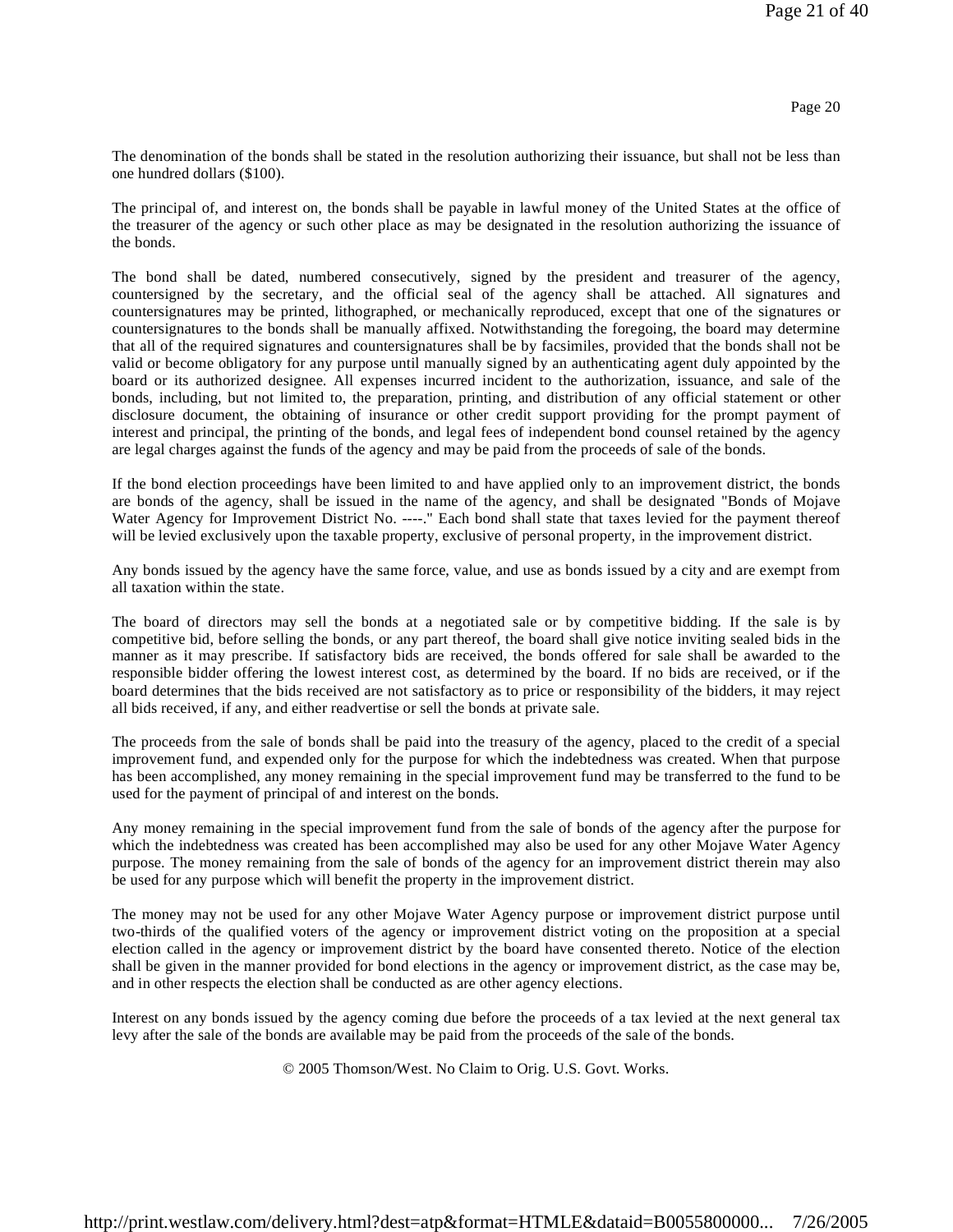The proceeds from the sale of bonds of the agency issued for an improvement district thereof may be expended for the purpose for which the indebtedness was created in any territory annexed to the improvement district after authorization of the bonds.

### **Effective: [See Text Amendments]**

#### **§ 97-20. Issuance of bonds pursuant to Revenue Bond Law of 1941 or other applicable law**

Sec. 20. (a) The agency may, when authorized by vote of the electors at a general election or at a special election called for such purpose, issue revenue bonds pursuant to the Revenue Bond Law of 1941, or any other law which by its terms is applicable to this agency, but only to accomplish the purposes set forth in this act.

(b) The board may issue revenue bonds under the Revenue Bond Law of 1941 on behalf of any portion of the agency created as an improvement district and any election for the issuance of those revenue bonds shall be limited to the area of that improvement district. In the case of an improvement district formed specifically for the purpose of issuing revenue bonds pursuant to this section, the procedures for formation, annexation, and exclusion of territory shall be those set forth in Sections 40 to 42, inclusive, provided that the resolution of intention shall not provide for the levy of taxes. If revenue bonds are so issued on behalf of an improvement district, no proceeds of the revenue bonds shall be used to finance public improvements to provide service outside the service area of the improvement district, and only revenues which are derived from rates or charges for providing service within the service area of the improvement district shall be pledged to or used to pay the revenue bonds.

(c) As used in this section, "service area of the improvement district" means the territory of the improvement district as it existed at the time of the bond election plus lands outside the improvement district, if any, being served at the time of the bond election by the improvement district facilities plus additional territory, if any, annexed to the improvement district as it existed at the time of the bond election, not exceeding in the aggregate 40 percent by area of the improvement district as it existed at the time of the bond election.

#### **Effective: [See Text Amendments]**

#### **§ 97-21. Improvement districts; formation; bond election; advancement of funds**

Sec. 21. Whenever the board deems it necessary to incur a bonded indebtedness for the acquisition, construction, completion, or repair of any or all improvements, works, or property mentioned in this act and to provide for bonded indebtedness to be payable from taxes levied upon less than all of the agency, the board shall, by resolution, declare its intention to form an improvement district and to incur the indebtedness.

The resolution of intention shall state that the board intends to form an improvement district of a portion of the agency which, in the opinion of the board, will be benefited, and to call an election in the proposed improvement district, on the date to be fixed, for the purpose of submitting to the voters thereof the proposition of incurring indebtedness by the issuance of bonds of the agency for the improvement district.

The resolution of intention shall also state all of the following:

(a) The purpose for which the proposed debt is to be incurred.

(b) The amount of debt to be incurred, which may include expenses of all proceedings for the authorization, issuance, and sale of bonds.

(c) That taxes for the payment of the bonds and the interest thereon will be levied exclusively upon the taxable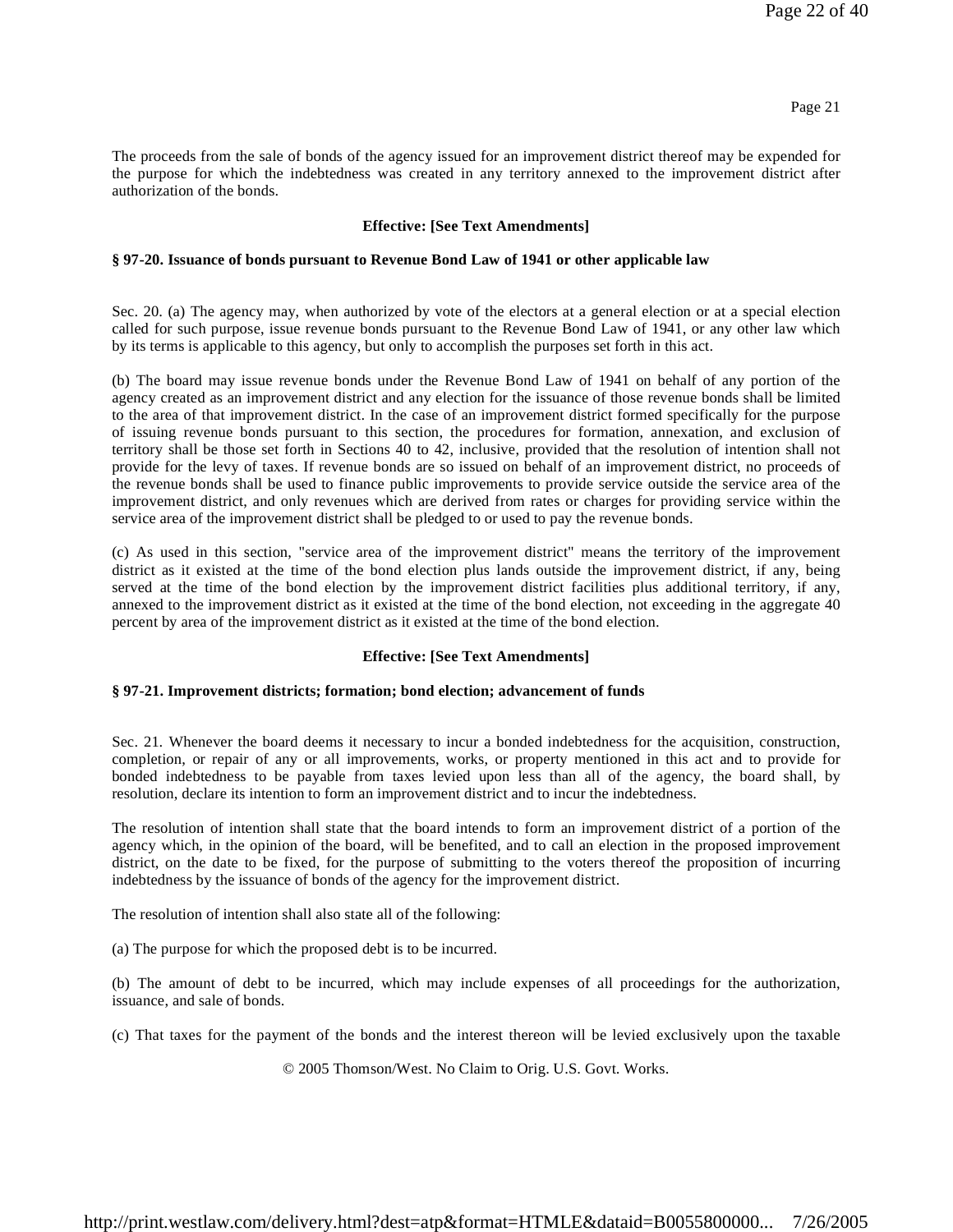property (other than personal property) in the improvement district.

The resolution of intention shall also state that a general description of the proposed improvement, together with a map showing the exterior boundaries of the proposed improvement district with relation to the territory immediately contiguous thereto and to the proposed improvement is on file with the secretary and is available for inspection by any person or persons interested. This map shall govern for all details as to the extent of the proposed improvement district.

The resolution of intention shall also state all of the following:

(a) The time and place for a hearing by the board on the questions concerning the formation and extent of the proposed improvement district, the proposed improvement, and the amount of debt to be incurred.

(b) That, at the time and place specified in the resolution, any person interested, including all persons owning property in the agency or in the proposed improvement district, will be heard. Notice of the hearing shall be given (1) by publishing a copy of the resolution of intention pursuant to Section 6066 of the Government Code prior to the time fixed for the hearing in a newspaper printed and published by the agency if there is a newspaper printed and published in the agency; and (2) by posting a copy of the resolution of intention in six public places within the proposed improvement district at least two weeks before the time fixed for the hearing. The board may change the purpose for which the proposed debt is to be incurred or the amount of bonded debt to be incurred, or both. The board may also change the boundaries of the proposed improvement district, but not so as to include any territory which will not, in its judgment, be benefited by the proposed improvement. The purpose or amount of bonded debt or the boundaries of the proposed improvement district shall not be changed by the board except after notice of its intention to do so, given by publication pursuant to Section 6061 of the Government Code in a newspaper printed and published in the agency, if there is a newspaper printed and published in the agency, and by posting in six public places within the proposed improvement district. The notice shall state the changed purpose and debt proposed and that the exterior boundaries as proposed to be changed are set forth on a map on file with the secretary, which map shall govern for all details as to the extent of the proposed improvement district, and shall specify the time and place for hearing on such change, which time shall be at least 10 days after publication or posting of the notice.

At the time and place fixed in the notice of intention, or at any time and place to which the hearing is adjourned, the board shall proceed with the hearing. At the hearing, any person interested, including any person owning property within the agency or the proposed improvement district, may appear and present any matters material to the changes stated in the notice.

At the conclusion of the hearing, the board shall, by resolution, determine whether it is deemed necessary to incur the bonded indebtedness. If so, the resolution shall also state all of the following:

(a) The purpose for which the proposed debt is to be incurred.

(b) The amount of the proposed debt.

(c) That the exterior boundaries of the portion of the agency which will be benefited are set forth on a map on file with the secretary, which map shall govern for all details as to the extent of the improvement district.

(d) That the portion of the agency set forth on the map shall thereupon constitute and be known as "Improvement District No. \_\_\_\_ of the Mojave Water Agency."

The determinations made in the resolution of formation shall be final and conclusive.

After the formation of the improvement district pursuant to this act, all proceedings for the purpose of a bond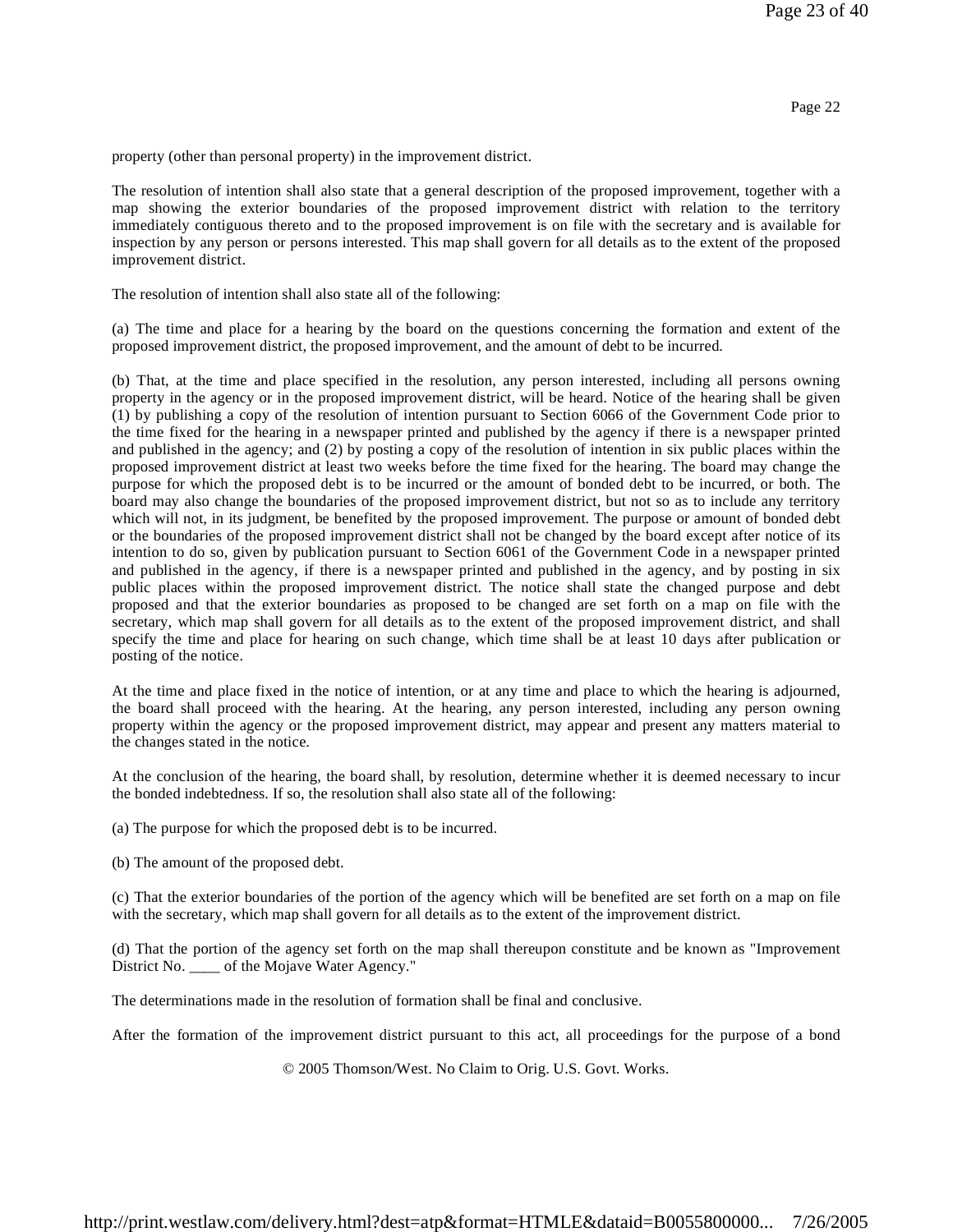election shall be limited, and shall apply only to the improvement district. Taxes for the payment of the bonds and the interest thereon shall be levied exclusively upon the taxable property (other than personal property) in the improvement district.

After the board has made its determination of the matters required to be determined by the resolution of formation, and if the board deems it necessary to incur the bonded indebtedness, the board shall, by another resolution, call a special election in the improvement district for the purpose of submitting to the voters thereof the proposition of incurring indebtedness by the issuance of bonds of the agency for the improvement district.

The resolution calling the bond election shall state all of the following:

(a) The purpose for which the proposed debt is to be incurred, which may include expenses of all proceedings for the authorization, issuance, and sale of the bonds.

(b) The amount of debt to be incurred.

(c) The maximum term the bonds proposed to be issued shall run before maturity, which shall not exceed 40 years.

(d) The maximum rate of interest to be paid, which shall not exceed the interest rate as may be authorized by law at the time of issuance, including, but not limited to, Article 7 (commencing with Section 53530) of Chapter 3 of Part 1 of Division 2 of Title 5 of the Government Code, payable as set forth in the resolution calling the election authorizing the issuance of the bonds.

(e) The measure to be submitted to the voters.

(f) The date upon which an election shall be held for the purpose of authorizing said bonded indebtedness to be incurred.

(g) The designation of precincts, the location of polling places, and the names of the officers selected to conduct the election, who shall consist of one judge, one inspector, and two clerks in each precinct. However, the board may refer the designation of precincts, the location of polling places, and the names of the officers selected to conduct the election to the county registrar when the agency election is to be consolidated with another election or if the county registrar is to conduct the election for the agency.

(h) That the board deems it necessary to incur the bonded indebtedness.

(i) The improvement district to be benefited by the bonded indebtedness, as set forth in the resolution of formation of the improvement district, and that a map showing the exterior boundaries of the improvement district is on file with the secretary, which map shall govern for all details as to the extent of the improvement district.

(j) That taxes for the payment of the bonds and the interest thereon shall be levied exclusively upon the taxable property (other than personal property) in the improvement district.

Sections 19.1 and 19.2 govern the proceedings, noticing, conducting, and canvassing the returns of any election held for the purpose of forming an improvement district, as well as all proceedings governing the issuance of bonds and contesting the validity of any bonds authorized as a result of the election.

The board may advance general funds of the agency to accomplish the purposes of an improvement district formed pursuant to this act and repay the agency for any advance of funds from the proceeds of the sale of bonds authorized for purposes of the improvement district.

# **Effective: [See Text Amendments]**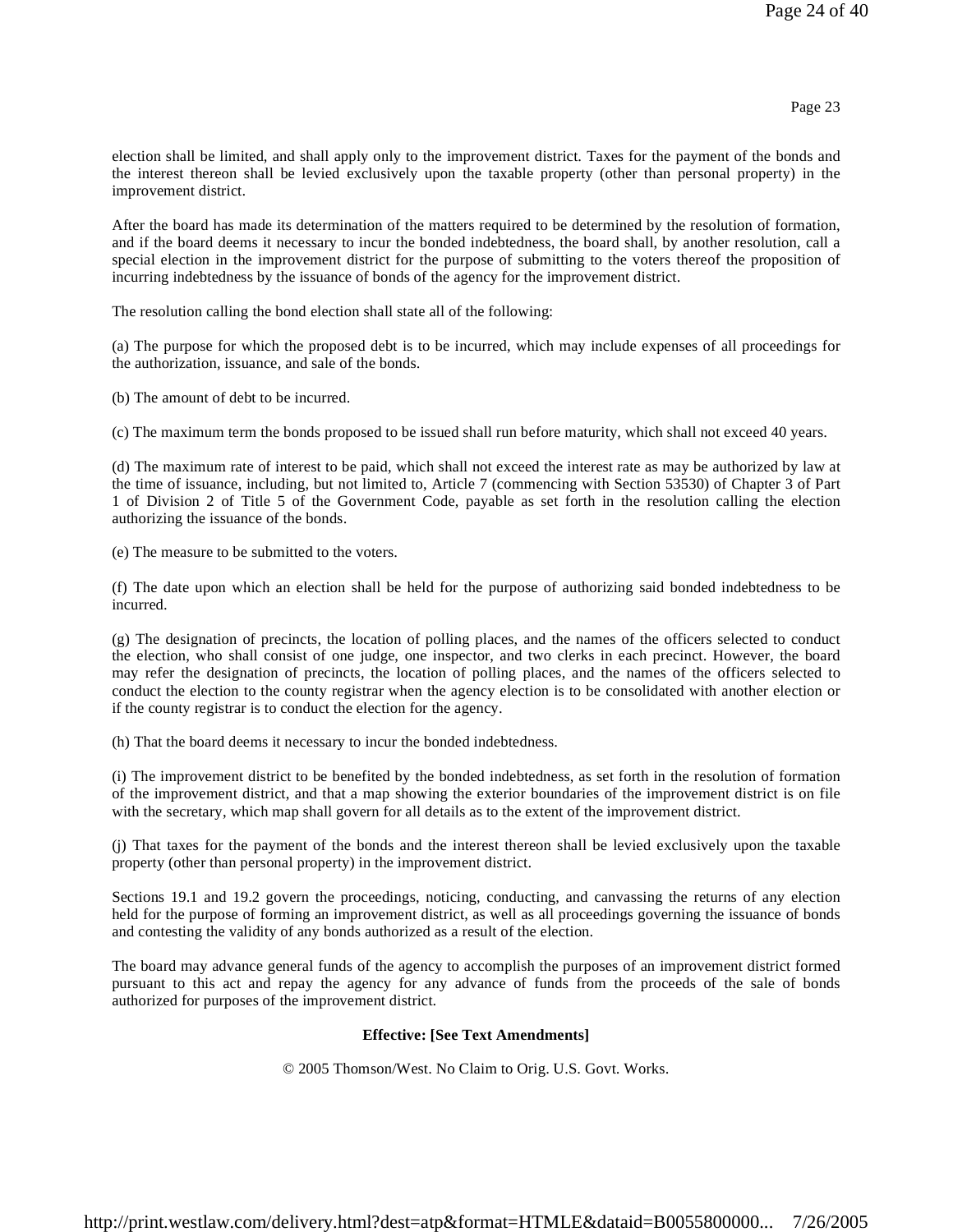### Page 24

### **§ 97-22. Repealed by Stats.1984, c. 1128, § 157**

### **Effective: [See Text Amendments]**

### **§ 97-23. Proceedings to test validity of contracts**

Sec. 23. An action to determine the validity of a contract may be brought pursuant to Chapter 9 (commencing with Section 860) of Title 10 of Part of the Code of Civil Procedure.

### **Effective: [See Text Amendments]**

#### **§ 97-24. Claims against agency; law governing; preparation; presentation; audit**

Sec. 24. Claims for money or damages against the agency are governed by Part 3 (commencing with Section 900) and Part 4 (commencing with Section 940) of Division 3.6 of Title 1 of the Government Code, except as provided therein. Claims not governed thereby or by other statutes or by ordinances or regulations authorized by law and expressly applicable to such claims shall be prepared and presented to the governing body, and all claims shall be audited and paid, in the same manner and with the same effect as are similar claims against the county.

### **Effective: [See Text Amendments]**

### **§ 97-25. Vested rights**

Sec. 25. The formation of the agency or the enactment of this act shall not impair the vested right of any person, association, corporation or district in or to water or the use thereof.

#### **Effective: [See Text Amendments]**

#### **§ 97-26. Repealed by Stats.1970, c. 440, p. 896, § 34**

**Effective: [See Text Amendments]**

**§ 97-27. Repealed by Stats.1963, c. 1685, p. 3309, § 25**

**Effective: [See Text Amendments]**

**§§ 97-28 to 97-32. Repealed by Stats.1967, c. 166, §§ 22 to 27**

**Effective: [See Text Amendments]**

**§§ 97-28 to 97-32. Repealed by Stats.1967, c. 166, §§ 22 to 27**

**Effective: [See Text Amendments]**

**§ 97-29.1. Improvement bonds; issuance**

Sec. 29.1. The agency may issue improvement bonds in accordance with, and pursuant to, the Improvement Act of 1911 (Division 7 (commencing with Section 5000) of the Streets and Highways Code), the Improvement Bond Act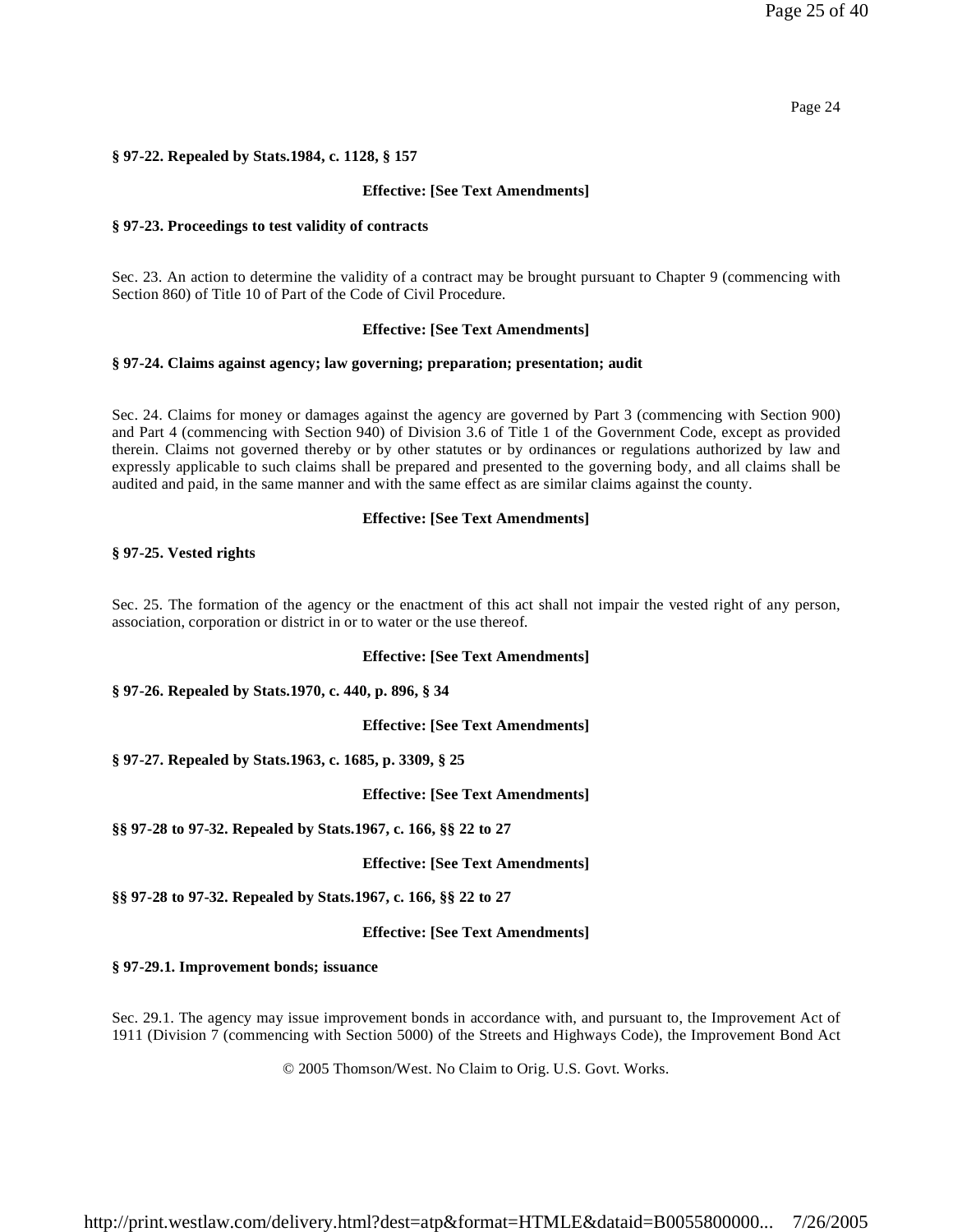of 1915 (Division 10 (commencing with Section 8500) of the Streets and Highways Code), the Municipal Improvement Act of 1913 (Division 12 (commencing with Section 10000) of the Streets and Highways Code), the Refunding Assessment Bond Act of 1935 (Chapter 732 of the Statutes of 1935), and the Revenue Bond Law of 1941 (Chapter 6 (commencing with Section 54300) of Part 1 of Division 2 of Title 5 of the Government Code).

### **Effective: [See Text Amendments]**

#### **§ 97-32.5. Repealed by Stats.1993, c. 1171 (A.B.311), § 4**

#### **Effective: [See Text Amendments]**

#### **§ 97-33. Legislative findings and declaration**

Sec. 33. The Legislature hereby finds that in the County of San Bernardino there are urgent problems of water conservation, development of water resources, and securing adequate water supplies which are unique to San Bernardino County, and that the county water districts, municipalities, and irrigation districts which now exist within portions of the county, have acquired property and works, developed a limited water supply, and have incurred indebtedness, but have been and are unable alone economically to plan and develop an adequate water supply, or adequately and feasibly to conserve the water supply of the agency; that to accomplish these ends it is necessary to have a political entity encompassing areas within the various municipalities and districts; and that there is a great scarcity of water within the county for municipal, irrigation, and other uses and there is an urgent need that an adequate supply of water be obtained. Investigation has shown conditions in the county to be peculiar to it and it is hereby declared that general law cannot be applicable to the county and that the enactment of this special law is necessary for the planning, conservation, development, distribution, control and use of said water for the public good and for the protection of life and property therein.

#### **Effective: [See Text Amendments]**

#### **§ 97-34. Partial invalidity**

Sec. 34. In case any section or sections, or part of any section, of this act shall be found to be unconstitutional or invalid for any reason, the remainder of the act shall not thereby be invalidated, but shall remain in full force and effect.

#### **Effective: [See Text Amendments]**

#### **§ 97-35. Short title**

Sec. 35. Sections 1 to 35, inclusive, of this act are designated and may be cited and referred to as the "Mojave Water Agency Law." References to "this act" or "herein" in Sections 1 to 35, inclusive, of this act are to the Mojave Water Agency Law.

#### **Effective: [See Text Amendments]**

### **§ 97-36. Rates and charges**

Sec. 36. The board of directors, so far as practicable, shall fix such rates and charges for water for delivery within the agency and within each improvement district therein as will result in revenues which will pay not less than the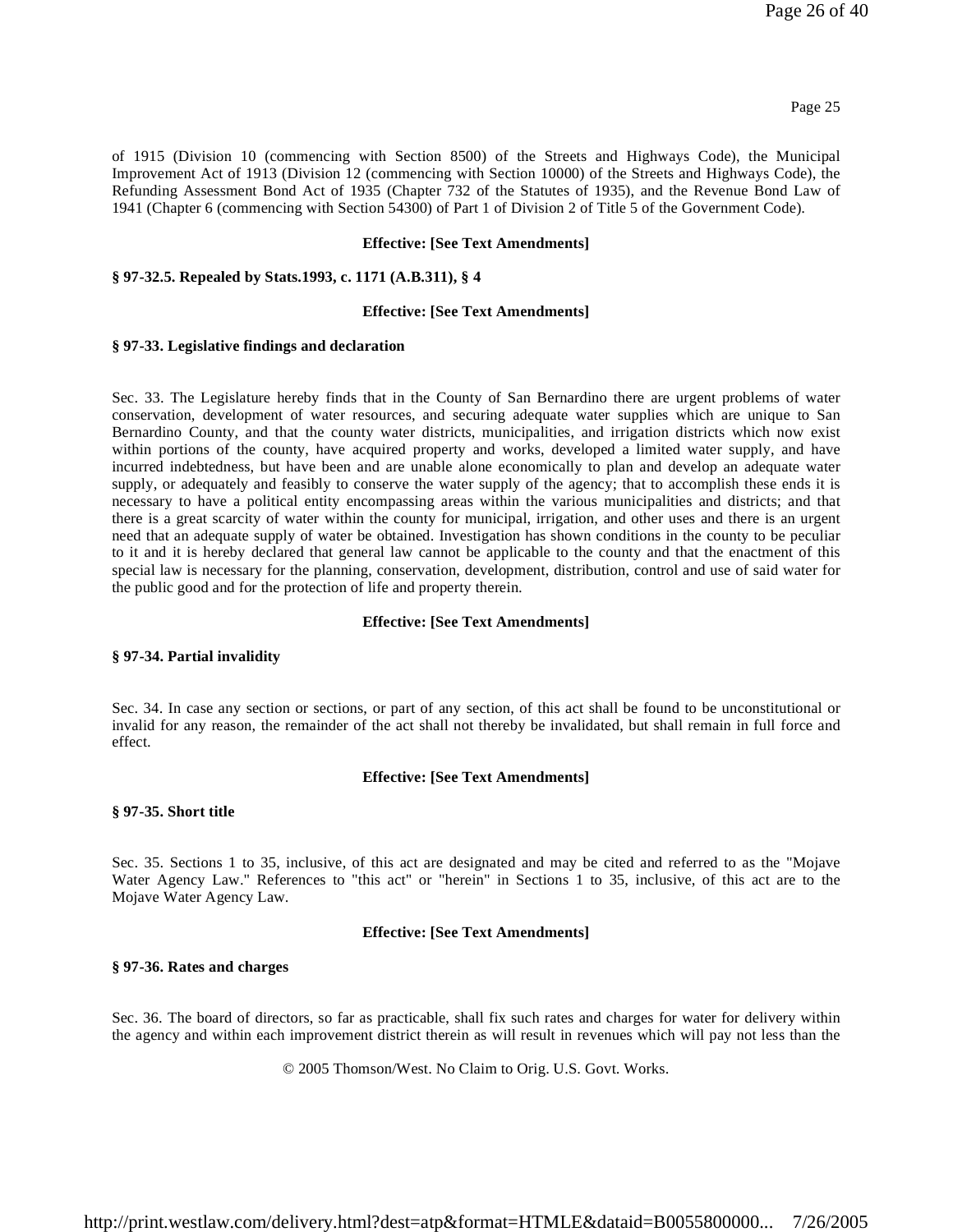amount required to: (a) pay the related operating expenses of the agency, and the improvement district, including variable costs as defined in Section 16 of that portion of water received by the agency from the State, (b) provide for repairs, (c) provide for other expenses of the agency, (d) provide for development of other waters, (e) provide a reasonable surplus for improvements, extensions, and enlargements, (f) pay the interest on any bonded debt, and (g) provide a sinking or other fund for the payment of the principal of such debt as it may become due. Said rates and charges for water in each improvement district may vary from the rates and charges of the agency and of other improvement districts therein.

# **Effective: [See Text Amendments]**

# **§ 97-37. Adjudication of water rights; assessment against pumping**

Sec. 37. (a) The Mojave Water Agency shall have the power to initiate in the name of the agency before any court of the United States or the State of California an adjudication of substantially all of the rights of whatever nature to extract water from any of the ground water basins underlying or affecting the water supply or to divert flowing water within any natural drainage area and to determine the natural safe yield of such ground water basins and stream systems affecting the water supply within the Mojave Water Agency. Any person claiming any right, title or interest to the natural waters within the Mojave Water Agency including those persons set forth in the complaint filed by the agency shall within 30 days after completion of the publication of summons or personal service, appear by answer setting forth the rights so claimed.

(b) At the conclusion of the adjudication provided for in subdivision (a), of all or substantially all of the rights of whatever nature to extract water from any ground water basin underlying or effecting the water supply in the Mojave Water Agency and to divert flowing water within the natural drainage area of the Mojave Water Agency and a determination of the natural safe yield of the basin and stream system affecting the water supply in the Mojave Water Agency and a determination of the amount or extent of which the rights so adjudicated may be exercised without exceeding the natural safe yield of such water supply, the board shall recognize such judicial determination by exempting from assessments against pumping the amount of water obtained by each person whose rights have been so adjudicated which does not exceed his proportionate share of natural safe yield of the water supplies within the adjudicated area. The assessment against pumping may thenceforth be levied on each producer by multiplying the production in acre-feet of water so produced by such producer's water producing facility in excess of his allocated share of the safe yield by the rate of the assessment against pumping fixed and levied by the board for the fiscal year in which such production shall occur.

(c) To the extent that water supplies are augmented under this act, no person shall acquire any property or other right in water distributed by the agency.

# **Effective: [See Text Amendments]**

# **§ 97-38. Zone of benefit; purpose; establishment; proceedings; tax levy**

Sec. 38. For the purpose of paying not less than the variable costs under any contract entered into with the state for the purchase of water and the delivery and use of that water, and in accordance with the provisions of this act, the agency may establish a zone of benefit within any area within which the use of water affects or is affected by the natural available water supply within the agency, which zone of benefit shall be subject to an assessment pursuant to the limitations and conditions stated in this section.

The proceeding to establish a zone of benefit shall be initiated by a notice of intention to establish the zone which shall be published, pursuant to Section 6066 of the Government Code, in a newspaper of general circulation published within the area of the proposed zone of benefit, if there is one, and if not, then in such a newspaper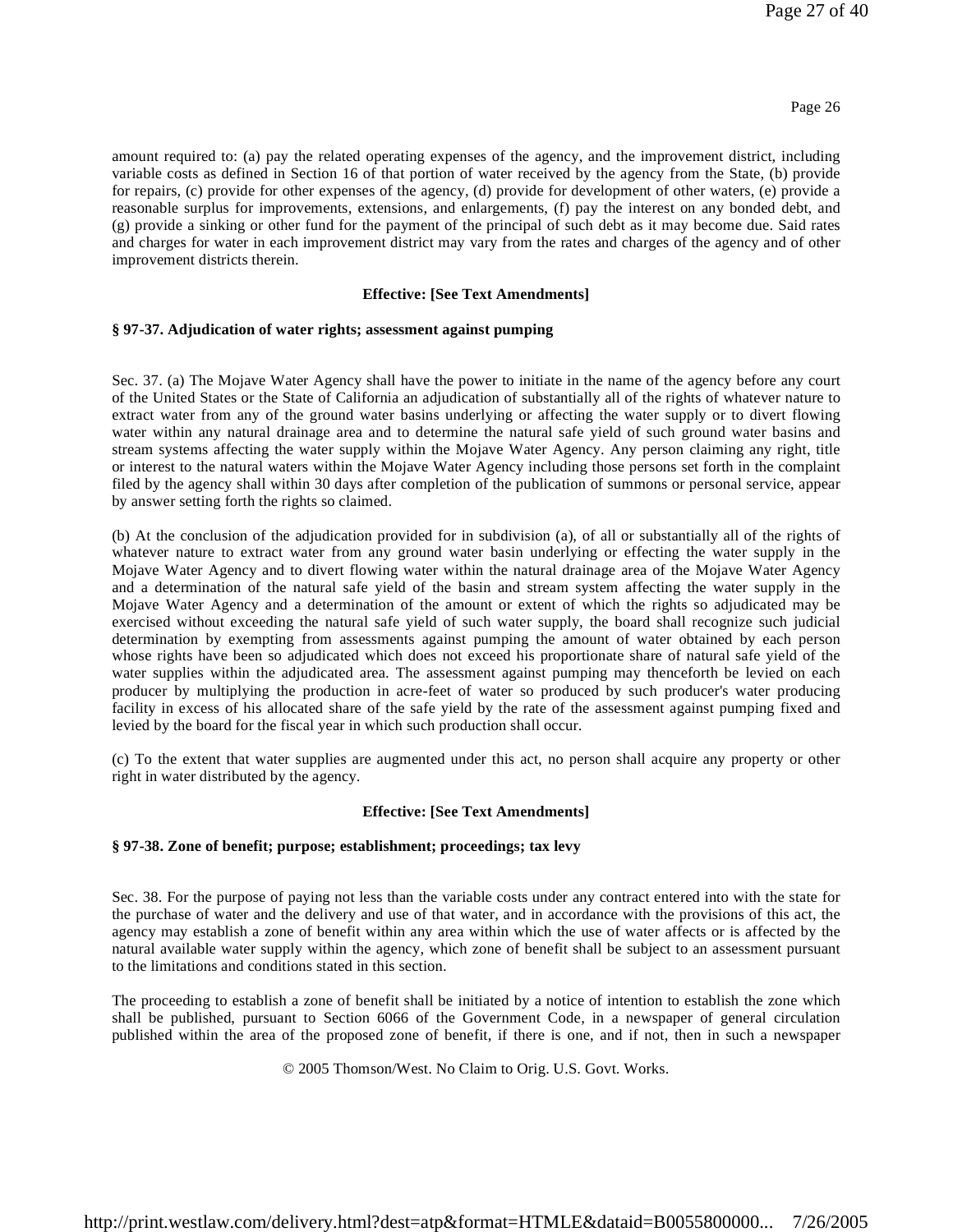published within the agency, and which shall be mailed to each person to whom any parcel or parcels of real property embraced within the proposed zone of benefit is assessed on the last equalized assessment roll available on the date the notice of intention is prepared, at the address shown on the assessment roll or otherwise known to the secretary of the agency. The notice of intention shall describe the area to be embraced within the proposed zone of benefit with sufficient clarity so that affected property owners may determine which of their lands, if any, are within the zone, shall state in general terms the reasons for the proposal to create the zone of benefit, and shall fix a time and place for a public hearing thereon.

At any time not later than the hour set for the public hearing, any owner of property within the proposed zone of benefit may file a written request for exclusion of his or her property, or any portion thereof, from the zone of benefit. The request shall state the name of the owner of the property affected and the street address or other description of the property sufficient to identify it on the last equalized assessment roll. A request for exclusion may be made on behalf of the owner by an agent authorized in writing by the owner to act as agent with respect to the property, provided that a request made on behalf of a private corporation which is an owner of property may be made by any officer or employee of the corporation without that written authorization.

At the time and place stated in the notice, or at any time or place to which the hearing is continued, the board shall hold the public hearing provided for by the notice of intention, at which time any interested person may appear and be heard concerning any matter set forth in the notice of intention or any matters material thereto. Upon the conclusion of the hearing, the board may (a) terminate further proceedings on the proposed assessment, (b) establish the zone of benefit with the boundaries set forth in the notice of intention, or (c) eliminate lands from the proposed zone found not to be benefited by inclusion therein, and establish a zone modified as to area by reason of elimination. The board shall not include any lands within the zone of benefit not included within the area of the proposed zone as contained in the notice of intention. If the board determines to establish a zone of benefit as set forth in clause (b) or (c), the board may levy the assessment within the area of the zone of benefit, unless prior to the conclusion of the hearing, or any continued hearing, written protests against the proposed assessment signed by 25 percent of the eligible voters within the area of the zone of benefit are filed with the board, in which event the board shall not levy the assessment without an election. The protests shall be in writing, shall contain a description of the property in which each signer thereof is interested, sufficient to identify the same and, if the signers are not shown on the last equalized tax levy roll as the owners of the property, shall contain or be accompanied by written evidence that the signers are the owners of the property. All protests shall be delivered to the secretary, and no other protests or objections shall be considered.

If an election is held, a majority of the votes cast in the area of the zone of benefit shall be required to approve the assessment.

After its approval, the assessment shall be levied, collected, and enforced at the same time and in the same manner as county taxes.

The board shall make specific findings as to whether or not property as to which a request for exclusion has been filed shall be included within the zone of benefit and shall exclude from the zone any lands which the board finds will not be benefited by inclusion therein. In determining whether or not lands will be benefited by inclusion in the zone, the board shall take into account all of the following:

(a) The condition of the local natural supply of water within the zone of benefit.

(b) The availability of water from the State Water Resources Development System to supplement the supply of water within the zone of benefit.

(c) The economic benefit to the lands resulting from a water supply being made available under the state contract.

(d) The nature, topography and use of the lands.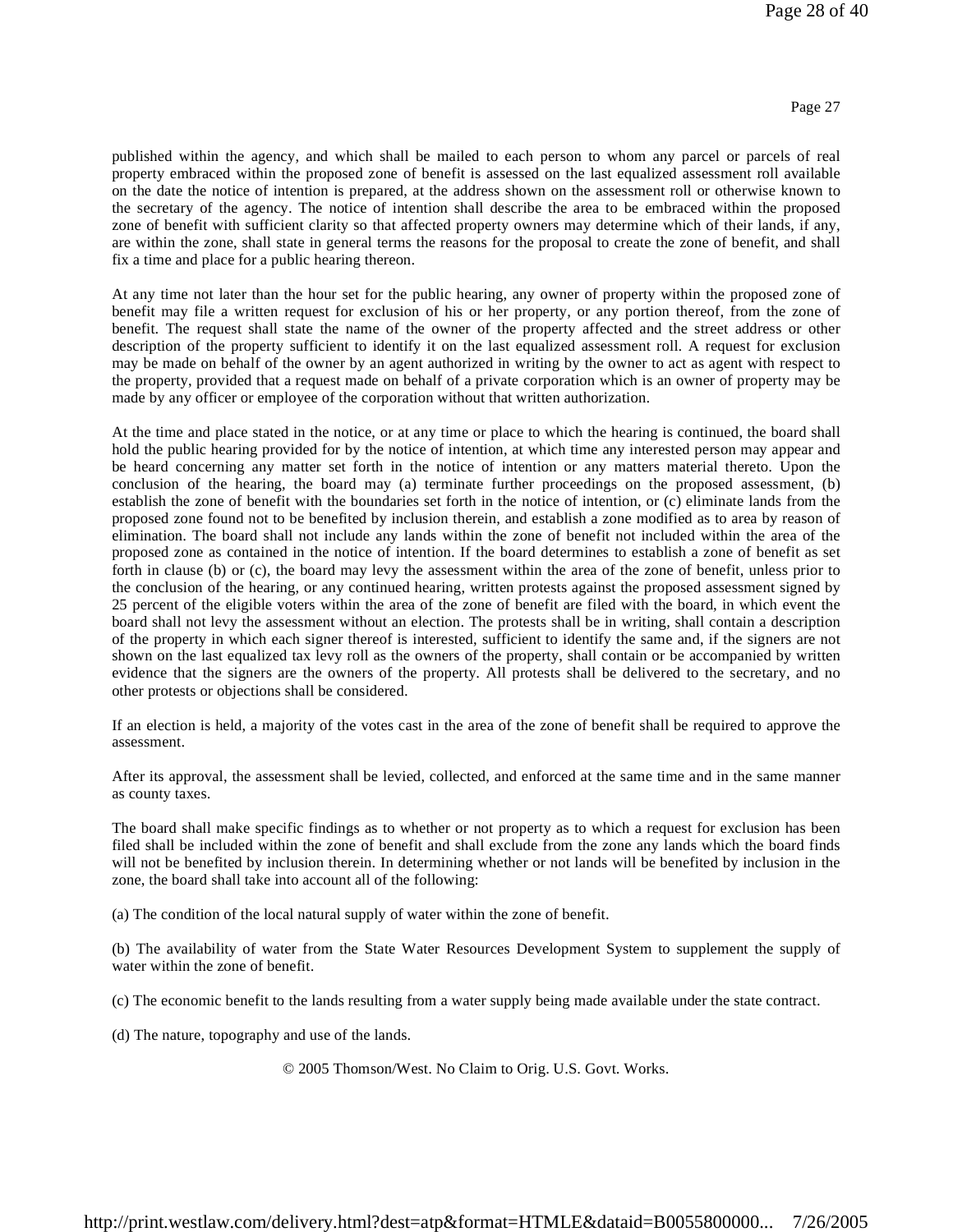(e) Whether the lands can receive water either directly or through improvement in water supply by reason of such importation.

If the zone of benefit is created, the agency may annually thereafter levy an assessment upon the property within the zone of benefit, excluding personal property, in such amounts as shall pay not less than the variable costs of purchasing water under any contract entered into with the state for the purchase of water and delivery and use of that water.

# **Effective: [See Text Amendments]**

# **§ 97-39. Notice of intent to extract or divert water; contents; penalty**

Sec. 39. (a) Any person who intends to dig, bore, or drill a water well, as defined in Section 13710 of the Water Code, any person who intends to cause to have such a well dug, bored or drilled, and any person who intends to divert or cause to be diverted any surface water, within the territory of the agency or such portion thereof as the agency may delineate by ordinance, shall file with the agency at least 15 days before commencement of such construction a "Notice of Intent to Extract or Divert Water" (hereinafter called "notice").

(b) The notice shall be submitted on a form prepared by the agency and shall contain such information as the agency may require, including, but not limited to: (1) the location of the well site or diversion; (2) a description of the type of construction to be used; (3) the proposed uses of the extracted or diverted water, including the lands to be served thereby; and (4) the proposed date of construction. Both the person owning the land or an interest therein and the person who will construct the well or diversion facility shall sign and verify the notice.

(c) Failure to file the notice required by this section shall be punishable by a civil fine of not exceeding five hundred dollars (\$500). Both the person owning the land or an interest therein and the person constructing the well or diversion facility shall be assessed under this subdivision.

# **Effective: [See Text Amendments]**

# **§ 97-40. Improvement districts; formation; election; advancement of funds**

Sec. 40. (a) Whenever the board deems it necessary to form an improvement district of a portion of the agency for a purpose other than the incurring of bonded indebtedness, the board shall by resolution declare that it intends to form an improvement district of a portion of the agency which in its opinion will be benefited.

- (b) The resolution of intention shall also state:
- (1) The purpose for which the proposed improvement district is to be formed.

(2) The estimated expense of carrying out such purpose.

(3) That taxes for carrying out such purpose will be levied exclusively upon the taxable property, other than personal property, in the proposed improvement district.

(c) The resolution of intention shall also state that a map showing the exterior boundaries of the proposed improvement district, with relation to the territory immediately contiguous thereto, is on file with the secretary and is available for inspection by any person or persons interested. This map shall govern for all details as to the extent of the proposed improvement district.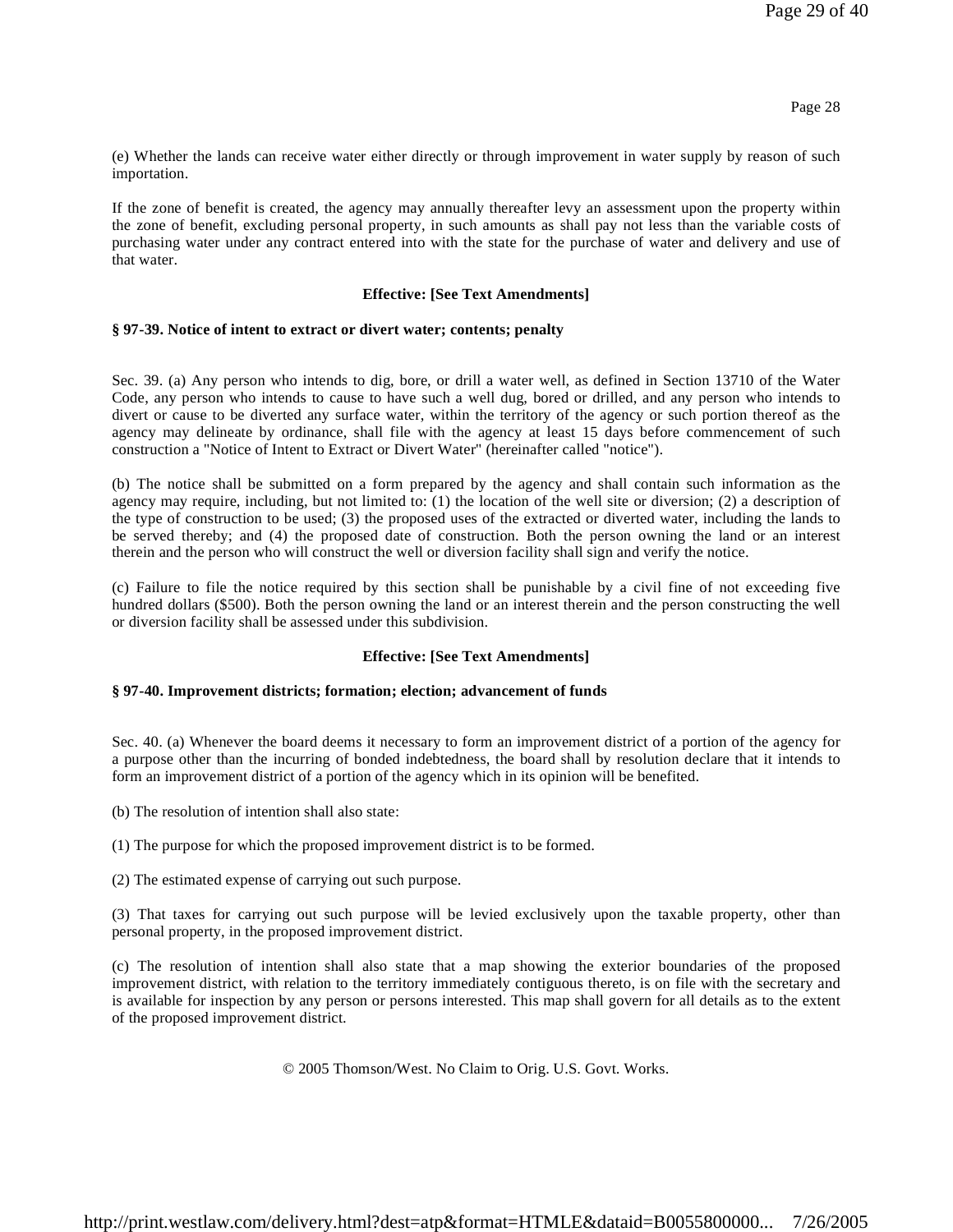(d) The resolution of intention shall also state:

(1) The time and place for a hearing by the board on the questions of the formation and extent of the proposed improvement district, the purpose for which it is to be formed, and the estimated expense of carrying out such purpose.

(2) That at such time and place any person interested, including all persons owning property in the agency or in the proposed improvement district, will be heard.

(e) Notice of the hearing shall be given by publishing a copy of the resolution of intention, pursuant to Section 6066 of the Government Code, prior to the time fixed for the hearing in a newspaper circulated in the agency, if there is a newspaper circulated in the agency. Such notice shall also be given by posting a copy of the resolution of intention in three public places within the proposed improvement district for at least two weeks before the time fixed for the hearing.

(f) At the time and place so fixed in the resolution of intention, or at any time or place to which the hearing is adjourned, the board shall proceed with the hearing. At the hearing any person interested, including any person owning property in the agency or in the proposed improvement district, may appear and present any matters material to the questions set forth in the resolution of intention. If written protests are filed by the owners of one-half of the value of the property, other than personal property, within the proposed improvement district, as shown by the last equalized assessment roll of the county, further proceedings shall not be taken.

(g) At the conclusion of the hearing, the board shall by resolution determine whether it is necessary to form the improvement district. If so, the resolution shall also state:

(1) The purpose for which the proposed improvement district is to be formed.

(2) The estimated expense of carrying out such purpose.

(3) That the exterior boundaries of the portion of the agency which will be benefited are set forth on a map on file with the secretary, which map shall govern for all details as to the extent of the improvement district.

(4) That such portion of the agency set forth on the map shall thereupon constitute and be known as "Improvement District (A, B, C, or other letter designation) of the Mojave Water Agency."

(h) The determinations made in the resolution of formation shall be final and conclusive.

(i) After the formation of the improvement district pursuant to this section, all taxes levied for the carrying out of its purpose shall be levied exclusively upon the taxable property, other than personal property, in the improvement district.

(j) A copy of the resolution of formation shall be published pursuant to Section 6066 of the Government Code in a newspaper printed and published in the agency if there is a newspaper printed and published in the agency. A copy of the resolution shall also be posted in three public places within the proposed improvement district for at least two weeks.

The resolution of formation shall not be effective until the 31st day after completion of the publication and posting.

(k) If a petition signed by not less than 10 percent of the voters of the proposed improvement district requesting that an election be held on the formation thereof is presented to the board before the effective date of the resolution of formation, the board shall by resolution call a special election in the proposed improvement district for the purpose of submitting the question of the formation of the improvement district to the voters of the proposed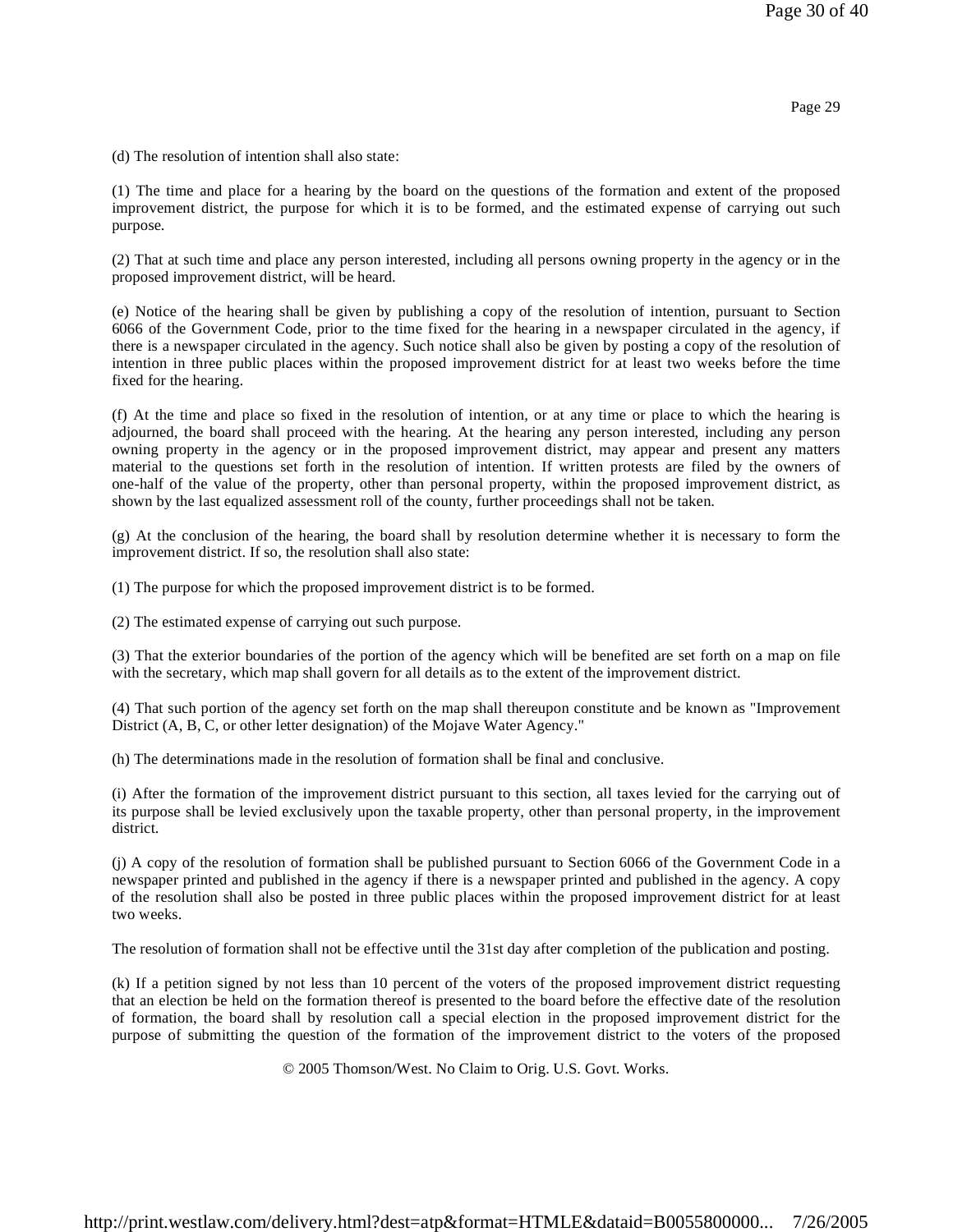improvement district.

(l) The board shall provide for holding the special election on the day fixed in the resolution calling the election and in accordance with the provisions of the Elections Code so far as they shall be applicable, except as otherwise provided in this act.

(m) Notice of the holding of the special election shall be given by publishing the resolution calling the election, pursuant to Section 6066 of the Government Code, prior to the date of the proposed election in at least one newspaper printed and published in the Mojave Water Agency, if there is a newspaper printed and published in the agency. The resolution shall also be posted in three public places in the proposed improvement district not less than two weeks prior to the date of the proposed election. No other notice of the election need be given.

(n) The returns of the special election shall be made, the votes canvassed by the board within seven days following the election, and the results thereof ascertained and declared in accordance with the provisions of the Elections Code, so far as they may be applicable, except as otherwise provided in this act.

(o) The secretary, as soon as the result of the special election is declared, shall enter in the records of the board a statement of such results.

(p) If from the special election returns it appears that a majority of the votes cast at such election were in favor of the formation of the improvement district, the formation of the improvement district shall be complete.

(q) No irregularities or informalities in conducting the special election shall invalidate it, if the election has otherwise been fairly conducted.

(r) Any action or proceeding in which the validity of the formation of the improvement district or of any of the proceedings in relation thereto is contested, questioned, or denied shall be commenced within three months from the effective date of the resolution of formation, or if an election is held, within three months from the date of such election; otherwise the formation of the improvement district and all proceedings in relation thereto shall be held to be valid and in every respect legal and incontestable.

(s) The board may advance general funds of the agency to accomplish the purposes of an improvement district formed pursuant to this section.

(t) The board may, in the formation of the improvement district, provide that the agency shall be repaid for any advance of funds, with interest at a rate not to exceed the interest value of money to the agency, from the taxes levied exclusively upon the taxable property, other than personal property, in the improvement district.

(u) Notwithstanding the foregoing, any property which lies outside an improvement district but which, as a result of actions undertaken by the owner or owners of the property after the formation of the improvement district, is benefited by improvements or works undertaken, constructed, and installed within the improvement district shall be subject to a special assessment in an amount which is proportionate to the benefit to that property, as determined in a specific finding by the board that the property is benefited by the improvement, and of the amount of the benefit to the property. Such amount, as so determined, shall be assessed to the owner or owners of the property as shown on the current assessment roll of the County of San Bernardino, and the assessment shall be a lien upon the real property. The board shall by resolution establish the assessment, following a public hearing in accordance with the procedure provided in subdivisions (d) and (e) of this section and after notice by registered mail to the property owner or owners.

# **Effective: [See Text Amendments]**

# **§ 97-41. Annexation to improvement district; procedure; action to test validity**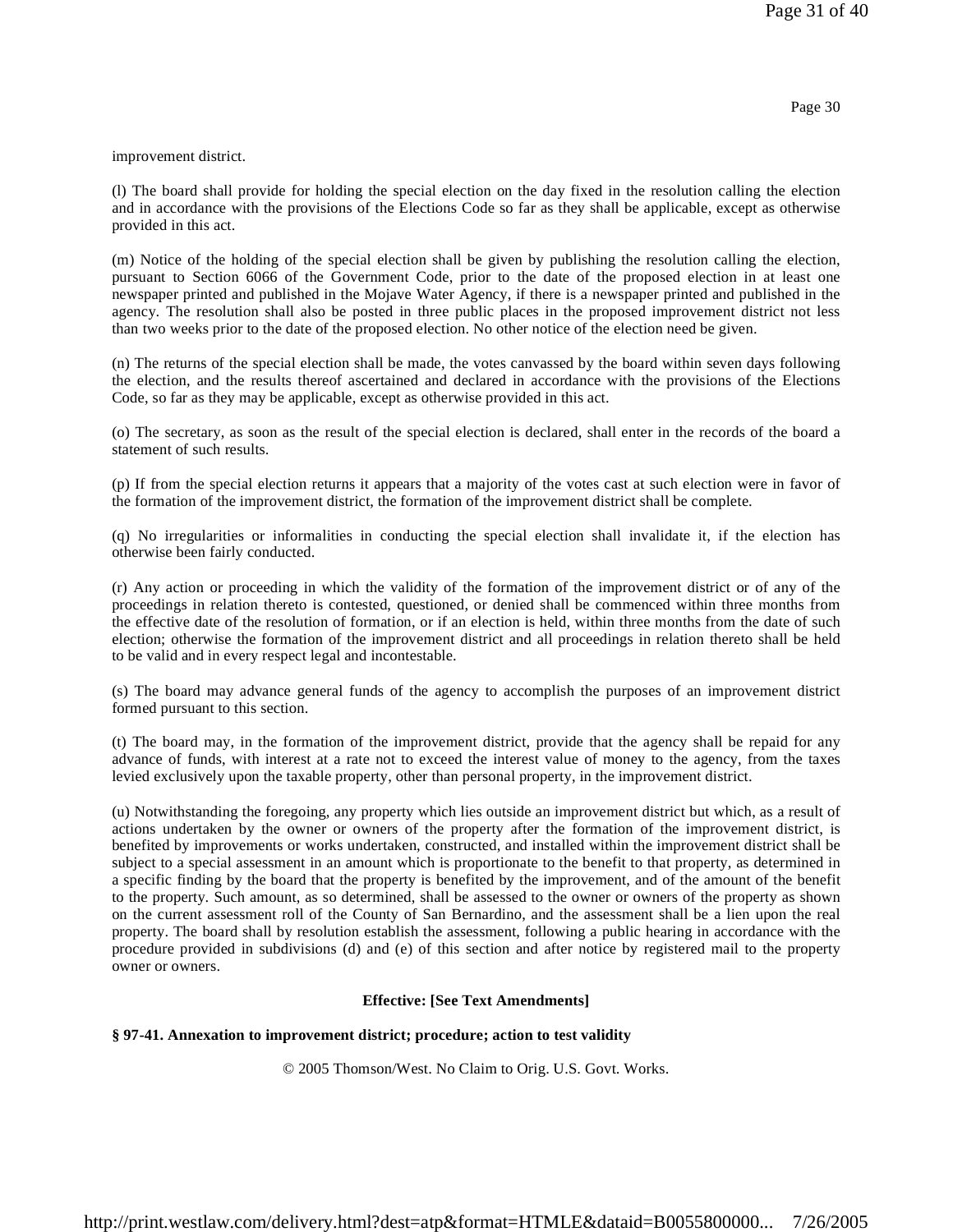Sec. 41. (a)(1) Any portion of the agency, whether contiguous or not to an improvement district thereof, may be annexed to such improvement district in the manner provided in this section.

(2) Annexation proceedings may be initiated by petition. A petition, which may consist of any number of separate instruments, shall be filed with the secretary.

(3) The petition shall be signed by owners of not less than one-half of the value of the property within the area proposed to be annexed, as shown by the last equalized assessment rate of the county.

(4) The petition for annexation shall contain all of the following:

(i) A description of the area proposed to be annexed. Such description may be made by reference to a map on file with the secretary of the agency, which map shall govern for all details as to the extent of the area proposed to be annexed, or may be made in any other definite manner.

(ii) The terms and conditions upon which the proposed area may be annexed as theretofore determined by resolution of the board.

(iii) A prayer that the board declare such area to be annexed to the improvement district.

(5) The petition for annexation shall be accompanied by a certified check payable to the order of the agency in a sufficient amount to reimburse the agency for the expenses of processing and publishing the petition and preparing and making the filings required by law.

(6) Within 10 days of the date of the filing of the petition for annexation, the secretary shall examine the petition and determine whether it is signed by the required number of property owners. Upon request of the secretary, the board shall authorize him to employ persons specially for this purpose, in addition to the persons regularly employed in his office, and shall provide for their compensation.

(7) When the secretary has completed his examination of the petition for annexation, he shall attach to it his certificate, properly dated, showing the result of such examination.

(8) If the secretary finds from the examination that the petition for annexation is signed by the requisite number of property owners he shall certify that the petition is sufficient. If he finds it is not so signed, he shall certify that the petition is insufficient.

(9) If the secretary certifies in his certificate that the petition for annexation is insufficient, the petition may be amended by filing a supplemental petition or petitions within 10 days of the date of such certificate.

(10) Within 10 days after the filing of any supplemental petition or petitions, the secretary shall examine them and certify to the result of such examination as provided in paragraph (6) to (8), inclusive, of this subdivision.

(11) After the time for filing supplemental petitions has expired and all supplemental petitions have been examined, if the secretary's certificate shows that the petition for annexation is sufficient, the secretary shall cause notice of hearing on the petition to be published and posted without delay.

(12) In the event the petition for annexation is signed by all of the owners of property in the area proposed to be annexed, the board may proceed and act thereon without notice and hearing, but shall otherwise comply with the applicable provisions of this subdivision.

(13) The text of the petition for annexation shall be published, pursuant to Section 6066 of the Government Code, prior to the time at which it is to be presented to the board, in at least one newspaper printed and published in the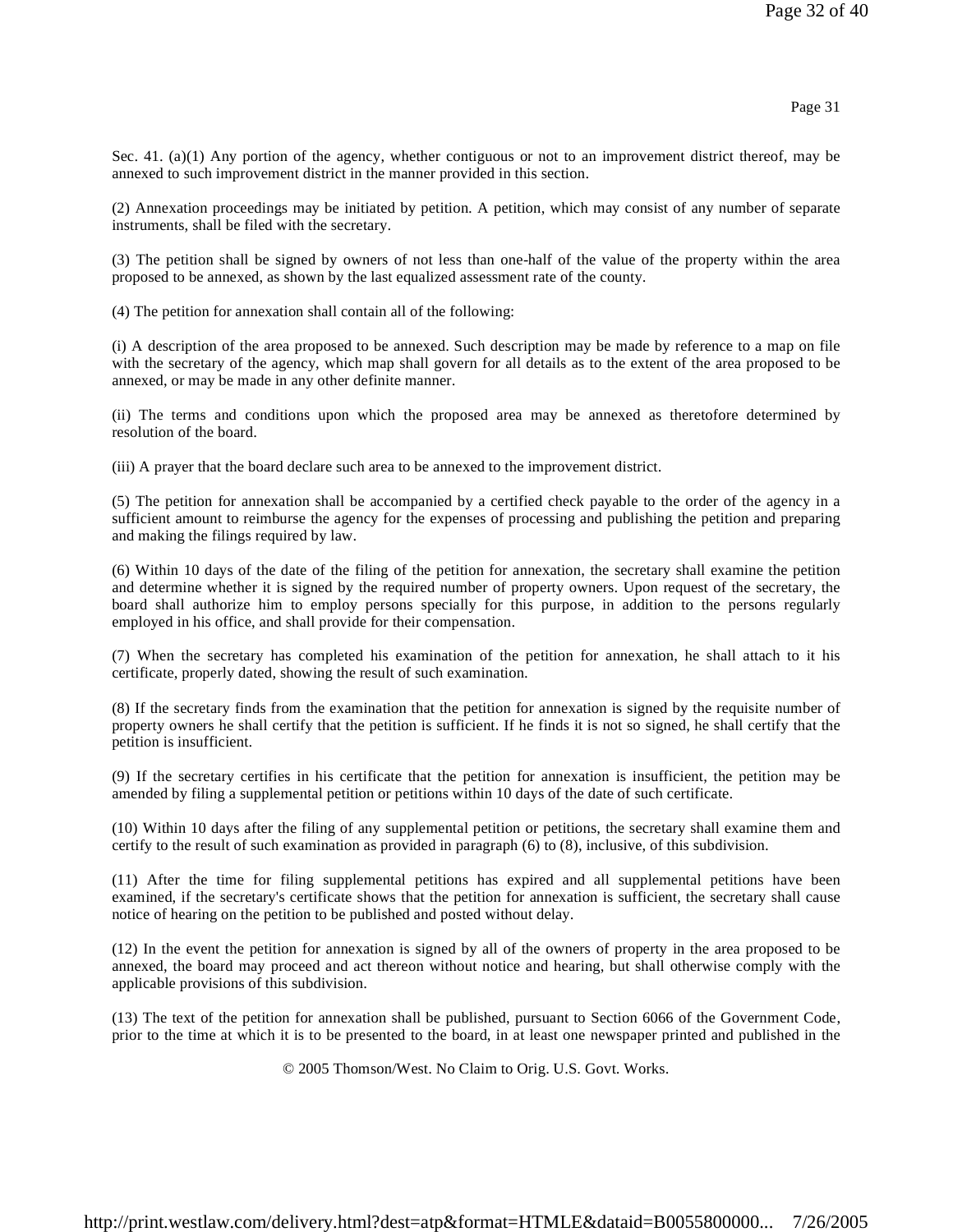agency, if there is a newspaper printed and published in the agency, together with a notice stating the time and place of the meeting at which the petition will be presented. If the petition is contained upon one or more instruments, only one copy of the petition need be published.

(14) No more than five of the names attached to the petition for annexation need appear in the publication of the petition and notice, but the number of signers shall be stated.

(15) The petition and notice shall also be posted in three public places in the improvement district and three public places in the area proposed to be annexed at least two weeks prior to the hearing.

(16) The board shall proceed to hear the petition at the time and place fixed therefor, and any person residing within the agency or improvement district or owning taxable property in the agency or improvement district may appear and be heard at such hearing. Such hearing may be continued from time to time by the board.

(17) At the conclusion of the hearing, if the board finds and determines from the evidence presented at the hearing that the area proposed to be annexed to an improvement district will be benefited thereby, and that the improvement district to which the area proposed to be annexed will also be benefited thereby and will not be injured thereby, the board may, by resolution, approve the annexation.

The resolution shall describe the annexed territory, which may be made by reference to a map on file with the secretary, which map shall govern for all details as to the extent of the annexed area, or may be made in any other definite manner. The resolution shall also state the terms and conditions of annexation as theretofore determined by resolution of the board.

(18) From and after the date of the adoption of the resolution approving the annexation, the area named therein is added to and forms a part of the improvement district.

(19) The taxable property, other than personal property, in the annexed areas shall be subject to taxation after the annexation thereof for the purposes of the improvement district, including the payment of the principal of and interest on bonds and other obligations of the improvement district authorized and outstanding at the time of the annexation. If the terms and conditions established by the board specifically so provide, the taxable property, other than personal property, in the annexed area shall be subject to taxation as if the annexed property had always been a part of the improvement district.

(20) The board may do all things necessary to enforce and make effective the terms and conditions of annexation fixed by it.

(21) Any action or proceeding in which the validity of an annexation to an improvement district pursuant to this subdivision is contested, questioned, or denied shall be commenced within three months after the date of the resolution approving such annexation; otherwise the annexation shall be held to be valid and in every respect legal and incontestable.

(b)(1) The board, by resolution, may initiate proceedings for the annexation of territory within the agency whether contiguous or not to an improvement district to such improvement district.

(2) The resolution proposing annexation shall:

(i) Declare that proceedings have been initiated by the board pursuant to this subdivision.

(ii) State the reason for proposing the annexation.

(iii) Set forth a description of the area proposed to be annexed, which may be made by reference to a map on file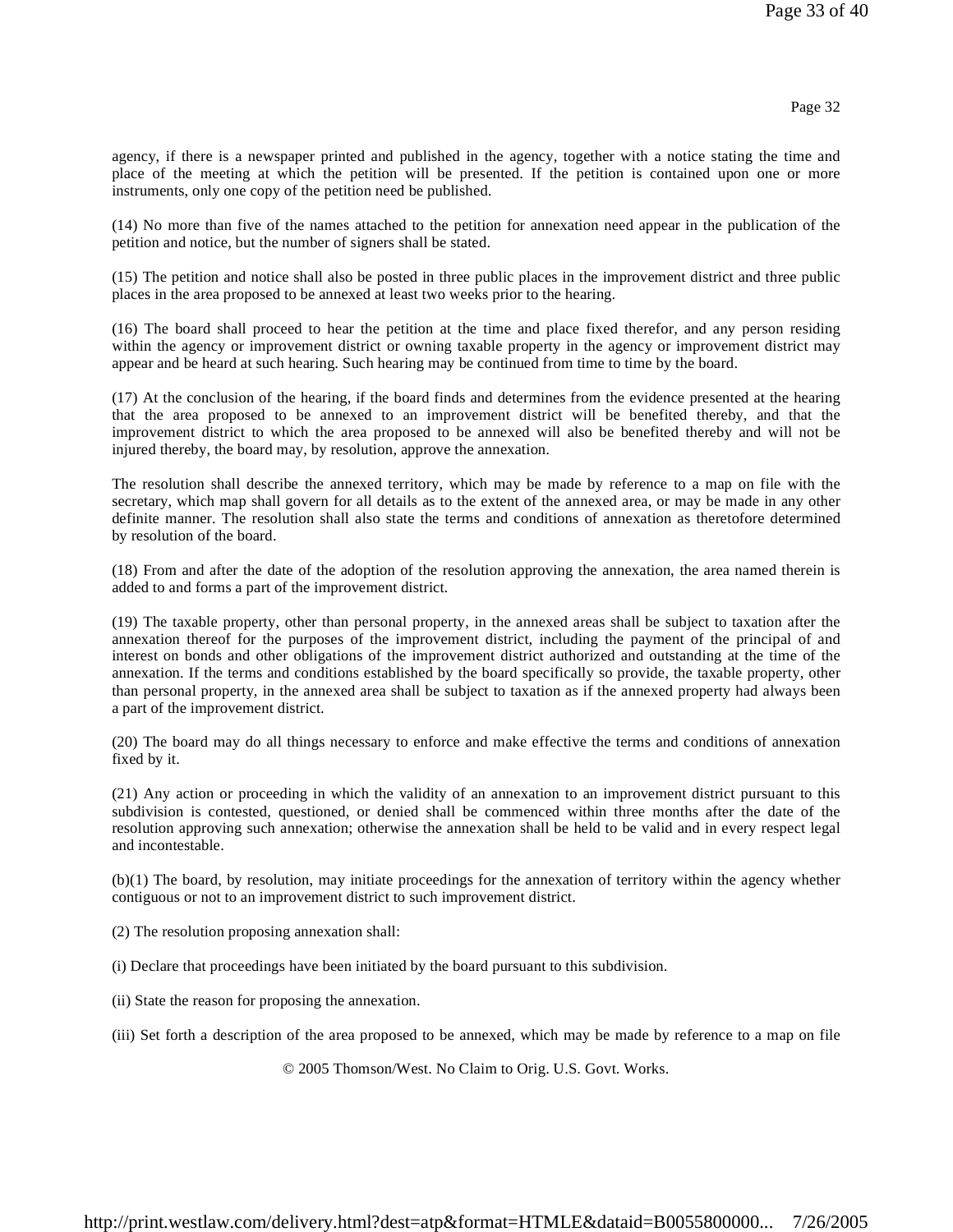with the secretary of the agency which map shall govern for all details as to the extent of the area proposed to be annexed.

(iv) State the terms and conditions of the annexation.

(v) State that the owners of property in the area proposed to be annexed may file written protests with the secretary to the annexation or the annexation upon such terms and conditions.

(vi) Fix the time and place of a meeting at which the board will receive written protests theretofore filed with the secretary, receive additional written protests, and hear from any and all persons interested in the annexation.

(3) The text of the resolution proposing annexation shall be published, pursuant to Section 6066 of the Government Code, prior to the time of hearing in at least one newspaper printed and published in the agency, if there is a newspaper published and printed in the agency.

(4) A copy of the resolution proposing annexation shall also be posted in three public places within the improvement district and three public places in the area proposed to be annexed at least two weeks prior to the hearing.

(5) The board shall proceed with the hearing at the time and place fixed therefor and may continue the hearing, if need be, from time to time. All interested persons will be heard at the hearing.

(6) If written protests are filed by the owners of one-half of the value of the property within the area to be annexed as shown by the last equalized assessment roll of the county, further proceedings shall not be taken, and the board shall refuse the annexation by a resolution so stating.

(7) If written protest is not made by the owners of one-half of the value of the property within the area proposed to be annexed, and if, at the conclusion of the hearing, the board finds and determines from the evidence presented at the hearing that the area proposed to be annexed to an improvement district will be benefited thereby, and that the improvement district to which the area proposed to be annexed will also be benefited thereby and will not be injured thereby, the board may, by resolution, approve such annexation.

The resolution shall describe the area annexed, which may be by reference to a map on file with the secretary, which map shall govern for all details as to the extent of the annexed area. The resolution shall also state the terms and conditions of annexation as theretofore determined by resolution of the board.

(8) If the board finds and determines that either the area proposed to be annexed to the improvement district will not be benefited thereby or that the improvement district to which the area is proposed to be annexed will not be benefited thereby and will be injured thereby, the board shall by resolution disapprove such annexation.

(9) From and after the date of the adoption of the resolution approving the annexation, the area described therein is added to and forms a part of the improvement district.

(10) The taxable property, other than personal property, in the annexed area shall be subject to taxation after the annexation thereof for the purposes of the improvement district, including the payment of the principal of and interest on bonds and other obligations of the improvement district authorized and outstanding at the time of the annexation. If the terms and conditions established by the board specifically so provide, the taxable property, other than personal property, in the annexed area shall be subject to taxation as if the annexed property had always been a part of the improvement district.

(11) The board may do all things necessary to enforce and make effective the terms and conditions of annexation fixed by it.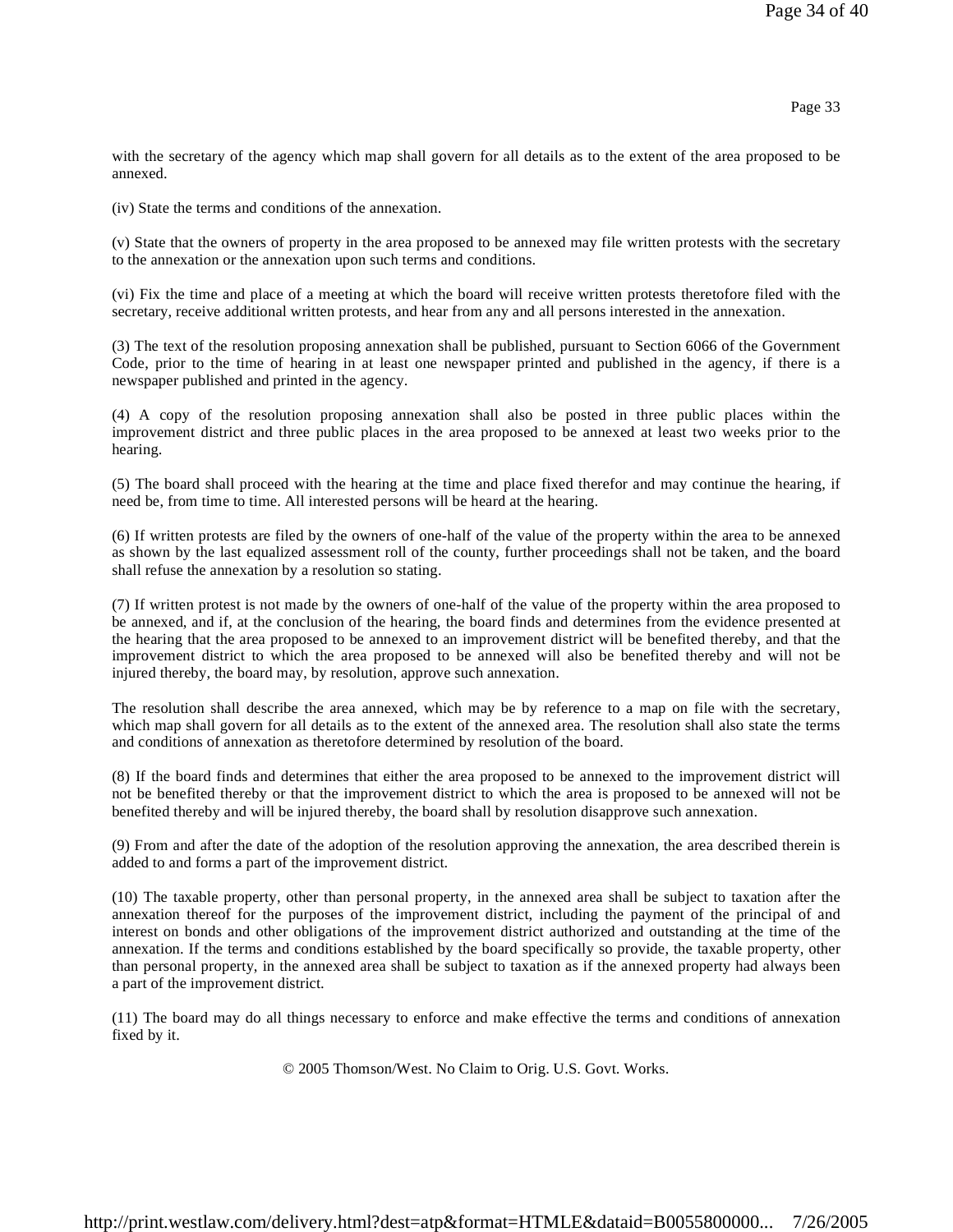Page 34

(12) Any action or proceeding in which the validity of an annexation to an improvement district pursuant to this article is contested, questioned, or denied shall be commenced within three months after the date of the resolution of the board approving the annexation of the territory to an improvement district; otherwise, the annexation shall be held valid and in every respect legal and incontestable.

# **Effective: [See Text Amendments]**

# **§ 97-42. Exclusion of territory from improvement district; procedure; action to test validity**

Sec. 42. (a) Proceedings to exclude territory from an improvement district formed pursuant to Section 40 may be initiated by the board upon its own motion, or shall be initiated by the board upon receipt of a petition for exclusion signed by not less than 10 percent of the voters of the area proposed to be excluded, which states reasons such exclusion will be beneficial to the agency or the improvement district or the territory to be excluded.

(b) Upon adoption of the motion to initiate exclusion proceedings or upon receipt of the petition for exclusion, the board shall adopt a resolution of intention to exclude which shall state:

(1) The method by which the exclusion proceedings were initiated; by motion of the board or by petition of voters.

(2) That taxes for carrying out the purpose of the improvement district will not be levied upon taxable property in the excluded territory following such exclusion in the event such territory is excluded.

(3) That following such exclusion, the taxable property in the territory remaining in the improvement district shall continue to be levied upon and taxed to provide funds for the purposes of the improvement district.

(c) The resolution of intention to exclude shall also state that a map showing the exterior boundaries of the proposed territory to be excluded, with relation to the territory remaining in the improvement district, is on file with the secretary and is available for inspection by any person or persons interested. This map shall govern for all details as to the extent of the proposed exclusion.

(d) The resolution of intention shall also state:

(1) The time and place for a hearing by the board on the questions of the proposed exclusion and the effect of such exclusion upon the agency, the improvement district and the territory to be excluded.

(2) That at such time and place any person interested, including all persons owning property in the agency or in the improvement district, will be heard.

(e) Notice of the hearing shall be given by publishing a copy of the resolution of intention to exclude, pursuant to Section 6066 of the Government Code, prior to the time fixed for the hearing in a newspaper circulated in the agency, if there is a newspaper circulated in the agency. Such notice shall also be given by posting a copy of the resolution of intention to exclude in three public places within the affected improvement district for at least two weeks before the time fixed for the hearing.

(f) At the time and place so fixed in the resolution of intention to exclude, or at any time or place to which the hearing is adjourned, the board shall proceed with the hearing. At the hearing any person interested, including any person owning property in the agency, or in the improvement district, may appear and present any matters material to the questions set forth in the resolution of intention to exclude.

(g) At the conclusion of the hearing, the board shall by resolution determine whether it is necessary or desirable to exclude the territory. If so, the resolution shall also state: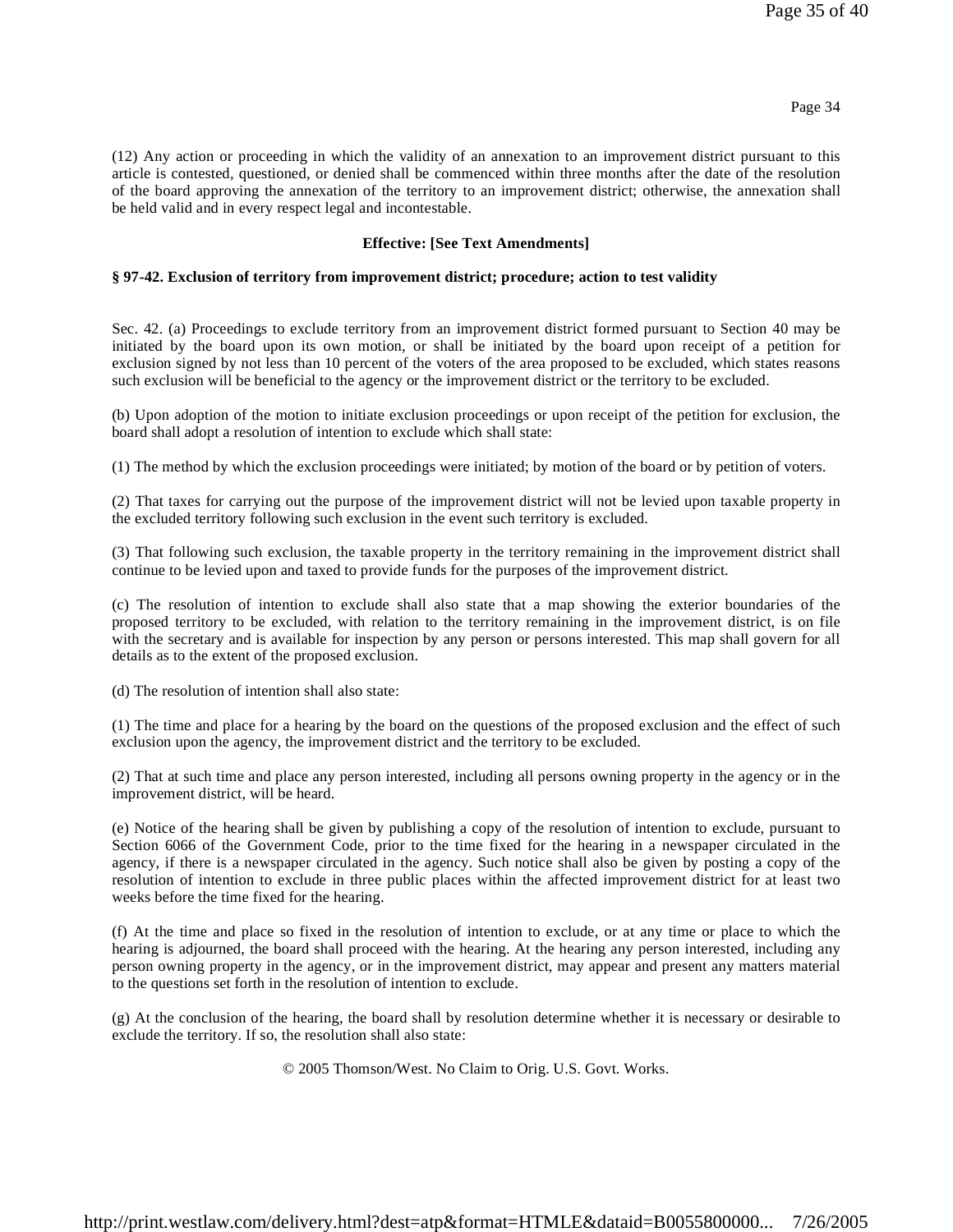(1) The reasons why such exclusion is necessary or desirable.

(2) That the exterior boundaries of the improvement district following such exclusion are set forth on a map on file with the secretary, which map shall govern all details as to the extent of the then existing improvement district.

(h) The determinations made in the resolution of exclusion shall be final and conclusive.

(i) After the exclusion of territory from the improvement district pursuant to this section, all taxes levied for the carrying out of the improvement district's purpose shall be levied exclusively upon the taxable property in the improvement district as then constituted.

(j) A copy of the resolution of exclusion shall be published pursuant to Section 6066 of the Government Code in a newspaper printed and published in the agency, if there is a newspaper printed and published in the agency. A copy of the resolution shall also be posted in three public places within the improvement district for at least two weeks.

The resolution of exclusion shall not be effective until the 31st day after completion of the publication and posting.

(k) Any action or proceeding in which the validity of the exclusion of the territory from the improvement district or of any of the proceedings in relation thereto is contested, questioned, or denied shall be commenced within three months from the effective date of the resolution of exclusion; otherwise, the exclusion and all proceedings in relation thereto shall be held to be valid and in every respect legal and incontestable.

#### **Effective: [See Text Amendments]**

#### **§ 97-43. Dissolution of improvement district; procedure; action to test validity**

Sec. 43. (a) Notwithstanding any other provision herein, whenever the board deems it necessary for any improvement district to be dissolved, it shall by resolution declare its intention to dissolve the improvement district.

(b) The resolution of intention shall state:

(1) The reason why the improvement district should be dissolved.

(2) If the improvement district was formed pursuant to Section 21 hereof, that no bonds have been issued for the improvement district or are outstanding.

(3) If the improvement district was formed pursuant to Section 40 hereof, that no indebtedness or liability was incurred for the improvement district or is outstanding.

(4) That a map showing the exterior boundaries of the improvement district, with relation to the territory immediately contiguous thereto, is on file with the secretary and is available for inspection by any person or persons interested.

(5) The time and place for a hearing by the board on the question of the dissolution of the improvement district.

(6) That at such time and place any person residing within the agency or improvement district or owning taxable property in the agency or improvement district may appear and be heard.

(c) Notice of the hearing shall be given by publishing a copy of the resolution, pursuant to Section 6066 of the Government Code, prior to the time fixed for the hearing in a newspaper circulated in the agency, if there is a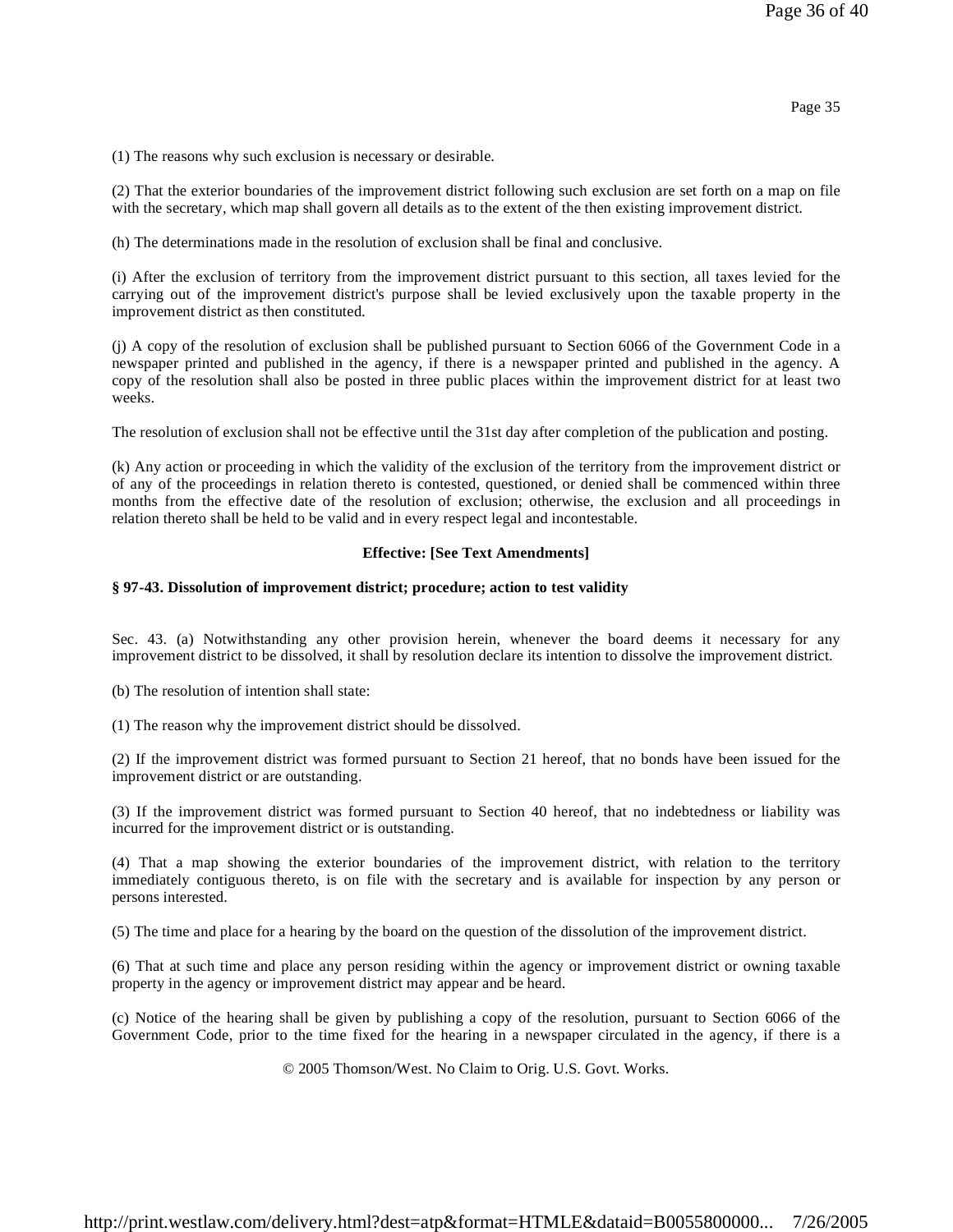newspaper circulated in the agency. Such notice shall also be given by posting a copy of the resolution in three public places within the improvement district for at least two weeks before the time fixed for the hearing.

(d) At the time and place fixed in the resolution of intention, or at any time or place to which the hearing is adjourned, the board shall proceed with the hearing. At the hearing any person residing within the agency or improvement district or owning taxable property in the agency, or in the improvement district, may appear and present any matters material to the proposed dissolution.

(e) At the conclusion of the hearing, the board shall by ordinance determine whether it is necessary to dissolve the improvement district. If so, the ordinance shall state that the exterior boundaries of the improvement district are set forth on a map on file with the secretary and shall declare the improvement district dissolved. The determinations made in the ordinance shall be final and conclusive.

(f) When the ordinance declaring an improvement district dissolved becomes effective, the dissolution of such improvement district is complete.

(g) The taxable property within the boundaries of the dissolved improvement district shall continue to be taxed for any indebtedness of the district contracted for such dissolved improvement district until the indebtedness has been satisfied, to the same extent that such property would be taxable for such purpose if the dissolution had not occurred.

(h) Any action or proceeding in which the validity of the dissolution of an improvement district, or any of the proceedings in relation thereto, is contested, questioned, or denied shall be commenced within three months from the effective date of the ordinance dissolving the improvement district; otherwise, the dissolution of the improvement district and all proceedings in relation thereto shall be held to be valid and in every respect legal and incontestable.

# **Effective: [See Text Amendments]**

# **§ 97-44. Improvement districts; validation of proceedings**

Sec. 44. Any proposition to issue bonds of the agency for an improvement district thereof for the purposes of the agency, including the collection, treatment, and disposal of sewage, waste, and storm water, which has been submitted to the voters of such improvement district at an election held therein, whether called or held before the effective date of this section, and all proceedings leading to the formation of such improvement district and to such election, are hereby ratified, confirmed, and validated, and any bonds authorized at such election may be issued as legal obligations of the agency for such improvement district.

#### **Effective: [See Text Amendments]**

# **§ 97-46. Implementation of judgment; authorized actions**

Sec. 46. For the purpose of implementing the judgment of the Superior Court in and for the County of Riverside in City of Barstow, et al. v. City of Adelanto, et al. (Case Number 208568), the agency may do any of the following:

(a) Employ administrative personnel, engineering, legal, accounting, or other services and consulting assistants that the agency determines to be appropriate.

(b) Adopt regulations that do all of the following: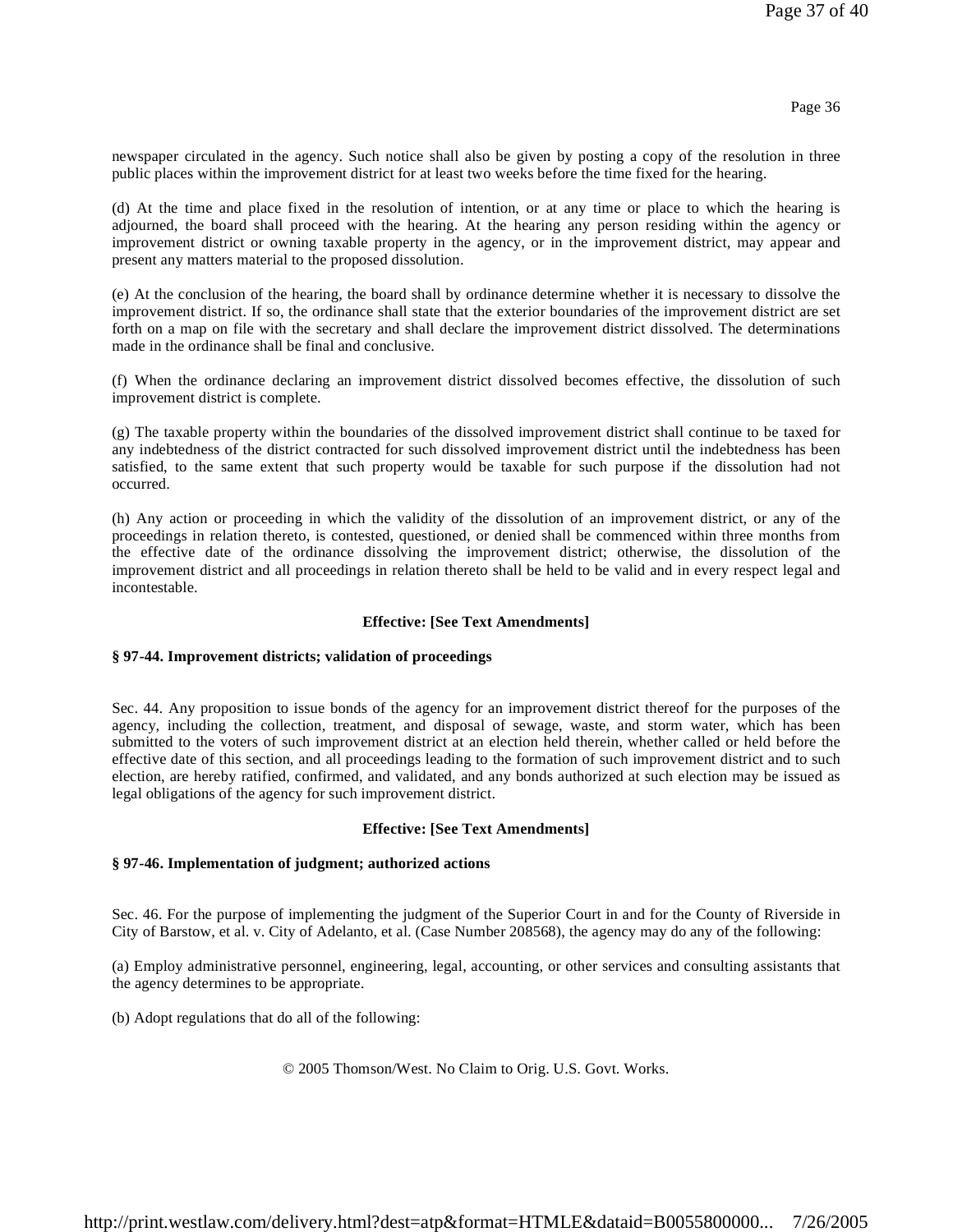Page 37

(1) Regulate the amounts of production.

(2) Identify approved devices or methods to measure or estimate production.

(3) Require any producer who provides piped water for human consumption to more than five service connections, within three years after the date of the adoption of the regulations, to install a water meter on each service connection.

(4) Set forth the procedures and schedules applicable to any assessment imposed pursuant to Section 47. The regulations shall require the agency to hold a noticed public hearing prior to imposing or increasing that assessment. The agency shall include in the public notice all of the following information:

(A) The amount of the proposed assessment or increase.

(B) The reason for the proposed assessment or increase.

(C) The basis on which the proposed assessment or increase was calculated.

(D) The method and frequency of collection of the assessment.

(E) The length of time for which, and the property on which, the proposed assessment or increase is to be imposed.

(c) Install, operate, and maintain wells, measuring devices, or meters necessary to monitor streamflow, precipitation, and groundwater levels and to obtain necessary data.

(d) Encourage appropriate regulatory agencies to enforce reasonable water quality regulations affecting groundwater supplies within the district, including the regulation of solid and liquid waste disposal.

(e) Maintain a current list of producers for the purposes of notifying them of the actions of the agency.

(f) Borrow money in anticipation of the receipt of the proceeds of assessments in an amount not to exceed the annual amount of assessments imposed but not collected.

(g) Require each producer to submit to the agency, pursuant to procedures to be established by the agency, a report that includes the total production of the producer for each reporting period rounded off to the nearest tenth of an acre-foot, and any additional information and supporting documentation that the agency may require.

# **Effective: [See Text Amendments]**

#### **§ 97-47. Assessments or fees on producers; resolution or ordinance; regulations**

Sec. 47. (a) The agency may impose, by resolution or ordinance, assessments or fees on each producer, in accordance with the procedures and schedules set forth in the regulations adopted pursuant to this section, for the purpose of implementing the judgment of the Superior Court in and for the County of Riverside in City of Barstow, et al. v. City of Adelanto, et al. (Case Number 208568) or as the agency determines to be necessary.

(b) The agency shall set forth the purpose of any fee or assessment imposed pursuant to this section.

(c) A resolution or ordinance proposed to be adopted pursuant to this section shall be set for public hearing not less than 10 days prior to the hearing, with notice pursuant to Section 6061 of the Government Code. Notice shall be mailed to any person requesting notice.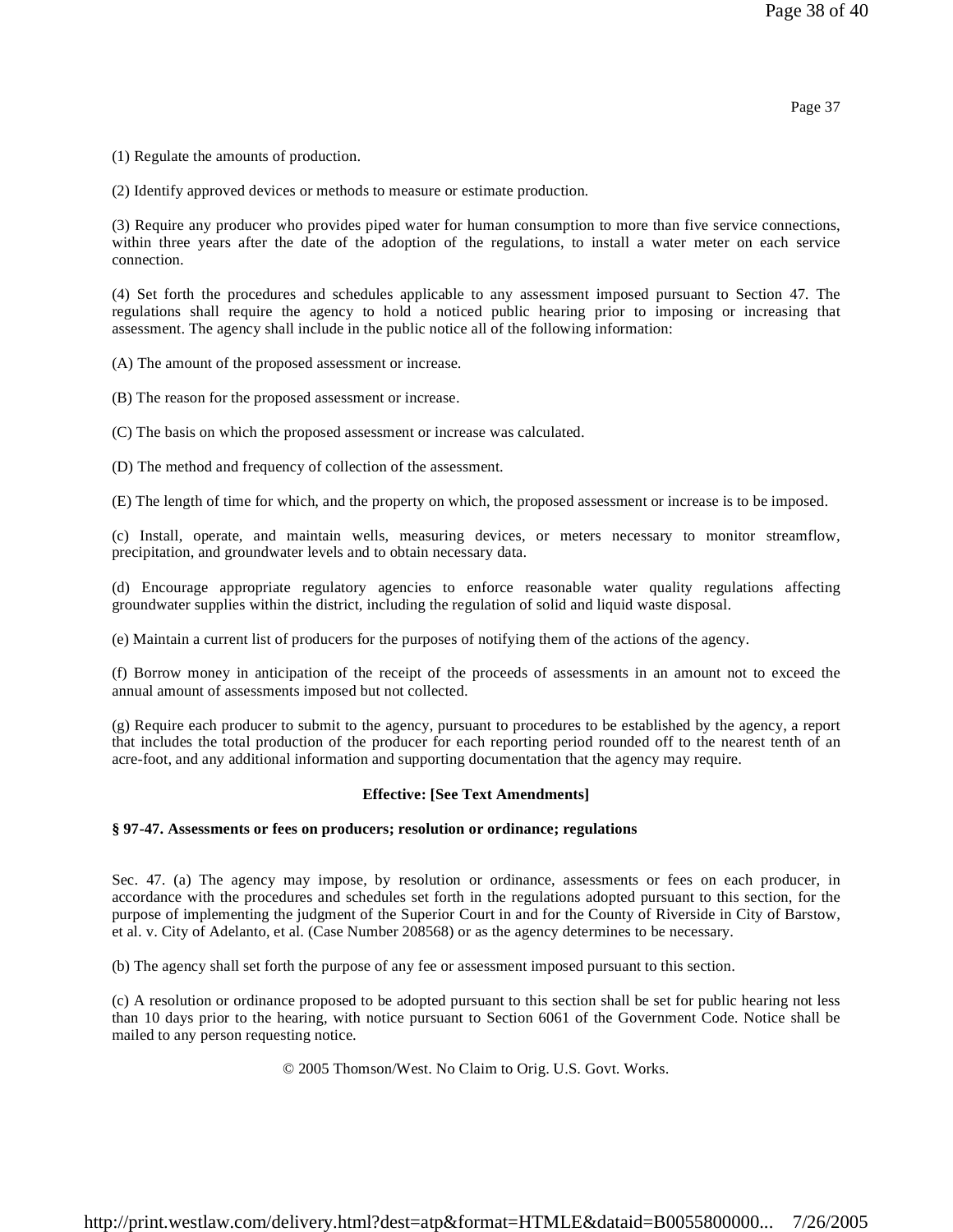(d) The agency shall prepare and make available for public inspection, not less than 14 days prior to a hearing regarding a proposed resolution or ordinance, information regarding the amount of any proposed fee or assessment and its purpose.

(e) The agency shall adopt rules and regulations for the imposition of fees and assessments pursuant to this section.

(f) A fee or assessment imposed pursuant to this section shall take effect immediately upon the date of adoption, or upon a subsequent date as set by the agency, and shall be collected pursuant to the rules and regulations adopted pursuant to subdivision (e).

# **Effective: [See Text Amendments]**

### **§ 97-48.3. Lien; unpaid fees or assessments; collection; compensation**

Sec. 48.3. (a)(1) Except as specified in paragraph (2), the amount of an unpaid fee or assessment imposed pursuant to Section 47 constitutes a lien on that property as of the same time and in the same manner as does the tax lien securing annual county ad valorem property taxes.

(2) If, during the year preceding the date on which the first installment of real property taxes which evidence the charges appears on the roll, any real property to which the lien would attach has been transferred or conveyed to a bona fide purchaser for value, or if a lien or bona fide encumbrance for value has been created and attached thereto, a lien shall not be imposed on that property.

(b) The amount of any unpaid fee or assessment imposed pursuant to Section 47 shall be collected in the same manner, by the same persons, and at the same time as, together and not separately from, the next collection of annual county ad valorem property taxes imposed upon the real property.

(c) The amount of compensation to the county for collecting unpaid fees and assessments pursuant to this section shall be fixed by agreement between the board of supervisors of the county and the board.

# **Effective: [See Text Amendments]**

# **§ 97-48.5. Certificate of delinquency; amount; lien**

Sec. 48.5. (a) If the agency determines that fees or assessments imposed pursuant to Section 47 are unpaid, the agency may, at its discretion, secure the amount of those fees or assessments by filing a certificate in the office of the county recorder in the county in which the real property subject to those fees or assessments is located, stating the delinquent amount, and the name and address of a person liable for that amount.

(b) From the date of recordation of the certificate, the amount of an unpaid fee or assessment, together with any penalty or interest thereon, constitutes a lien on all real property within the county owned, or later acquired prior to expiration of the lien, by the person liable for the unpaid fee or assessment.

(c) A lien shall continue for 10 years from the date of filing the initial certificate of record or, subsequently, for 10 years from the date of filing a certificate to extend the lien. A lien may be extended by filing a new certificate in the office of the county recorder of any county, which shall from that date also apply to any additional real property in the recording county that belongs to the person liable for the unpaid fee or assessment.

(d) A lien shall have the force and effect, and the priority, of a judgment lien.